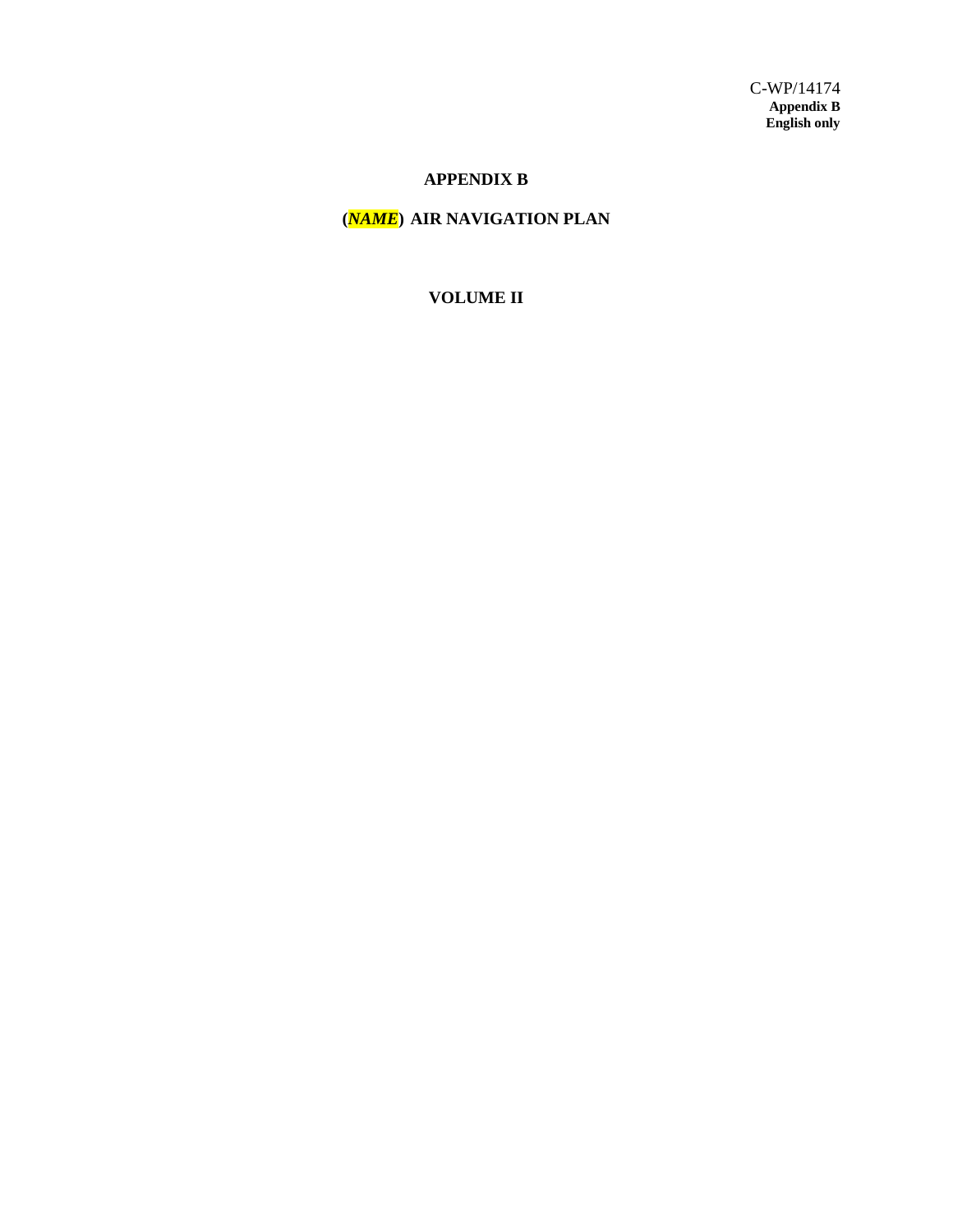# **(***NAME***) AIR NAVIGATION PLAN**

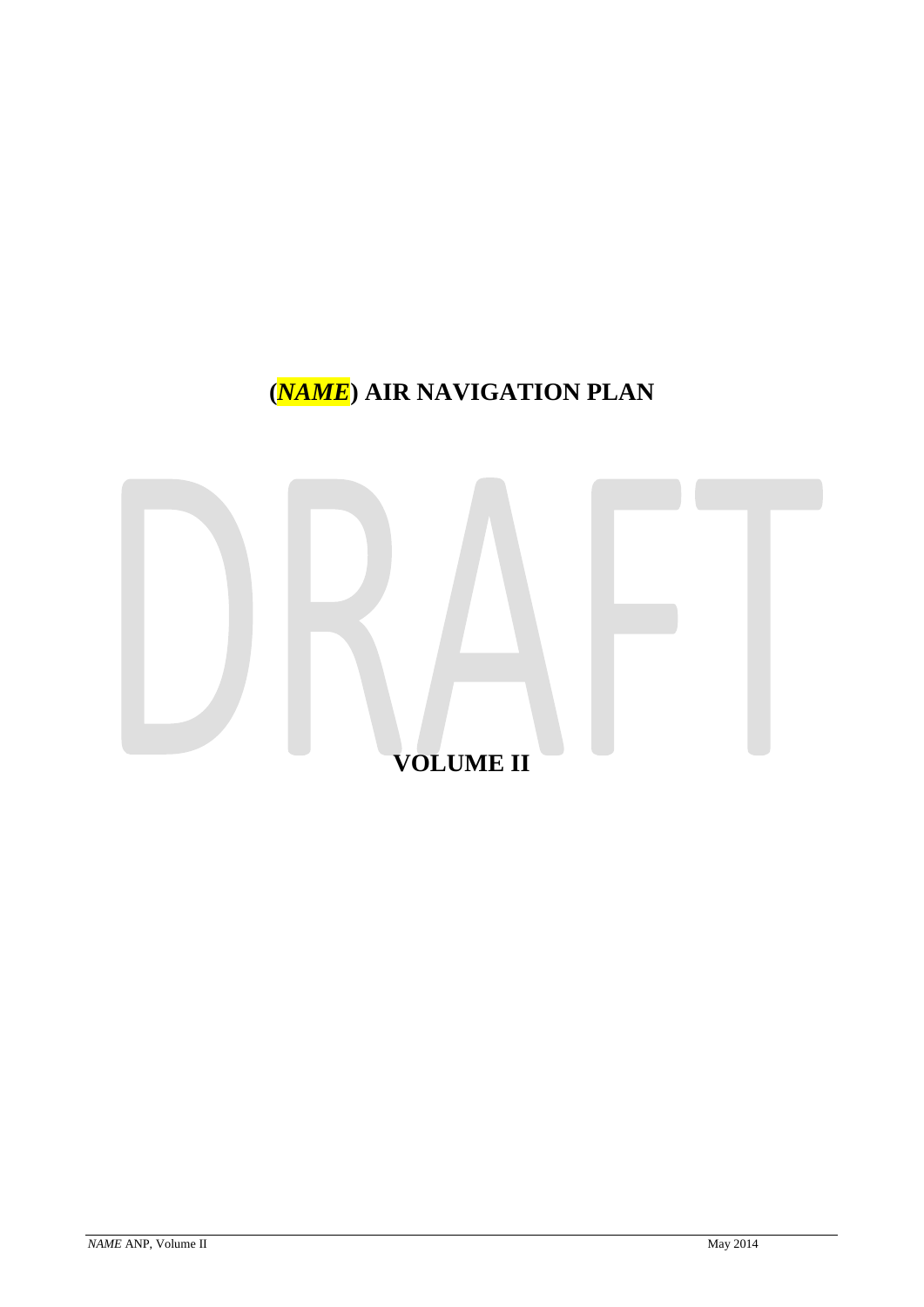# **TABLE OF CONTENTS**

| Table GEN II-1 — Homogeneous areas and major traffic flows identified in the Region                                                                  |
|------------------------------------------------------------------------------------------------------------------------------------------------------|
|                                                                                                                                                      |
| <b>General Regional Requirements</b>                                                                                                                 |
| Table AOP II-1 — Requirements and capacity assessment in international aerodromes in the<br>Region                                                   |
| <b>Specific Regional Requirements</b>                                                                                                                |
|                                                                                                                                                      |
| <b>General Regional Requirements</b>                                                                                                                 |
| Table CNS II-1 - AFTN Plan                                                                                                                           |
| Table CNS II-2 - Required ATN Infrastructure Routing Plan                                                                                            |
| Table CNS II-3 - ATS Direct Speech Circuits Plan                                                                                                     |
| Table CNS II-4 — HF Network designators applicable for the Region                                                                                    |
| <b>Specific Regional Requirements</b>                                                                                                                |
|                                                                                                                                                      |
| <b>General Regional Requirements</b>                                                                                                                 |
| <b>Specific Regional Requirements</b>                                                                                                                |
|                                                                                                                                                      |
| <b>General Regional Requirements</b>                                                                                                                 |
| Table MET II-1 — Meteorological watch offices [former 1B]                                                                                            |
| Table MET II-2 — Aerodrome meteorological offices [former 1A]                                                                                        |
| Table MET II-3 — VHF VOLMET broadcast [former Table ATS 2]                                                                                           |
|                                                                                                                                                      |
|                                                                                                                                                      |
| <b>General Regional Requirements</b>                                                                                                                 |
| Table SAR II-1 — Rescue Coordination Centres (RCCs) and Rescue Sub-centres (RSCs) in the<br>Region                                                   |
| Chart SAR II-1 — Rescue Coordination Centres (RCCs) and Rescue Sub-Centres (RSCs) for<br>the (NAME) Region(s)                                        |
| Specific Regional Requirements                                                                                                                       |
|                                                                                                                                                      |
| <b>General Regional Requirements</b>                                                                                                                 |
| Table AIM II-1 - Responsibility for the provision of AIS/AIM Facilities and Services in the<br>Region                                                |
| Table AIM II-2 - Production responsibility for sheets of the World Aeronautical Chart — ICAO<br>1: 1 000 000 or Aeronautical Chart - ICAO 1: 500 000 |
| <b>Specific Regional Requirements</b>                                                                                                                |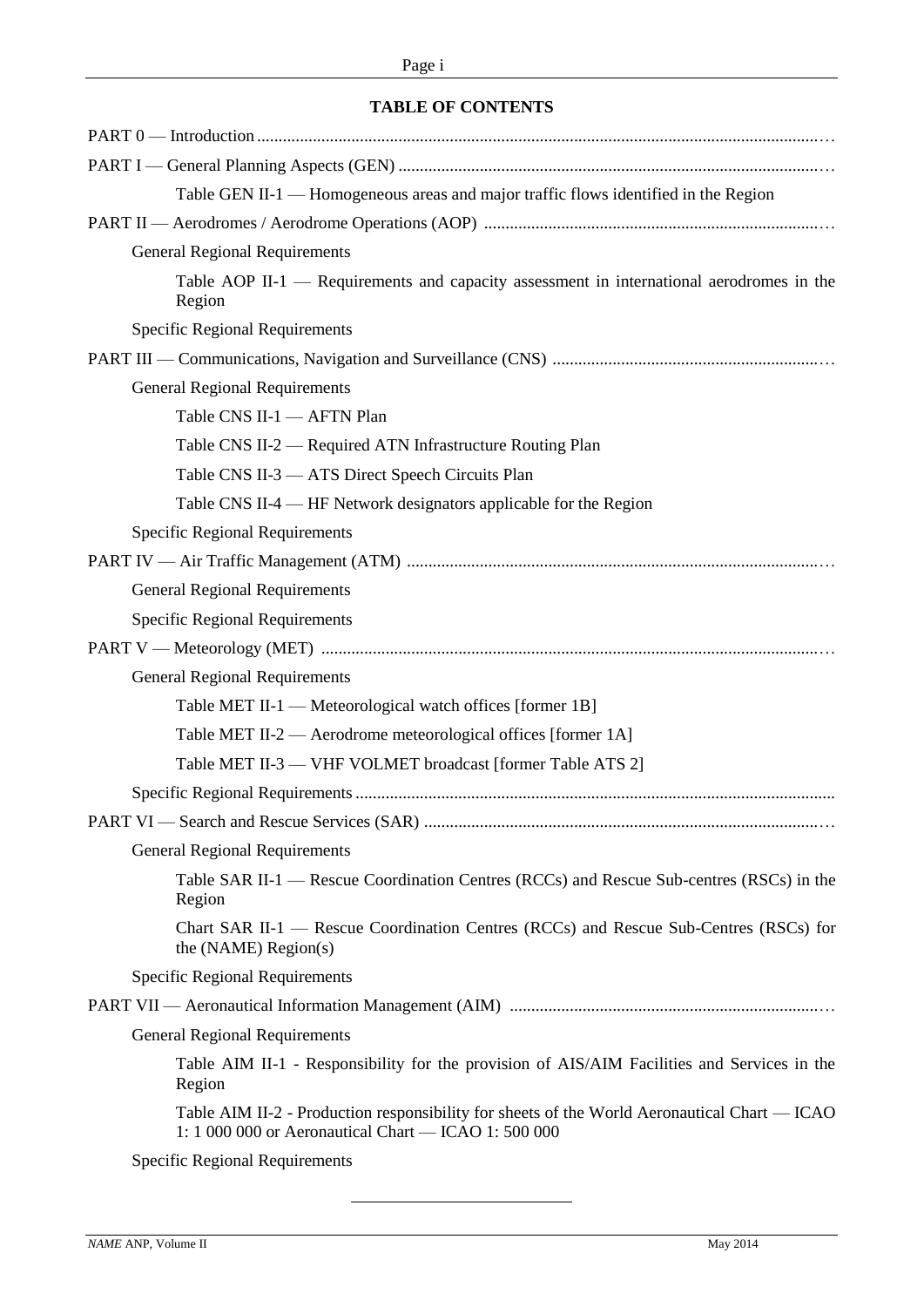# **(***NAME***) ANP, VOLUME II PART 0 – INTRODUCTION**

# **1. GENERAL**

1.1 The background to the publication of ANPs in three volumes is explained in the Introduction in Volume I. The procedure for amendment of Volume II is also described in Volume I.

1.2 Volume II contains dynamic plan elements related to:

- a) the assignment of responsibilities to States for the provision of aerodrome and air navigation facilities and services; and
- b) the mandatory requirements related to aerodrome and air navigation facilities and services to be implemented by States in accordance with regional air navigation agreements.

1.3 Volume II does not list all facilities in the region(s) but only those required for international civil aviation operations in accordance with regional air navigation agreements. A regional air navigation agreement indicates a commitment on the part of the State(s) concerned to implement the requirement(s) specified. Documents from the Integrated Aeronautical Information Package and other publications should be consulted for information on additional facilities and for operational information in general. Detailed guidance material or concepts, complementary to the material in Volumes I, II and III are contained in documents that are referenced as **(***NAME***)** Documents.

# **2. MANAGEMENT OF REGIONAL AIR NAVIGATION PLANS**

2.1 The elements in Volume II are reviewed by the (*NAME of PIRG)* in accordance with its schedule of meetings, in consultation with provider and user States, and with the assistance of the ICAO **(***NAME***)** Regional Office(s).

2.2 The information on States' facilities and services included in Volume II, should be updated following the process of regional air navigation agreements.

2.3 The development and maintenance of region-specific documents that provide detailed guidance material or concepts that are complementary to the material in Volumes I, II and III is the responsibility of the (*NAME of PIRG)*.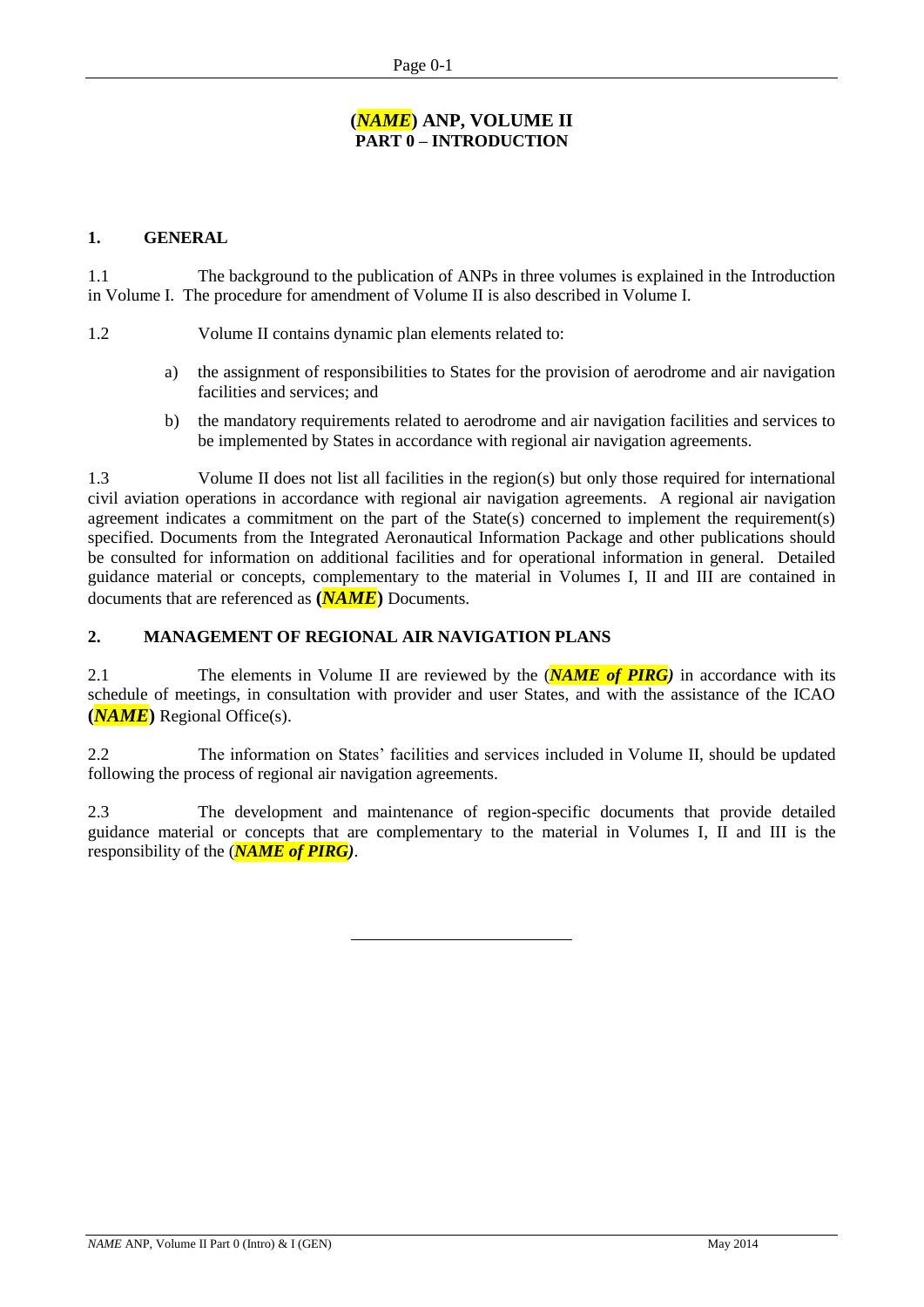# **(***NAME***) ANP, VOLUME II**

# **PART I – GENERAL PLANNING ASPECTS (GEN)**

### 1. **INTRODUCTION**

1.1. The material in this part of Volume II of ANP is applicable to one or more parts of the ANP. It should be taken into consideration in the overall planning process for the (*NAME*) Region(s).

# 2. **GENERAL REGIONAL REQUIREMENTS**

2.1. To facilitate air navigation systems planning and implementation, homogenous ATM areas and/or major traffic flows/routing areas have been defined for the Region(s). While these areas of routing do not encompass all movements in the Region(s), they include the major routes. This includes the domestic flights in that particular area of routing.

# *Homogeneous ATM area*

2.2. A homogeneous ATM area is an airspace with a common ATM interest, based on similar characteristics of traffic density, complexity, air navigation system infrastructure requirements or other specified considerations. In such an ATM area a common detailed plan will foster the implementation of interoperable ATM systems. Homogeneous ATM areas may extend over States, specific portions of States, or groupings of States. They may also extend over large oceanic and continental areas. They are considered areas of shared interest and requirements.

2.3. The method of identifying homogeneous ATM areas involves consideration of the varying degrees of complexity and diversity of the worldwide air navigation infrastructure. Based on these considerations, planning could best be achieved at the global level if it was organized based on ATM areas of common requirements and interest, taking into account traffic density and the level of sophistication required.

### *Major traffic flows/routing areas*

2.4. A major traffic flow refers to a concentration of significant volumes of air traffic on the same or proximate flight trajectories. Major traffic flows may cross several homogeneous ATM areas with different characteristics.

2.5. A routing area encompasses one or more major traffic flows, defined for the purpose of developing a detailed plan for the implementation of ATM systems and procedures. A routing area may cross several homogeneous ATM areas with different characteristics. A routing area specifies common interests and requirements of underlying homogeneous areas, for which a detailed plan for the implementation of ATM systems and procedures either for airspace or aircraft will be specified.

2.6. The homogeneous ATM areas and major traffic flows/routing areas identified are given in **Table GEN II-1**.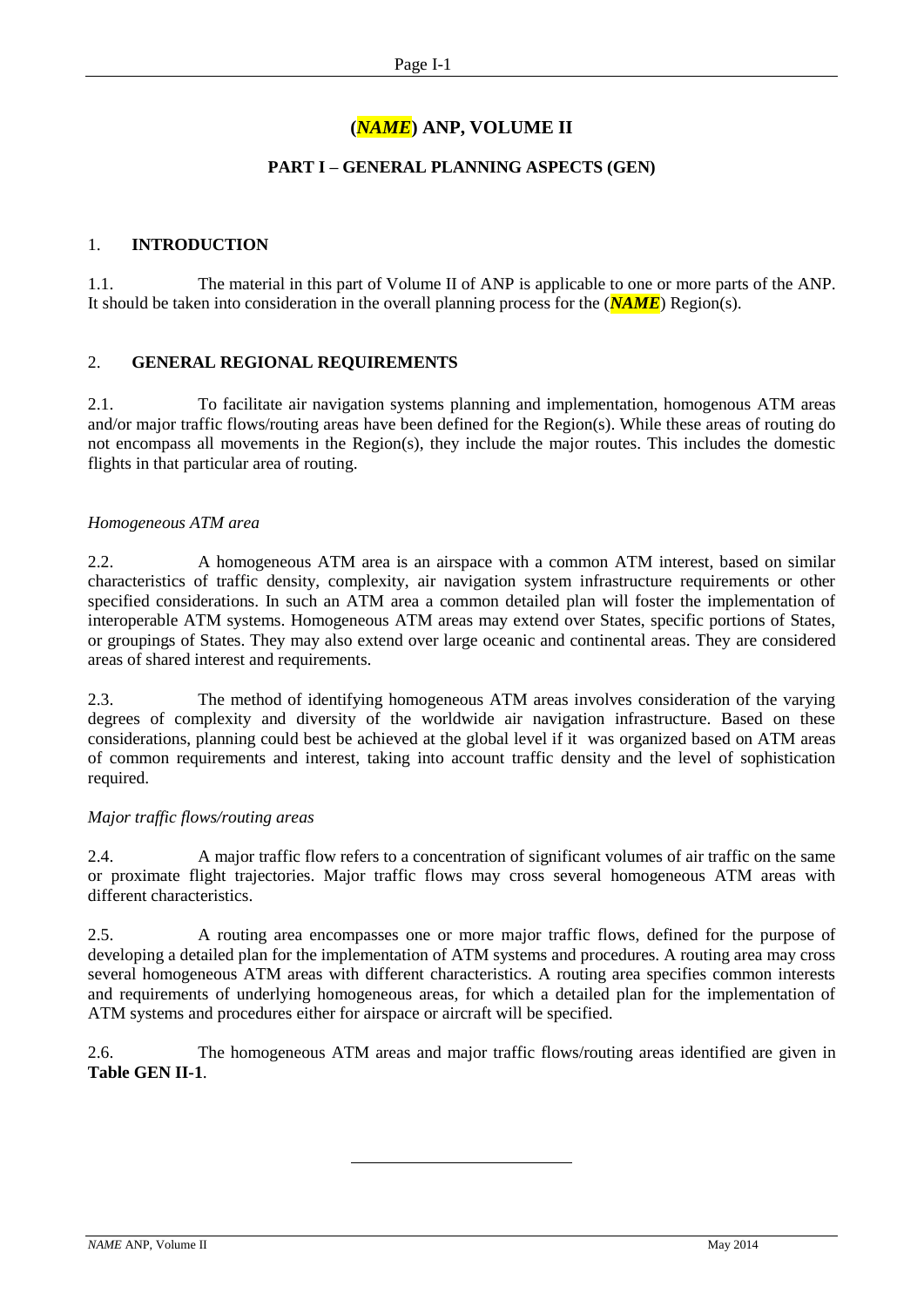### **TABLE GEN II-1 - HOMOGENEOUS ATM AREAS AND/OR MAJOR TRAFFIC FLOWS IDENTIFIED IN THE (***NAME***) REGION(S)**

# EXPLANATION OF TABLE

| <b>Column</b>  |                      |                                                              |
|----------------|----------------------|--------------------------------------------------------------|
|                |                      |                                                              |
|                | Area of routing (AR) | Sequential number of area of routing                         |
|                | Homogeneous<br>Areas | Brief description and/or name                                |
|                | and/or Traffic flows |                                                              |
|                | FIRs involved        | List of FIRs concerned                                       |
| $\overline{4}$ | Type of area covered | Brief description of type of area, examples:                 |
|                |                      | Oceanic or Continental                                       |
|                |                      | High or low density                                          |
|                |                      | Oceanic en-route or Continental en-route                     |
|                | <b>Remarks</b>       | Homogeneous ATM Area and/or Major Traffic Flow and Region(s) |
|                |                      | concerned                                                    |

| Area of routing<br>(AR) | <b>Homogeneous Areas</b><br>and/or Traffic flows | <b>FIRs</b> involved | <b>Type of area</b><br>covered | <b>Remarks</b> |
|-------------------------|--------------------------------------------------|----------------------|--------------------------------|----------------|
|                         |                                                  |                      |                                |                |
|                         |                                                  |                      |                                |                |

\_\_\_\_\_\_\_\_\_\_\_\_\_\_\_\_\_\_\_\_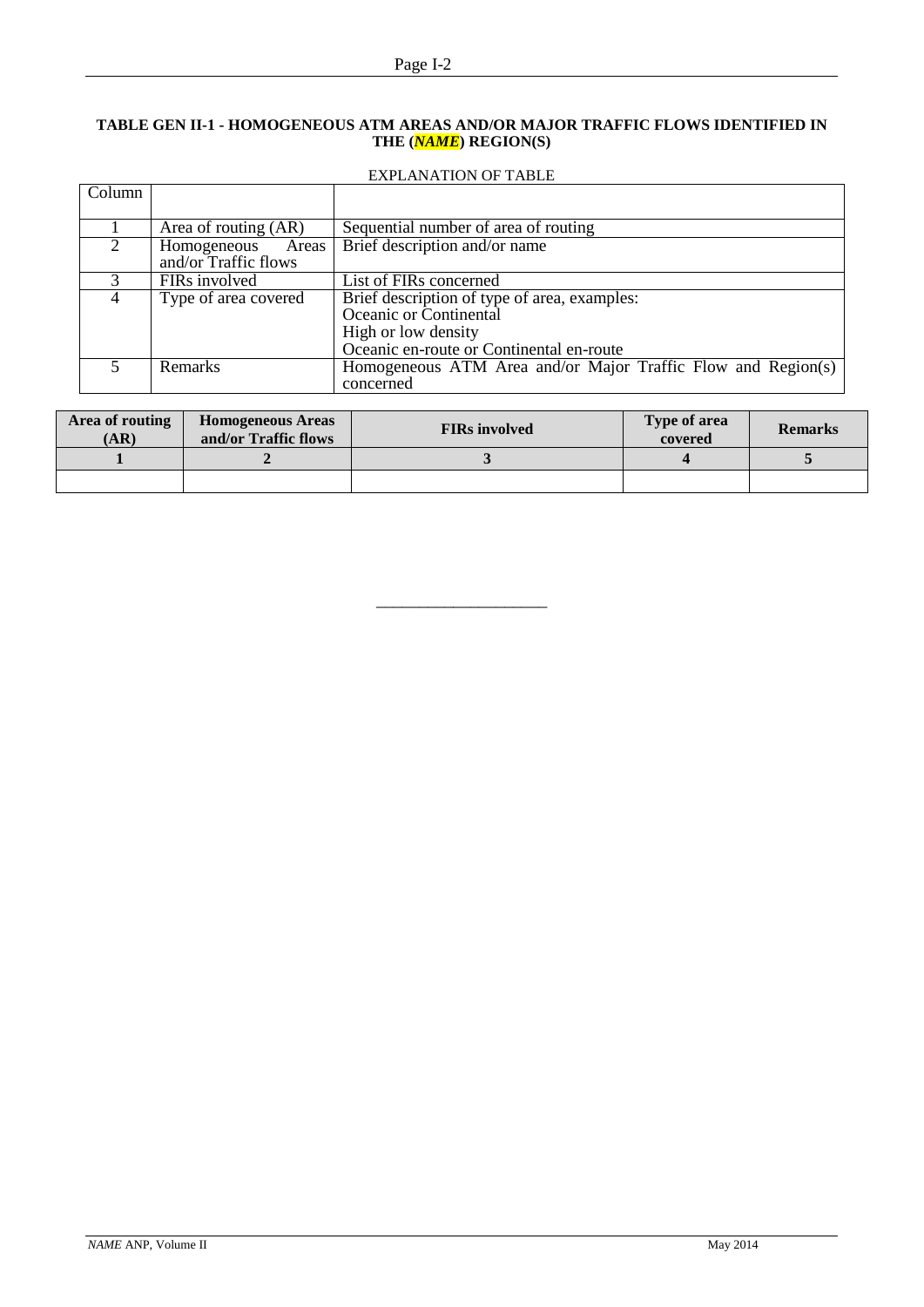# **(***NAME***) ANP, VOLUME II**

# **PART II – AERODROMES / AERODROME OPERATIONS (AOP)**

# **1. INTRODUCTION**

1.1 This part of the (*NAME*) ANP, Volume II, complements the provisions in ICAO SARPs and PANS related to aerodrome design and operations (AOP). It contains dynamic plan elements related to the assignment of responsibilities to States for the provision of AOP facilities and services within a specified area in accordance with Article 28 of the *Convention on International Civil Aviation* (Doc 7300); and mandatory requirements related to AOP facilities and services to be implemented by States in accordance with regional air navigation agreements. Such agreement indicates a commitment on the part of the State(s) concerned to implement the requirement(s) specified.

# **2. GENERAL REGIONAL REQUIREMENTS**

2.1 **Table AOP II-1** contains the list of facilities and services to be provided by the State concerned at each aerodrome that is listed in **Table AOP I-1** in Volume I. Table AOP II-1 shows the operational requirements at each aerodrome to be considered in planning the facilities and services for safe and efficient aircraft operations.

# *Visual aids for low visibility aerodrome operations*

2.2 At aerodromes where there is a requirement to conduct low visibility operations, the appropriate visual and non-visual aids should be provided.

### *Non-precision approach aids*

2.3 Where required by the topographic and/or environmental situation of an aerodrome, improved track guidance during departure and/or approach by specific non-visual and/or visual aids should be provided even if such aids would not normally be required in accordance with the SARPs.

### *Reduced runway declared distances for take-off*

*Note. — In the following operational requirements the term "intersection" is used to cover both intersection and junction concepts.*

2.4 The reduced runway declared distances for take-off, as for those used for full runway declared distances, should consist of take-off run available (TORA), take-off distance available (TODA) and accelerate-stop distance available (ASDA).

2.5 The datum-line from which the reduced runway declared distances for take-off should be determined is defined by the intersection of the downwind edge of the specific taxiway with the runway edge. The loss, if any, of runway length due to alignment of the aircraft prior to take-off should be taken into account by the operators for the calculation of the aircraft's take-off weight.

2.6 Intersections used as intermediate take-off positions should be identified by the "taxiway designator" to which the datum-line of the associated reduced runway declared distance for take-off refers.

2.7 At each international aerodrome, specific minima visibility for take-off should be established, regulating the use of intersection take-off positions. These minima should permit the appropriate ATC unit to maintain a permanent surveillance of the ground movement operations, and the flight crews to constantly secure their position on the manoeuvring area, so as to exclude any potential risk of confusion as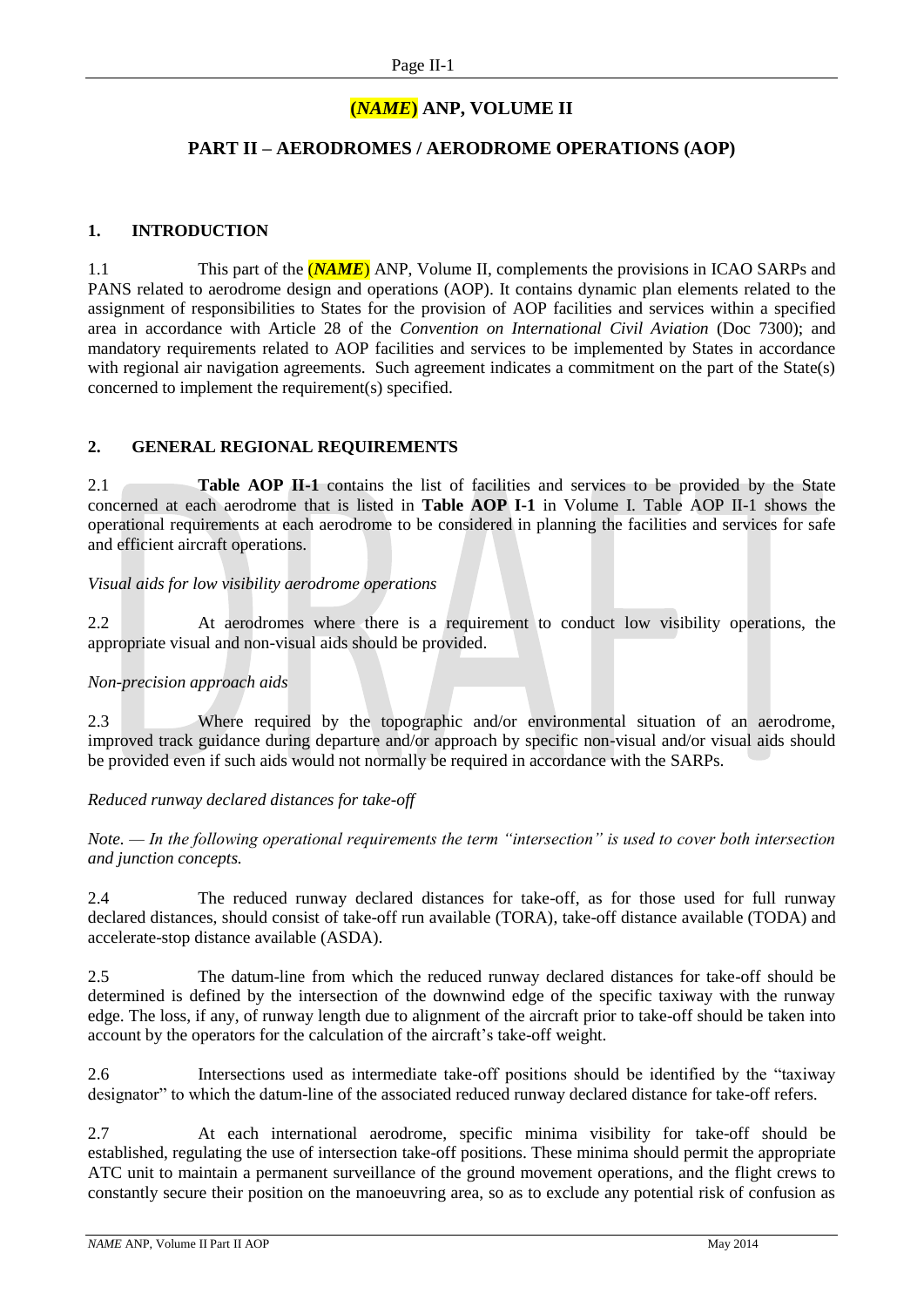to the identification of the aircraft and intersections used for take-off. The minima should be consistent with the surface movement guidance and control system (SMGCS) provided at the aerodrome concerned.

2.8 The provision of marking and lighting aids together with signs should ensure the safe control and guidance of aircraft towards and at take-off intersections appropriate to the minima visibility criteria retained. At the runway holding position of the associated intersection take-off position, such signs should indicate the runway heading and the remaining TORA in metres.

2.9 At aerodromes regularly used by international commercial air transport, take-offs from runway/taxiway intersections may be justified for the following reasons:

- a) runway capacity improvement;
- b) taxi routes distances reduction;
- c) noise alleviation; and
- d) air pollution reduction.

2.10 The appropriate authorities should, upon prior consultation with aircraft operators, agree on the selection of suitable intermediate intersection take-off positions along the runway(s). Accordingly, authorities should determine the reduced runway declared distances for take-off associated with each selected intersection take-off position and establish the specific ATC rules and operational procedures/limitations. Such provisions should be published in the State aeronautical information publications (AIP).

# *Aerodrome capacity management*

2.11 As an integral part of the air navigation system, the aerodrome should provide the needed ground infrastructure including*, inter alia*, lighting; taxiways; runway, including exits; aprons and precise surface guidance to improve safety and to maximize aerodrome capacity in all weather conditions. An efficient aerodrome capacity planning and management should include:

- a) reduction of runway occupancy time;
- b) the capability to safely manoeuvre in all weather conditions whilst maintaining capacity;
- c) precise surface guidance to and from a runway required in all conditions; and
- d) availability of information on the position (to an appropriate level of accuracy) and intent of all vehicles and aircraft operating on the movement area for the appropriate ATM community members.

2.12 States should ensure that adequate consultation and, where appropriate, cooperation between airport authorities and users/other involved parties are implemented at all international aerodromes to satisfy the provisions of aerodrome capacity assessment and requirement.

2.13 When international aerodromes are reaching designed operational capacity, a better and more efficient utilization of existing runways, taxiways and aprons is required. Runway selection procedures and standard taxi routes at aerodromes should ensure an optimum flow of air traffic with a minimum of delay and a maximum use of available capacity. They should also, if possible, take account of the need to keep taxiing times for arriving and departing aircraft as well as apron occupancy time to a minimum. The airport collaborative decision making (A-CDM) concept should be implemented to improve airport capacity as early as possible.

# *Aerodrome capacity assessment and requirement*

2.14 The declared capacity/demand condition at aerodromes should be periodically reviewed in terms of a qualitative analysis for each system component and, when applicable, the result of the qualitative assessment upon mutual agreement be used for information.

2.15 The future capacity/demand, based on a forecast for the next five years, should be agreed upon after close cooperation between aerodrome authorities and affected users.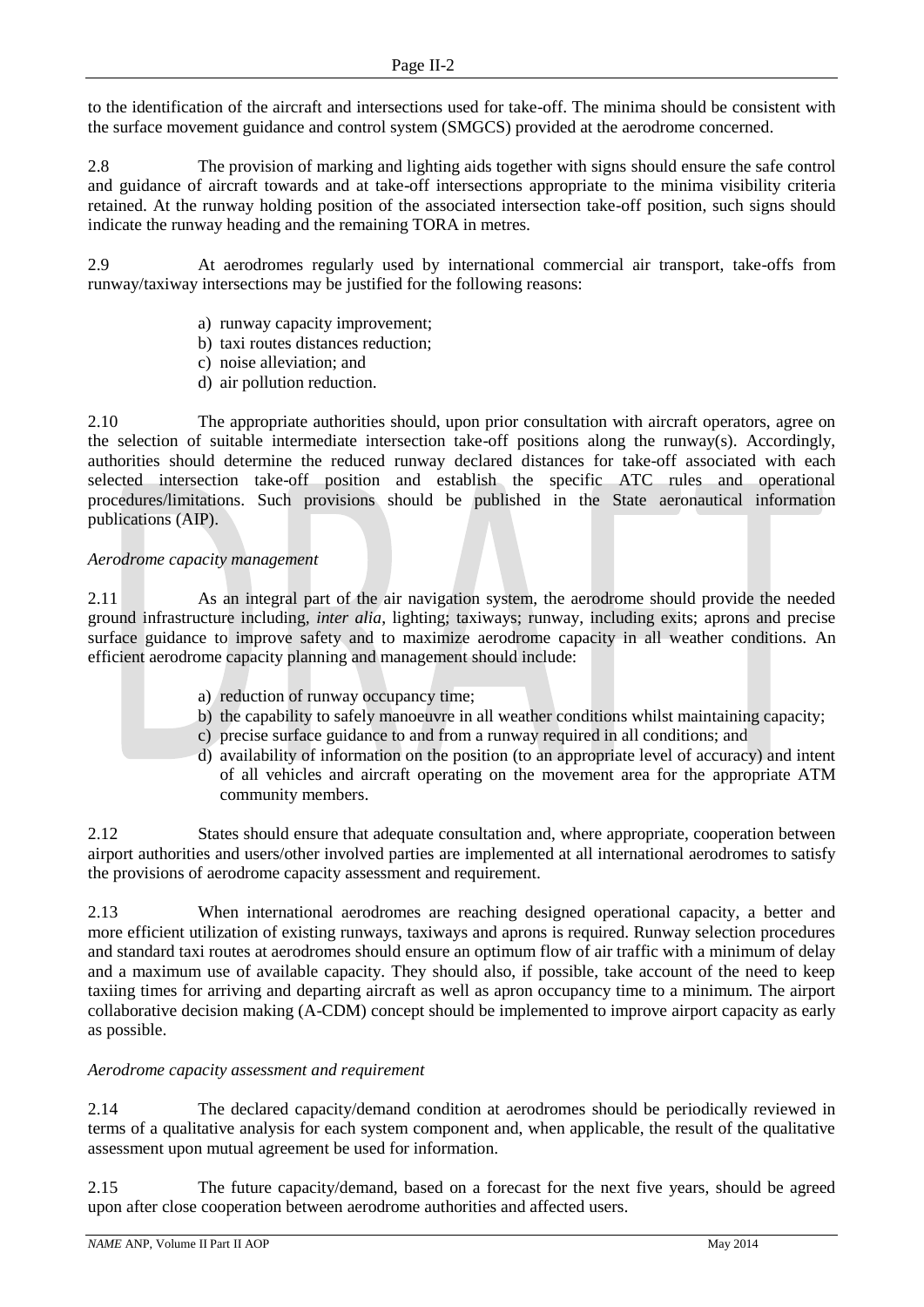2.16 Operators should consult with aerodrome authorities when future plans indicate a significant increased requirement for capacity resulting in one of the elements reaching a limiting condition.

2.17 Aerodrome capacity should be assessed by aerodrome authorities in consultation with the parties involved for each component (terminal/apron/aircraft operations) using agreed methods and criteria for level of delays.

2.18 Where restrictions in aerodrome capacity are identified, a full range of options for their reduction or removal should be evaluated by the aerodrome authority, in close cooperation with the operators and other involved parties. Such options should include technical/operational/procedural and environmental improvements and facility expansion.

2.19 At many aerodromes, airspace capacity has influence on the aerodrome capacity. If the declared capacity of a specified airspace has influence on aerodrome operations, this should be indicated and action undertaken to reach a capacity in this airspace corresponding to the aerodrome capacity.

2.20 The possibility of overcoming capacity limitations should also take the use of other aerodromes in the vicinity into consideration.

# *Closure of regular aerodromes*

2.21 When a regular aerodrome is to be closed, States should ensure that sufficient alternate aerodromes remain open to provide for the safety and efficiency of aircraft approaching the regular aerodrome that may be required to divert to an alternate.

# *Scheduling aerodrome maintenance*

2.22 States, when planning major aerodrome maintenance work that would affect the regularity of international aircraft operations, should consider the need to notify aircraft operators sufficiently in advance prior to undertaking the scheduled work.

–––––––––––––––––––

# **3. SPECIFIC REGIONAL REQUIREMENTS**

3.1 TBD (if required).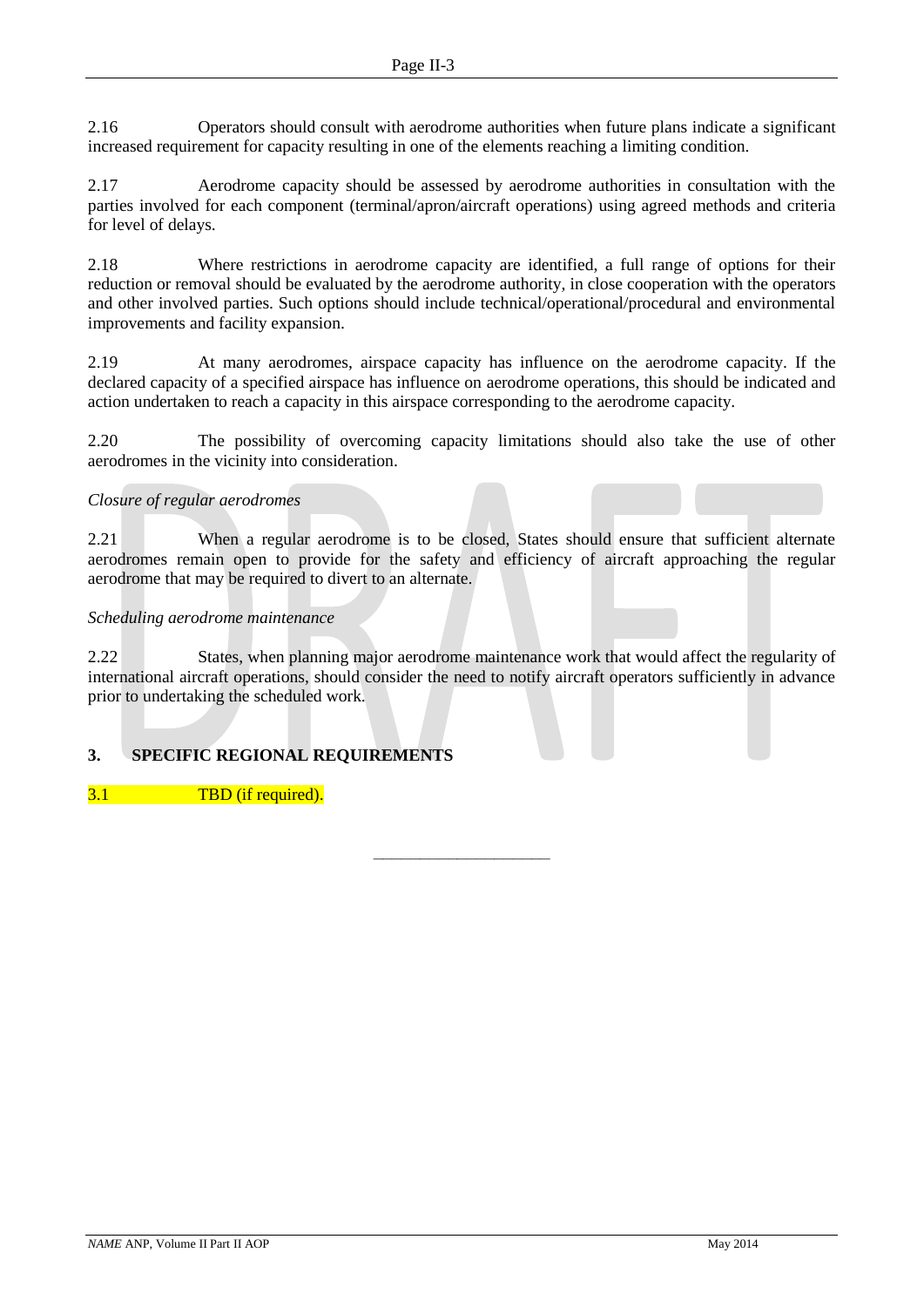# **Table AOP II-1 – REQUIREMENTS AND CAPACITY ASSESSMENT**

# **EXPLANATION OF THE TABLE**

*Note: Columns 3 to 5 for physical characteristics relate to runways and taxiways. The physical characteristics of taxiways and aprons should be compatible with the aerodrome reference code (Column 3) and appropriate for the runways with which they are related.*

### *Column*

1 Name of the city and aerodrome, preceded by the location indicator.

*Note 1— When the aerodrome is located on an island and no particular city or town is served by the aerodrome, the name of the island is included instead of a city.*

Designation of the aerodrome as:

RS — international scheduled air transport, regular use;

RNS — international non-scheduled air transport, regular use;

AS — international scheduled air transport, alternate use; and

ANS — international non-scheduled air transport, alternate use.

- 2 Required rescue and firefighting service (RFF). The required level of protection expressed by means of an aerodrome RFF category number, in accordance with Annex 14, Volume I, 9.2.
- 3 Aerodrome reference code (RC). The aerodrome reference code for aerodrome characteristics expressed in accordance with Annex 14, Volume I, chapter 1. The code letter or number within an element selected for design purposes is related to the critical aeroplane characteristics for which the facilities are provided.
- 4 Runway Designation numbers
- 5 Type of each of the runways to be provided. The types of runways, as defined in Annex 14, Volume I, Chapter 1, are:

NINST — non-instrument runway;

NPA — non-precision approach runway;

- PA1 precision approach runway, Category I;
- PA2 precision approach runway, Category II;
- PA3 precision approach runway, Category III.
- 6 Remarks. Additional information including critical design aircraft selected for determining RC, critical aircraft selected for determining the RFF category and critical aircraft for pavement strength. Only one critical aircraft type is shown if it is used to determine all the above three elements: otherwise different critical aircraft types need to be shown for different elements.

| <b>City/Aerodrome/Designation</b> | <b>RFF</b> category | <b>Physical characteristics</b> |         |                 | <b>Remarks</b> |
|-----------------------------------|---------------------|---------------------------------|---------|-----------------|----------------|
|                                   |                     | RC                              | RWY No. | <b>RWY</b> type |                |
|                                   |                     |                                 |         |                 |                |
|                                   |                     |                                 |         |                 |                |
|                                   |                     |                                 |         |                 |                |
|                                   |                     |                                 |         |                 |                |
|                                   |                     |                                 |         |                 |                |

**\_\_\_\_\_\_\_\_\_\_\_\_\_\_\_\_\_\_**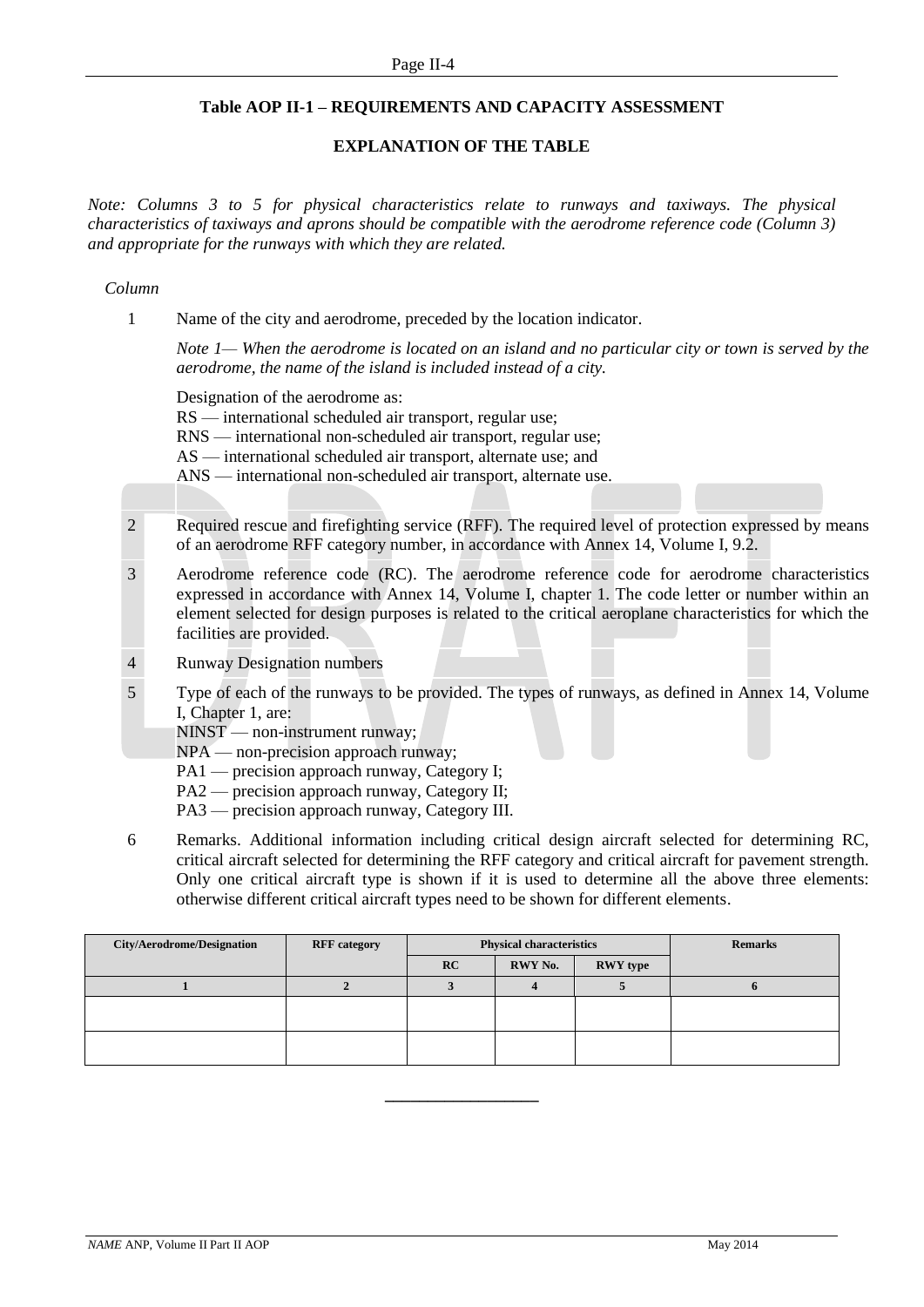# *(NAME)* **ANP, VOLUME II**

# **PART III – COMMUNICATIONS, NAVIGATION AND SURVEILLANCE (CNS)**

# **1. INTRODUCTION**

1.1 This part of the *(NAME)* ANP, Volume II, complements the provisions in ICAO SARPs and PANS related to communication, navigation and surveillance (CNS). It contains dynamic plan elements related to the assignment of responsibilities to States for the provision of CNS facilities and services within a specified area in accordance with Article 28 of the *Convention on International Civil Aviation* (Doc 7300); and mandatory requirements related to CNS facilities and services to be implemented by States in accordance with regional air navigation agreements. Such agreement indicates a commitment on the part of the State(s) concerned to implement the requirement(s) specified.

### **2. GENERAL REGIONAL REQUIREMENTS**

### **Communications**

### *Aeronautical Fixed Service (AFS)*

2.1 The aeronautical fixed service should comprise the following systems and applications that are used for ground-ground (i.e. point-to-point and/or point-to-multipoint) communications in the international aeronautical telecommunication service:

- a) ATS direct speech circuits and networks;
- b) meteorological operational circuits, networks and broadcast systems, including World Area Forecast System – Internet File Service (WIFS) and/or Satellite Distribution System for Information Relating to Air Navigation (SADIS);
- c) the aeronautical fixed telecommunications network (AFTN);
- d) the common ICAO data interchange network (CIDIN);
- e) the air traffic services (ATS) message handling services (AMHS); and
- f) the inter-centre communications (ICC).

2.2 To meet the data communication requirements, a uniform high-grade aeronautical network should be provided, based on the aeronautical telecommunication network (ATN), taking into account the existence and continuation of current networks.

2.3 Contingency procedures should be in place to ensure that, in case of a communication centre breakdown, all the parties concerned are promptly informed of the prevailing situation. All possible arrangements should be made to ensure that, in case of breakdown of a communications centre or circuit, at least high-priority traffic continues to be handled by appropriate means.

2.4 AFS planning should permit flexibility in detailed development and implementation. The required AFTN Stations and Centres are listed in the AFTN Plan in **Table CNS II-1**.

### *The Aeronautical Telecommunication Network (ATN)*

- 2.5 The ATN should be able to:
	- a) support applications carried by the existing networks;
	- b) support gateways enabling inter-operation with existing networks; and
	- c) support ground-ground communications traffic associated with air-ground data link applications.

2.6 The ATN should make optimum use of dedicated bilateral/multilateral aeronautical links and other communication means commensurate with the operational Quality of Service (QoS) requirements.

2.7 The implementation of the ATN should take into account the need for cost-effective evolution in terms of network capacity, requirements and time-frame and allow for a progressive transition from existing communication networks and services to a uniform, harmonised and integrated communications infrastructure, capable of supporting the implementation of future aeronautical services such as Flight and Flow Information in a Collaborative Environment (F-FICE), System-Wide Information Management (SWIM) applications, etc.

2.8 In case means other than dedicated bilateral links are used by the ATN, States should ensure that service level agreements (SLA) are met in terms of implementation priority, high availability, priority in restoration of service and appropriate levels of security.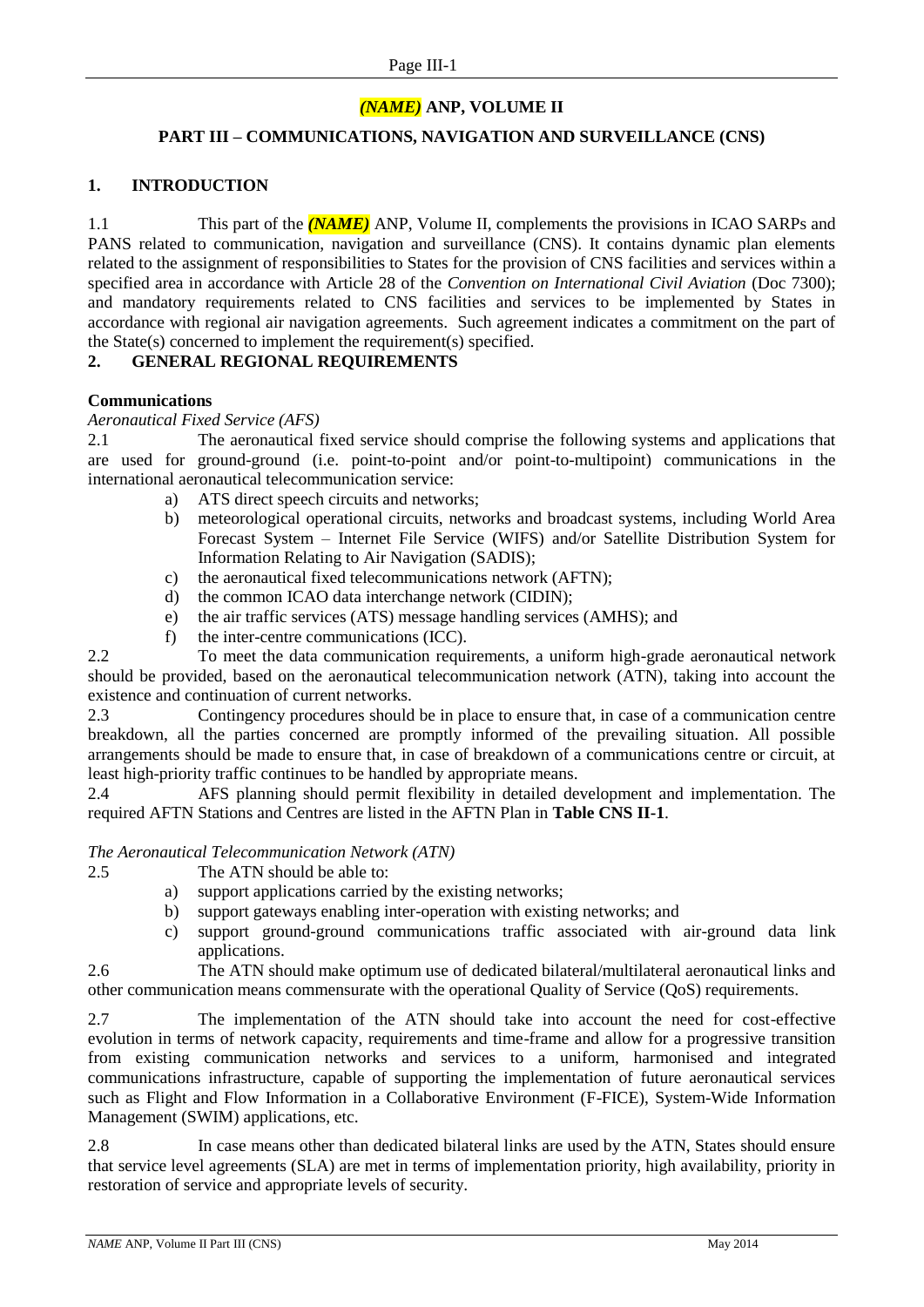2.9 The ATN should provide for interregional connections to support data exchange and mobile routing within the global ATN.

2.10 In planning the ATN, provisions should be made, where required, for interfacing with other international networks. The Required ATN Infrastructure Routing Plan is described under **Table CNS II-2**.

### *Network services*

2.11 The Internet Society (ISOC) communications standards for the Internet Protocol Suite (IPS) should be used for the implementation of AMHS.

2.12 The migration from legacy bit-oriented protocols such as X.25 Protocol suite to IPS should be planned.

2.13 The migration of international or sub-regional ground networks to the ATN based on Internet Protocol (IP) to support AFS communication requirements, while reducing costs, should be planned.

2.14 States should ensure that the solutions provided for the implementation of the ATN meet the air traffic management and aeronautical fixed service requirements. Such requirements should consist of:

- a) Performance requirements: availability, continuity, integrity, monitoring and alerting criteria per data flow. In the case where a required communication performance (RCP) is globally prescribed, requirements derived from RCP should be stated;
- b) Interoperability requirements;
- c) Safety and security requirements, duly derived after the identification of operational hazards and threats, and allocation of objectives; and
- d) Implementation process requirements (creation, test, migration, upgrades, priority in restoration of service, termination).

### *Network management*

2.15 An ICAO centralised off-line network management service is provided to participating AFTN/ AMHS centres in the *(NAME)* Region(s) under the ATS Messaging Centre (AMC).

2.16 In the case of integrated communications services procured and shared by several States, organizational provisions should allow for the planning and performing of the management of technical performance, network configuration, fault, security, cost division/allocation, contract, orders and payment.

### *Specific air traffic management (ATM) requirements*

2.17 Where ATS speech and data communication links between any two points are provided, the engineering arrangements should be such as to avoid the simultaneous loss of both circuits. The required ATS direct speech circuits plan is detailed under **Table CNS II-3**.

2.18 Special provisions should be made to ensure a rapid restoration of ATS speech circuits in case of outage, as derived from the performance and safety requirements.

2.19 Data circuits between ATS systems should provide for both high capacity and message integrity.

2.20 The Inter-Centre Communication (ICC), consisting of ATS Inter-facility Data Communication (AIDC) application and the Online Data Interchange (OLDI) application, should be used for automated exchange of flight data between ATS units to enhance the overall safety of the ATM operation and increase airspace capacity.

2.21 Where Voice over IP is planned or implemented between ATS units for voice communications, it should meet the ATS requirements. When data and voice are multiplexed, particular attention should be paid to the achievement of the ATM performance and safety requirements.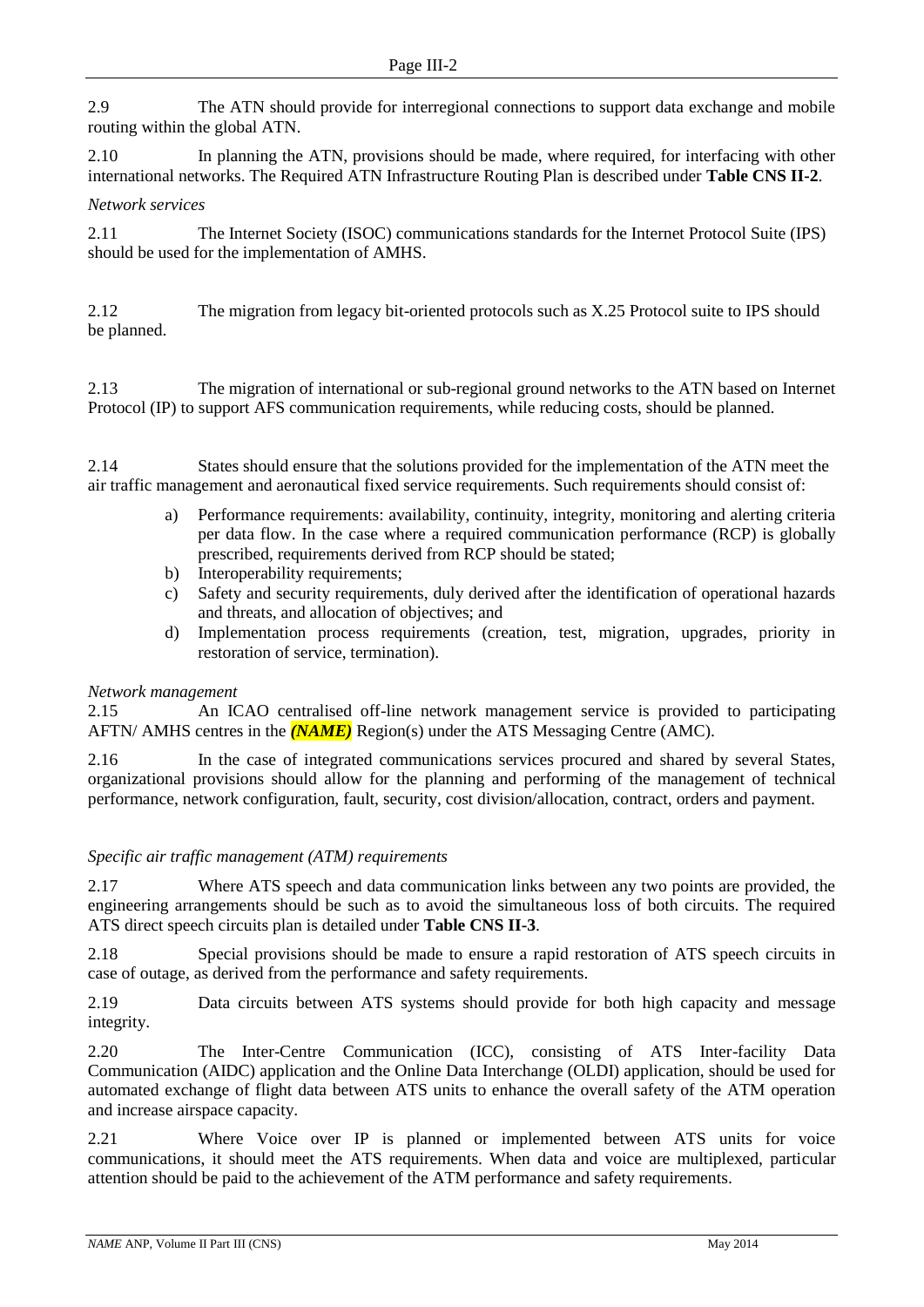# *Specific meteorological (MET) requirements*

2.22 The increasing use of the GRIB (Gridded Binary or General Regularly-distributed Information in Binary form) and BUFR (Binary Universal Form for the Representation of meteorological data) code forms for the dissemination of the upper wind and temperature and significant weather forecasts and the planned transition to digital form using extensible markup language (XML)/geography markup language (GML) for the dissemination of OPMET data should be taken into account in the planning process of the ATN.

2.23 In planning the ATN, account should be taken of changes in the current pattern of distribution of meteorological information resulting from the increasing number of long-range direct flights and the trend towards centralized flight planning.

# *Specific aeronautical information management (AIM) requirements*

2.24 The aeronautical fixed service should meet the requirements to support efficient provision of aeronautical information services through appropriate connections to area control centres (ACCs), flight information centres (FICs), aerodromes and heliports at which an information service is established.

# *Aeronautical Mobile Service (AMS)*

2.25 To meet the air-ground data communication requirements, a high-grade aeronautical network should be provided based on the ATN, recognising that other technologies may be used as part of the transition. The network needs to integrate the various data links in a seamless fashion and provide for endto-end communications between airborne and ground-based facilities.

2.26 Whenever required, use of suitable techniques on VHF or higher frequencies should be made. The required HF network designators applicable for the *(NAME)* Region(s) are listed in **Table CNS II-4**.

2.27 Aerodromes having a significant volume of International General Aviation (IGA) traffic should also be provided with appropriate air-ground communication channels.

# *Air-Ground Data Link Communications*

2.28 A Strategy for the harmonised implementation of the data link communications in the *(NAME)* Region(s) should be developed based on the Global Operational Data Link Document (GOLD) adopted by ICAO Regions and the Aviation System Block Upgrade (ASBU) methodology.

2.29 Where applicable, controller-pilot data link communications (CPDLC), based on ATN VDL data link Mode 2 (VDL2) and/or FANS-1/A, should be implemented for air-ground data link communications.

2.30 Partial or divergent aircraft data link evolutions that result in excluding messages from aircraft systems should not be pursued. Interim steps or phases toward full implementation of the common technical definition in ground systems should only be pursued on a regional basis, after coordination between all States concerned.

2.31 Harmonization of operational procedures for implementation of the above packages is essential. States, Planning and Implementation Regional Groups (PIRGs) and air navigation services providers should adopt common procedures to support seamless ATS provision across FIR boundaries, rather than each State or Region developing and promulgating unique procedures for common functions.

*Required Communication Performance (RCP)*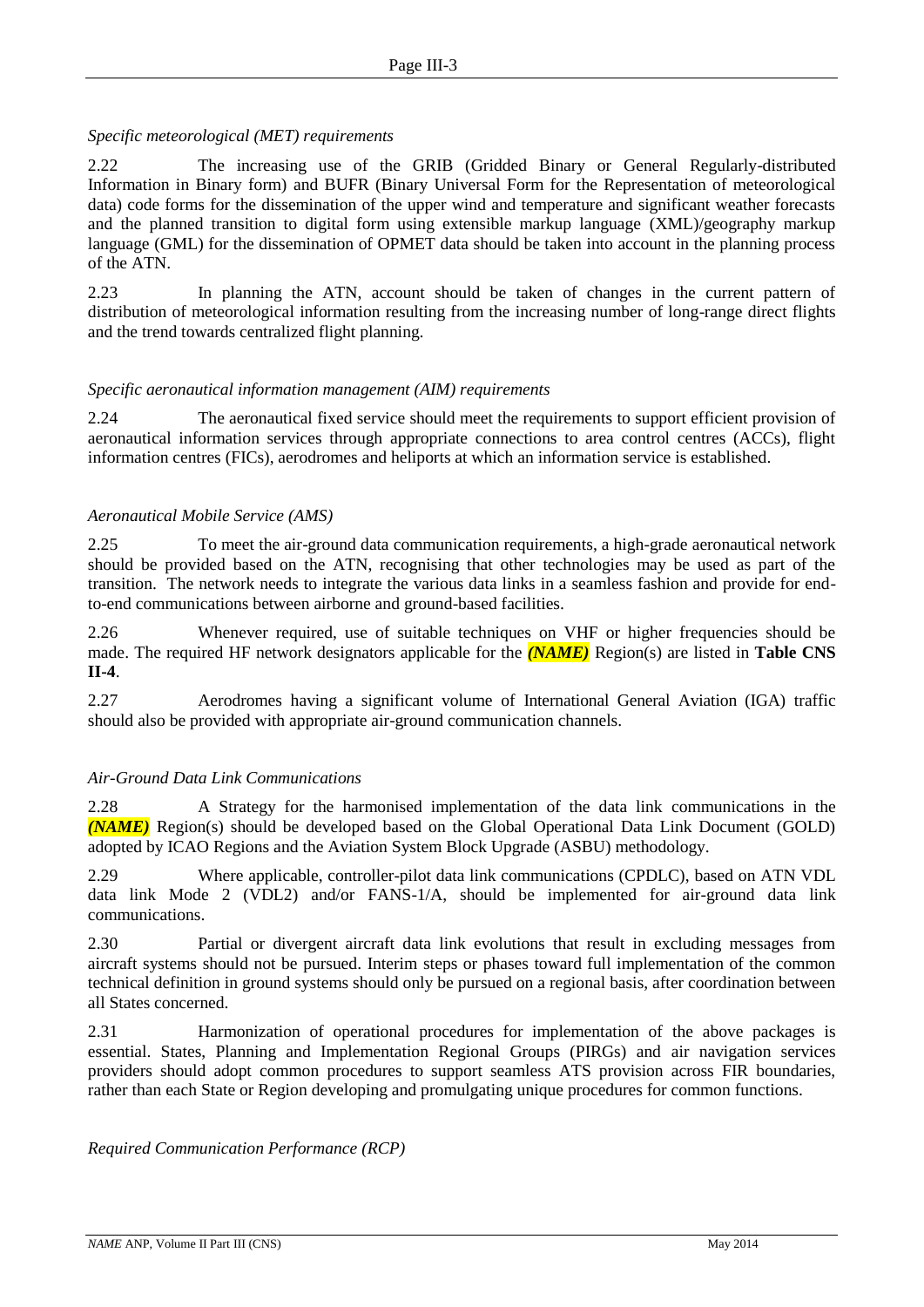2.32 The Required Communication Performance (RCP) concept characterizing the performance required for communication capabilities that support ATM functions without reference to any specific technology should be applied wherever possible.

2.33 States should determine, prescribe and monitor the implementation of the RCP in line with the provisions laid down in the *ICAO Manual on Required Communication Performance* (Doc 9869).

# **Navigation**

# *Navigation Infrastructure*

2.34 The navigation infrastructure should meet the requirements for all phases of flight from takeoff to final approach and landing.

*Note: Annex 10 to the Convention on International Civil Aviation—Aeronautical Telecommunications, Volume I — Radio Navigation Aids, Attachment B, provides the strategy for introduction and application of non-visual aids to approach and landing.*

2.35 The *(NAME)* PBN Regional Roadmap/Plan provides guidance to air navigation service providers, airspace operators and users, regulators, and international organizations, on the expected evolution of the regional air navigation system in order to allow planning of airspace changes, enabling ATM systems and aircraft equipage. It takes due account of the operational environment of the *(NAME)* Region(s).

# *PBN Transition Strategy*

2.36 During transition to performance-based navigation (PBN), sufficient ground infrastructure for conventional navigation systems should remain available. Before existing ground infrastructure is considered for removal, users should be given reasonable transition time to allow them to equip appropriately to attain a performance level equivalent to PBN. States should approach removal of existing ground infrastructure with caution to ensure that safety is not compromised. This should be guaranteed by conducting safety assessments and consultations with the users.

### *Use of specific navigation aids*

2.37 Where, within a given airspace, specific groups of users have been authorized by the competent authorities to use special aids for navigation. The respective ground facilities should be located and aligned so as to provide for full compatibility of navigational guidance with that derived from the SARPs.

2.38 States should ensure and oversee that service providers take appropriate corrective measures promptly whenever required by a significant degradation in the accuracy of navigation aids (either space based or ground based or both) is detected.

### **Surveillance**

2.40 An important element of modern air navigation infrastructure required to manage safely increasing levels and complexity of air traffic is aeronautical surveillance systems.

2.41 When operating Mode S radars, States should coordinate with their respective ICAO Regional Office the assignment of their corresponding interrogator identifier (II) codes and surveillance identifier (SI) codes, particularly where areas of overlapping coverage will occur.

### *Frequency Management*

*Aeronautical Mobile Service (AMS)*

2.42 Frequencies should be assigned to all VHF aeronautical mobile service (AMS) facilities in accordance with the principles laid out in Annex 10, Volume V and *ICAO Handbook on Radio Frequency Spectrum Requirements for Civil Aviation* (Doc 9718) Volumes I and II, and take into account:

- a) agreed geographical separation criteria based on 25 kHz or 8.33 kHz interleaving between channels;
- b) agreed geographical separation criteria for the implementation of VDL services;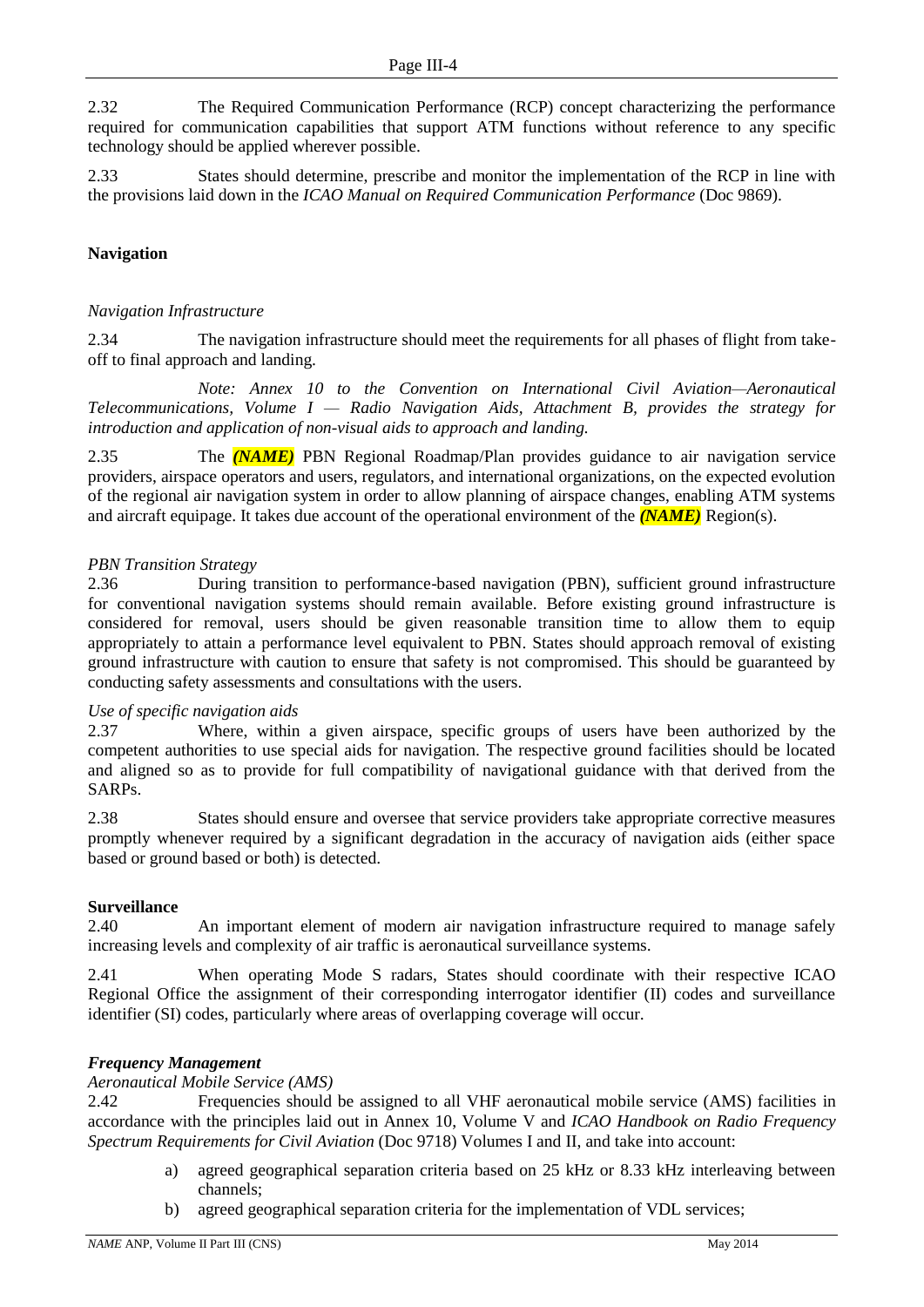- c) the need for maximum economy in frequency demands and in radio spectrum utilization; and
- d) a deployment of frequencies which ensures that international services are planned to be free of interference from other services using the same band.
- 2.43 The priority order to be followed in the assignment of frequencies to service is:
	- a) ATS channels serving international services (ACC, APP, TWR, FIS);
	- b) ATS channels serving national purposes;
	- c) channels serving international VOLMET services;
	- d) channels serving ATIS and PAR; and
	- e) channels used for other than ATS purposes.

2.44 The criteria used for frequency assignment planning for VHF AMS facilities serving international requirements should, to the extent practicable, also be used to satisfy the need for national VHF AMS facilities.

2.45 Special provisions should be made, by agreement between the States concerned, for the sharing and the application of reduced protection of non-ATS frequencies in the national sub-bands, so as to obtain a more economical use of the available frequency spectrum consistent with operational requirements.

2.46 States should ensure that no air/ground frequency is utilized outside its designated operational coverage and that the stated operational requirements for coverage of a given frequency can be met for the transmission sites concerned, taking into account terrain configuration.

# *Radio navigation aids for Aeronautical Radio Navigation Services (ARNS)*

2.47 Frequencies should be assigned to all radio navigation facilities taking into account agreed geographical separation criteria to ILS localizer, VOR and GBAS, X and Y channels to DME, in accordance with the principles laid out in Annex 10, Volume V and *ICAO Handbook on Radio Frequency Spectrum Requirements for Civil Aviation* (Doc 9718) Volumes I and II. Also, the need for maximum economy in frequency demands and in radio spectrum utilization and a deployment of frequencies which ensures that international services are planned to be free of interference from other services using the same band, need to be considered.

2.48 The principles used for frequency assignment planning for radio navigation aids serving international requirements should, to the extent possible, also be used to satisfy the needs for national radio aids to navigation.

# *Support to ICAO Positions for ITU World Radiocommunication Conferences (WRCs)*

2.49 Considering the importance and continuous demand of the radio frequency spectrum and for the protection of the current aeronautical spectrum and the allocation of new spectrum for the new services and system to be implemented in civil air navigation, States and international organizations are to support ICAO's position at ITU World Radiocommunication Conferences (WRCs) and in regional and other international activities conducted in preparation for ITU WRCs.

*Note: The* Handbook on Radio Frequency Spectrum Requirements for Civil Aviation *(Doc 9718) Volume I, contains ICAO policy statements relevant to the aviation requirements for radio frequency spectrum. The handbook is intended to assist States and ICAO in preparing for ITU WRCs.*

# **3. SPECIFIC REGIONAL REQUIREMENTS**

# *EXAMPLES*

*3.1 The surveillance systems to be used in the (NAME) Region(s) are:*

- *a) Secondary Surveillance Radars (SSR) Mode A, C and S in terminal and en-route continental airspace;*
- *b) Primary Surveillance Radars (PSR) mainly in terminal airspace;*
- *c) Automatic Dependent Surveillance – Broadcast (ADS-B) and Multilateration (MLAT) in terminal areas;*
- *d) ADS-B and Wide Area Multilateration (WAM) in most of the airspace;*
- *e) Automatic Dependent Surveillance – Contract (ADS-C) in some parts of the oceanic and remote continental airspace.*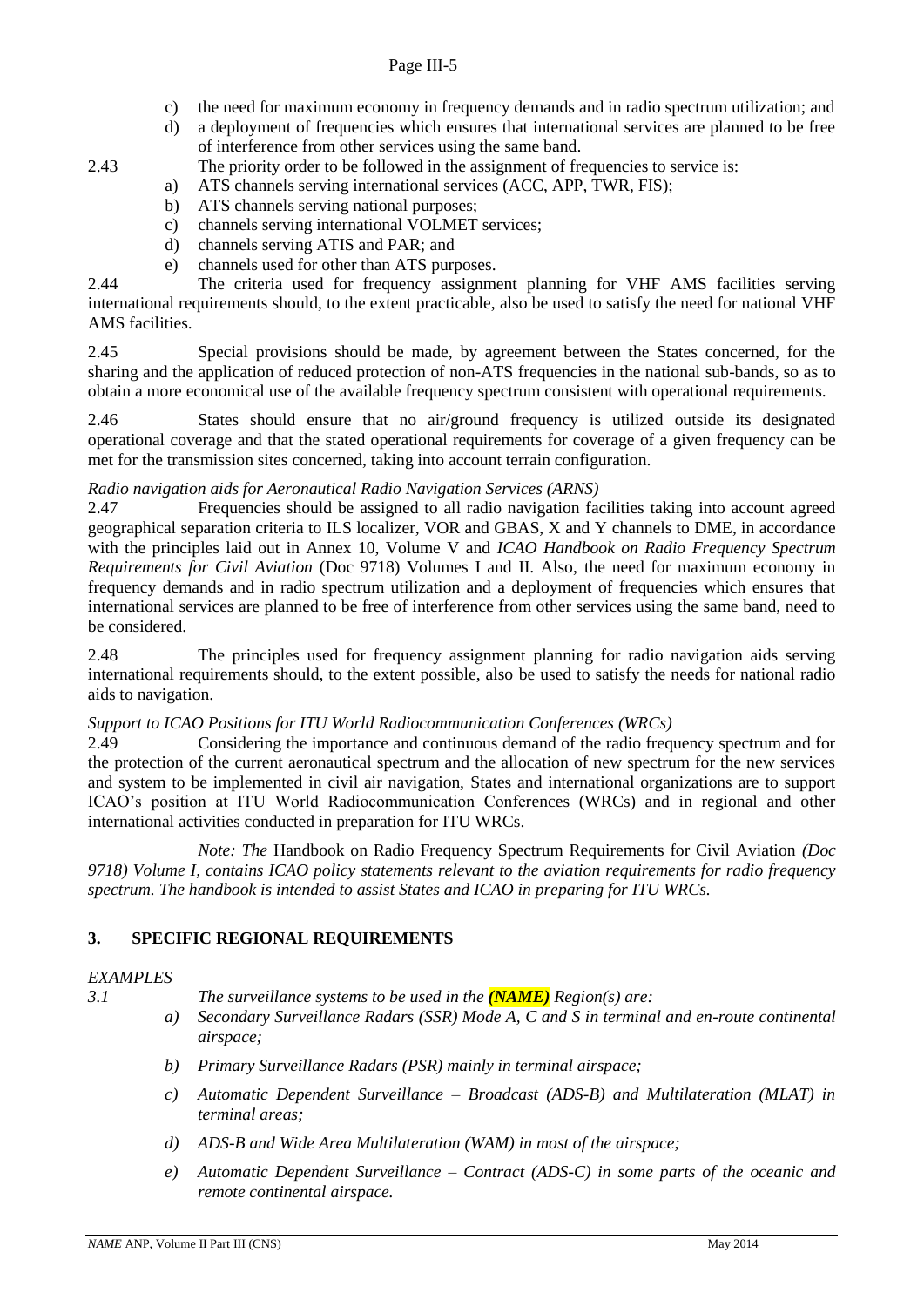*(as appropriate)*

*3.2 List of assigned frequencies…(as appropriate)*

*3.3 Where implemented, the criteria for MLS frequency planning in the (NAME) Region(s) should be applied, aimed at allowing the maximum number of MLS-associated DME frequencies on X and Y channels so as to minimize the possible use of W and Z channels. (as appropriate)*

\_\_\_\_\_\_\_\_\_\_\_\_\_\_\_\_\_\_\_\_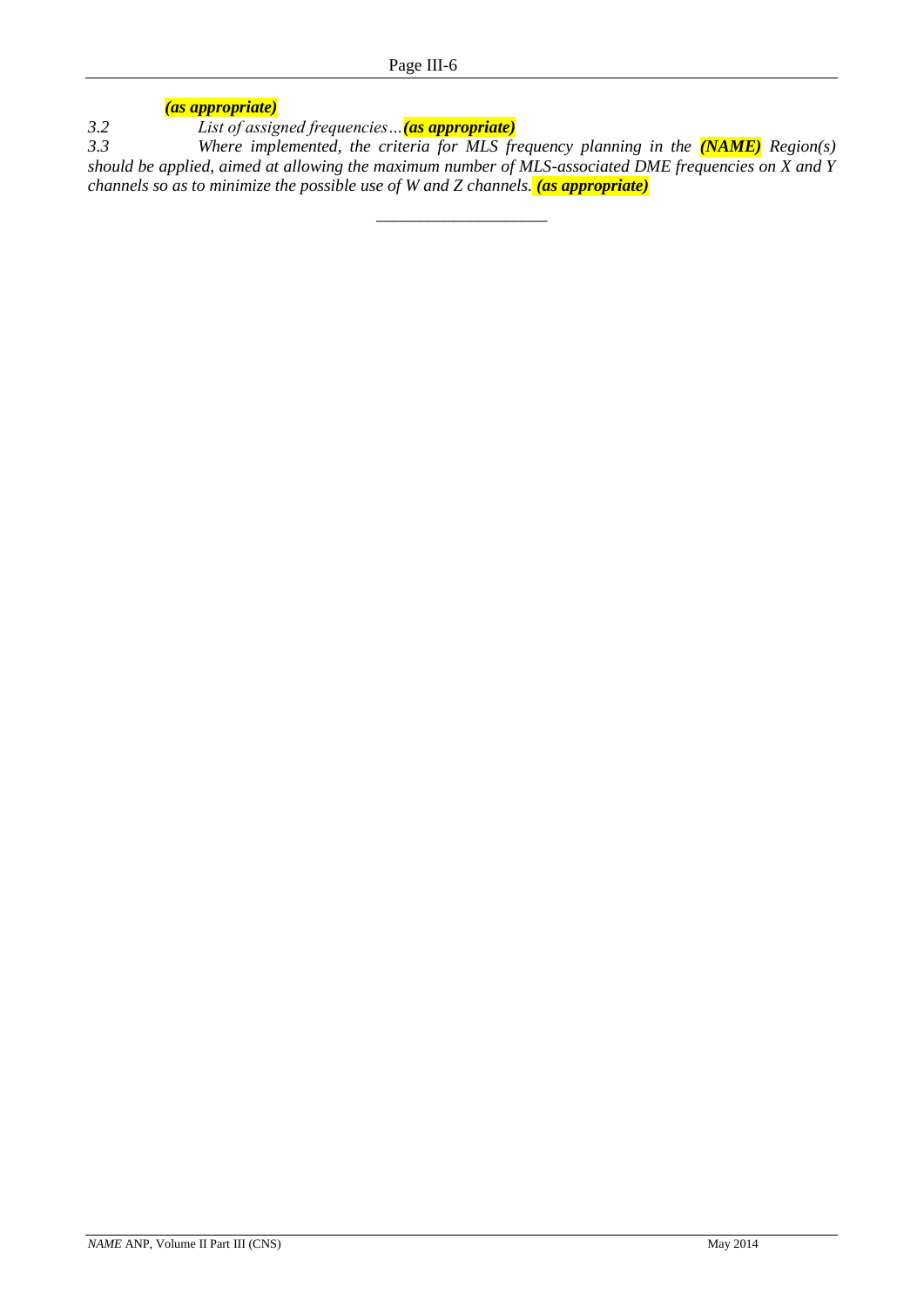# **TABLE CNS II-1 - AERONAUTICAL FIXED TELECOMMUNICATIONS NETWORK (AFTN) PLAN**

# **EXPLANATION OF THE TABLE**

| Column |                         |                                                                      |             |                     |             |      |                                                                                                  |  |  |
|--------|-------------------------|----------------------------------------------------------------------|-------------|---------------------|-------------|------|--------------------------------------------------------------------------------------------------|--|--|
|        |                         |                                                                      |             |                     |             |      | The AFTN Centres/Stations of each State are listed alphabetically. Each circuit appears twice in |  |  |
|        |                         | the table. The categories of these facilities are as follows:        |             |                     |             |      |                                                                                                  |  |  |
|        |                         | M - Main AFTN COM Centre                                             |             |                     |             |      |                                                                                                  |  |  |
|        |                         | T - Tributary AFTN COM Centre                                        |             |                     |             |      |                                                                                                  |  |  |
|        | <b>S</b> - AFTN Station |                                                                      |             |                     |             |      |                                                                                                  |  |  |
| 2      | Category of circuit:    |                                                                      |             |                     |             |      |                                                                                                  |  |  |
|        |                         | M - Main trunk circuit connecting Main AFTN communication centres.   |             |                     |             |      |                                                                                                  |  |  |
|        |                         |                                                                      |             |                     |             |      | T - Tributary circuit connecting Main AFTN communication centre and Tributary AFTN               |  |  |
|        |                         | <b>Communications Centre.</b>                                        |             |                     |             |      |                                                                                                  |  |  |
|        |                         |                                                                      |             |                     |             |      | S - AFTN circuit connecting an AFTN Station to an AFTN Communication Centre.                     |  |  |
| 3      |                         | Type of circuit provided:                                            |             |                     |             |      |                                                                                                  |  |  |
|        |                         | LTT/a - Landline teletypewriter, analogue (e.g. cable, microwave)    |             |                     |             |      |                                                                                                  |  |  |
|        |                         | LTT/d - Landline teletypewriter, digital (e.g. cable, microwave)     |             |                     |             |      |                                                                                                  |  |  |
|        |                         | LDD/a - Landline data circuit, analogue (e.g. cable, microwave)      |             |                     |             |      |                                                                                                  |  |  |
|        |                         | LDD/d - Landline data circuit, digital (e.g. cable, microwave)       |             |                     |             |      |                                                                                                  |  |  |
|        |                         | SAT/a/d - Satellite link, with /a for analogue or /d for digital     |             |                     |             |      |                                                                                                  |  |  |
| 4      |                         | Circuit signalling speed in bits/s.                                  |             |                     |             |      |                                                                                                  |  |  |
| 5      | Circuit protocols       |                                                                      |             |                     |             |      |                                                                                                  |  |  |
| 6      |                         | Data transfer code (syntax):                                         |             |                     |             |      |                                                                                                  |  |  |
|        |                         | ITA-2 - International Telegraph Alphabet No. 2 (5-unit Baudot code). |             |                     |             |      |                                                                                                  |  |  |
|        |                         | IA-5 - International Alphabet No. 5 (ICAO 7-unit code).              |             |                     |             |      |                                                                                                  |  |  |
|        |                         | CBI - Code and Byte Independency (ATN compliant).                    |             |                     |             |      |                                                                                                  |  |  |
| 7      | Remarks                 |                                                                      |             |                     |             |      |                                                                                                  |  |  |
|        |                         |                                                                      |             |                     | Requirement |      | Remarks                                                                                          |  |  |
|        | State/Station           |                                                                      |             |                     |             |      |                                                                                                  |  |  |
|        |                         | Category                                                             | <b>Type</b> | Signalling<br>speed | Procotol    | Code |                                                                                                  |  |  |

1 2 3 4 5 6 7

\_\_\_\_\_\_\_\_\_\_\_\_\_\_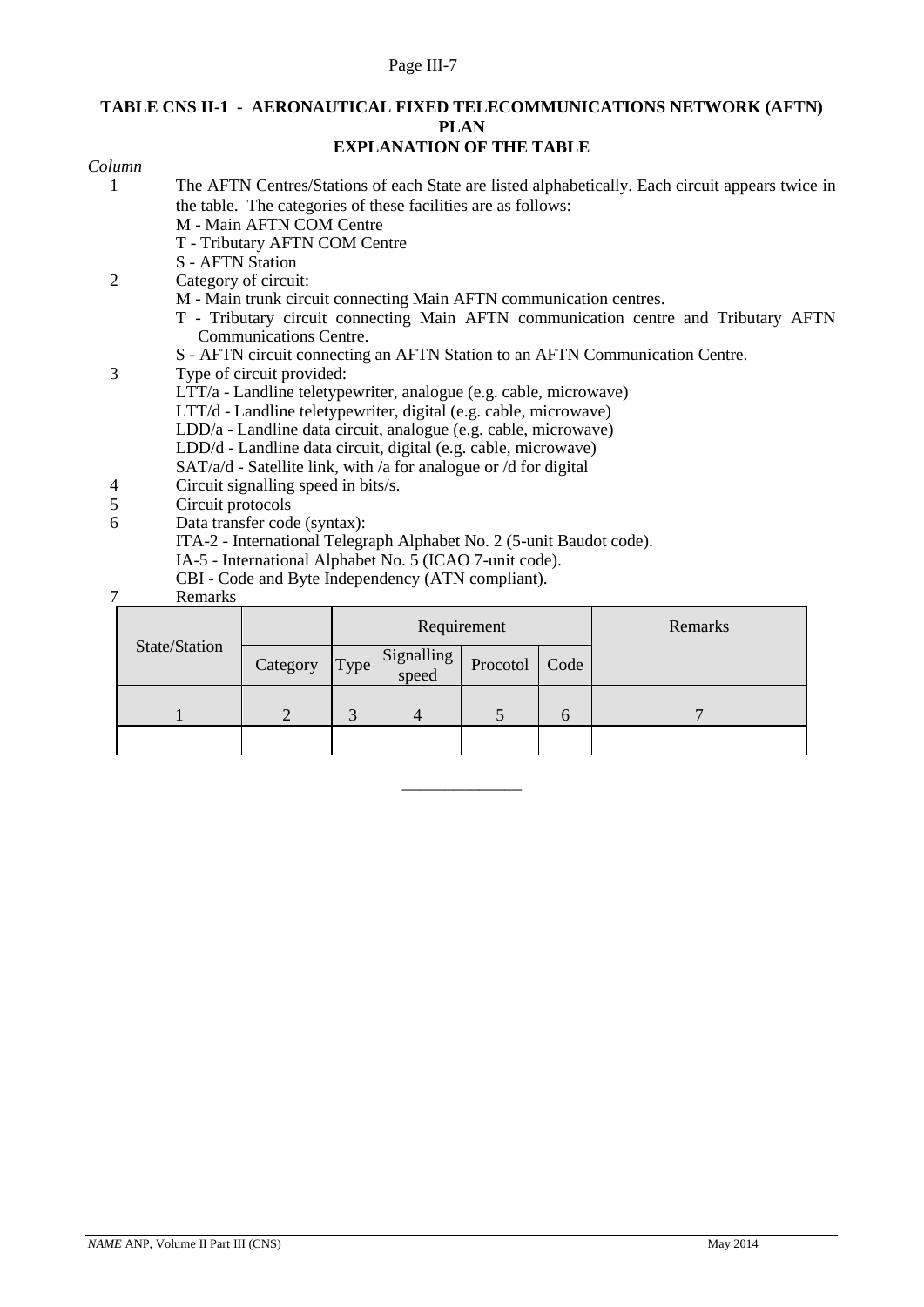# **TABLE CNS II-2 - REQUIRED ATN INFRASTRUCTURE ROUTING PLAN** Chapter 1 EXPLANATION OF THE TABLE

### *Column*

- 1 Name of the Administration and Location of the ATN Router<br>2 Type of Router (in end systems (ES) of the Administration she
- 2 Type of Router (in end systems (ES) of the Administration shown in column 1)<br>
Type of Interconnection
- Type of Interconnection: Inter Regional: Connection between different Regions/ domains Intra Regional: Connection within a Region/ domain.
- 4 Connected Router: List of the Administration and location of the ATN routers to be connected with the router shown in column 1.
- 5 Bandwidth: Link Speed expressed in bits per second (bps)
- 6 Network Protocol: If Internet Protocol Suite is used, indicate version of IP (IPv4 or IPv6)<br>7 Via: The media used to implement the interconnection of the routers. (in case of IP serv
- 7 Via: The media used to implement the interconnection of the routers. (in case of IP service bought from a service provider, indicate VPN)
- 8 Remarks

| Administrat<br>ion and<br>Location | <b>Type of</b><br>Router | <b>Type of</b><br><b>Interconnec</b><br>tion | <b>Connecte</b><br>d Router | <b>Bandwidth</b> | <b>Network</b><br><b>Protocol</b> | <b>Via</b> | <b>Remarks</b> |
|------------------------------------|--------------------------|----------------------------------------------|-----------------------------|------------------|-----------------------------------|------------|----------------|
|                                    |                          |                                              |                             |                  |                                   |            |                |
|                                    |                          |                                              |                             |                  |                                   |            |                |
|                                    |                          |                                              |                             |                  |                                   |            |                |
|                                    |                          |                                              |                             |                  |                                   |            |                |

\_\_\_\_\_\_\_\_\_\_\_\_\_\_\_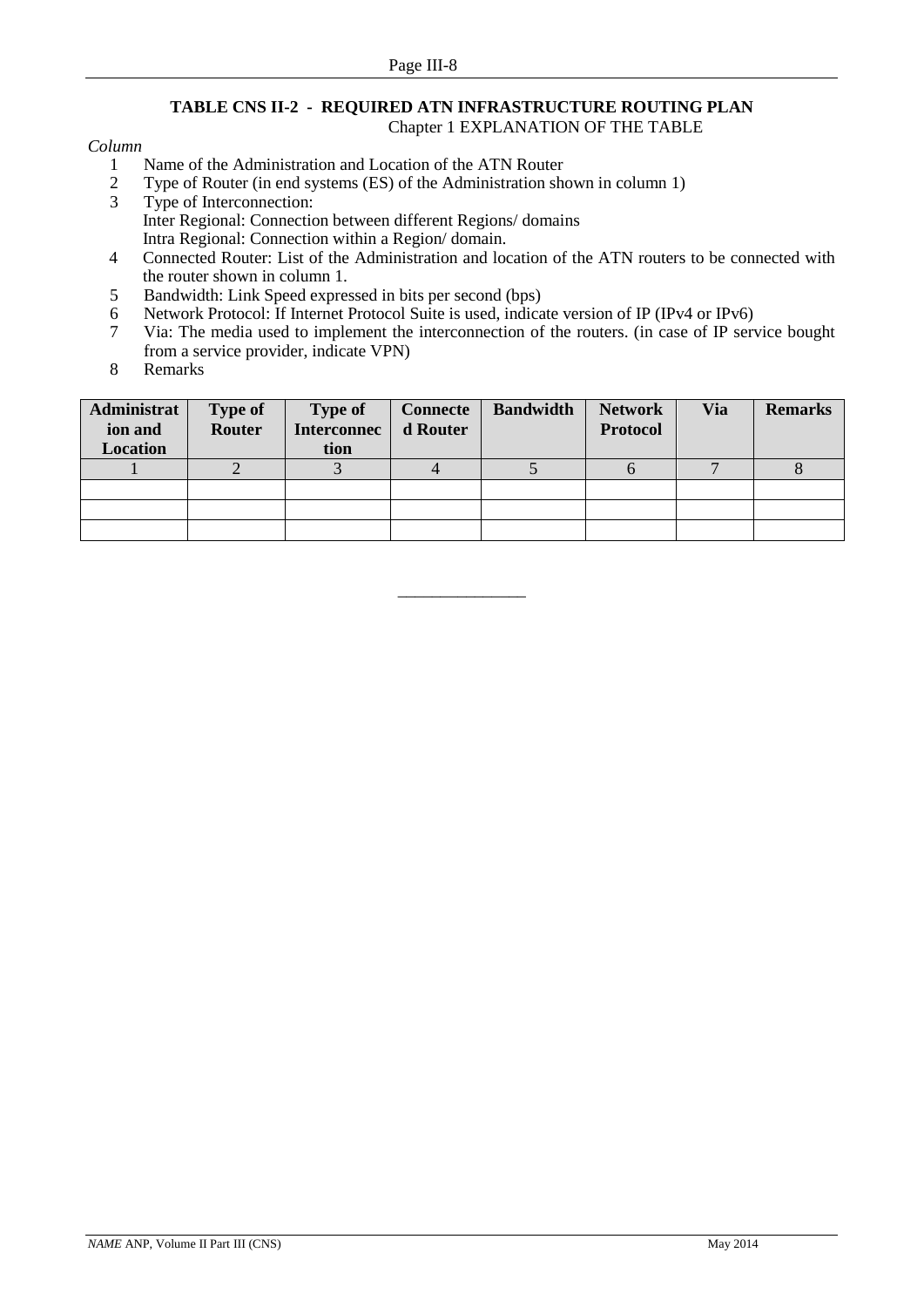### **TABLE CNS II-3 - ATS DIRECT SPEECH CIRCUITS PLAN EXPLANATION OF THE TABLE**

# *Column*

1 and 2 Circuit terminal stations are listed alphabetically by the Terminal I.<br>
2 A — indicates ATS requirement for the establishment of voice of A — indicates ATS requirement for the establishment of voice communication within 15 seconds.

D — indicates requirements for instantaneous communications.

- 4 Type of service specified:
	- LTF landline telephone (landline, cable, UHF, VHF, satellite).
- RTF radiotelephone.

5 Type of circuits; Direct (DIR) or Switched (SW).

D — indicates a direct circuit connecting Terminals I and II.

S — indicates that a direct circuit does not exist and that the connection is established via switching at the switching centre(s) indicated in column 6.

IDD — International direct dialling by public switch telephone network

*Note 1.— Number of D and/or S circuits between Terminals I and II are indicated by numerical prefix, i.e. 2 D/S means 2 direct circuits and one switched circuit.*

*Note 2.— Pending the implementation of proper ATS voice circuits, and provided that aeronautical operational requirements are met, IDD services may be used for the ATS voice communications in low traffic areas.*

- 6 Location of switching centre(s). Alternate routing location, if available, is indicated in brackets.
- 7 Remarks

| ATS requirements for speech communications |             |  |                  | `1rcu1                 |         |
|--------------------------------------------|-------------|--|------------------|------------------------|---------|
| Terminal I                                 | Terminal II |  | Type Service D/S | To be switched<br>via⁄ | Remarks |
|                                            |             |  |                  |                        |         |
|                                            |             |  |                  |                        |         |
|                                            |             |  |                  |                        |         |
|                                            |             |  |                  |                        |         |
|                                            |             |  |                  |                        |         |
|                                            |             |  |                  |                        |         |

\_\_\_\_\_\_\_\_\_\_\_\_\_\_\_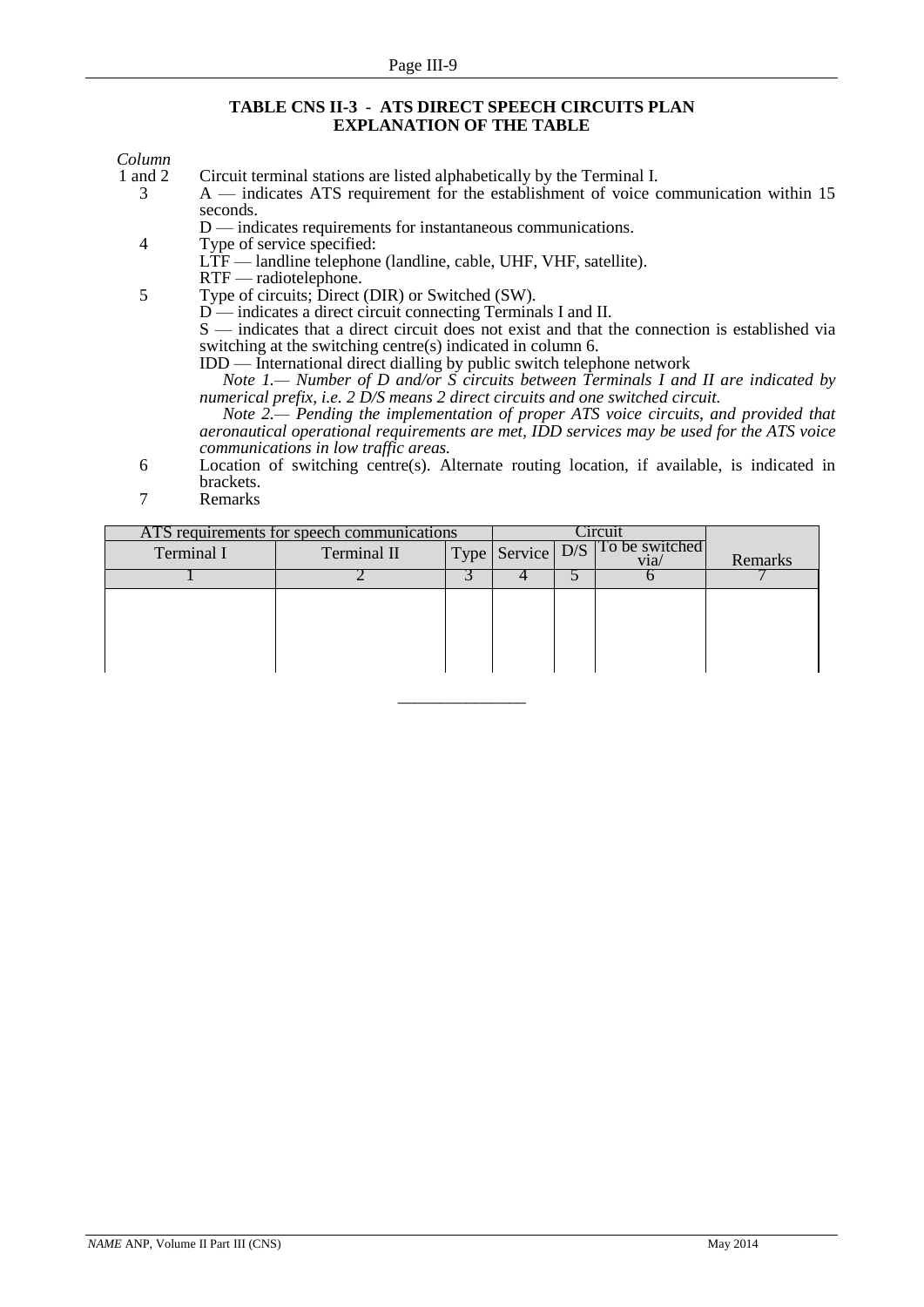# **TABLE CNS II-4 - HF NETWORK DESIGNATORS EXPLANATION OF THE TABLE**

### *Column*

- 1 Name of station, preceded by its location indicator.
- 2 Network designators assigned to the facility providing HF radiotelephony en-route communications (selected from the provisions of the allotment plan in Appendix S27 to the ITU Radio Regulations).

# *NOTES*

*The ICAO designators for HF MWARA and VOLMET networks in the (NAME) region(s) are derived from the ITU allotment area abbreviations as contained in Appendix S27 to the ITU Radio Regulations. ITU allotment area:*

*Two- and three-letter alpha entries indicate major world air route areas (MWARA): TBD Four-letter alpha entries indicate VOLMET areas: TBD*

| <b>Location Indicator and Name of location</b> | <b>HF</b> en-route family |
|------------------------------------------------|---------------------------|
|                                                |                           |
|                                                |                           |

# **HF FREQUENCIES AND THEIR ICAO NETWORK DESIGNATORS BASED ON ITU APPENDIX S27 ALLOTMENT AREAS**

| Frequency<br>(kHz) | <b>ITU</b> allotment<br>area | <b>[NAME]</b><br>xxx | <b>[NAME]</b><br>xxy |                    | Remarks |
|--------------------|------------------------------|----------------------|----------------------|--------------------|---------|
|                    |                              |                      |                      | $\mathbf{0} \dots$ |         |
|                    |                              |                      |                      |                    |         |

\_\_\_\_\_\_\_\_\_\_\_\_\_\_\_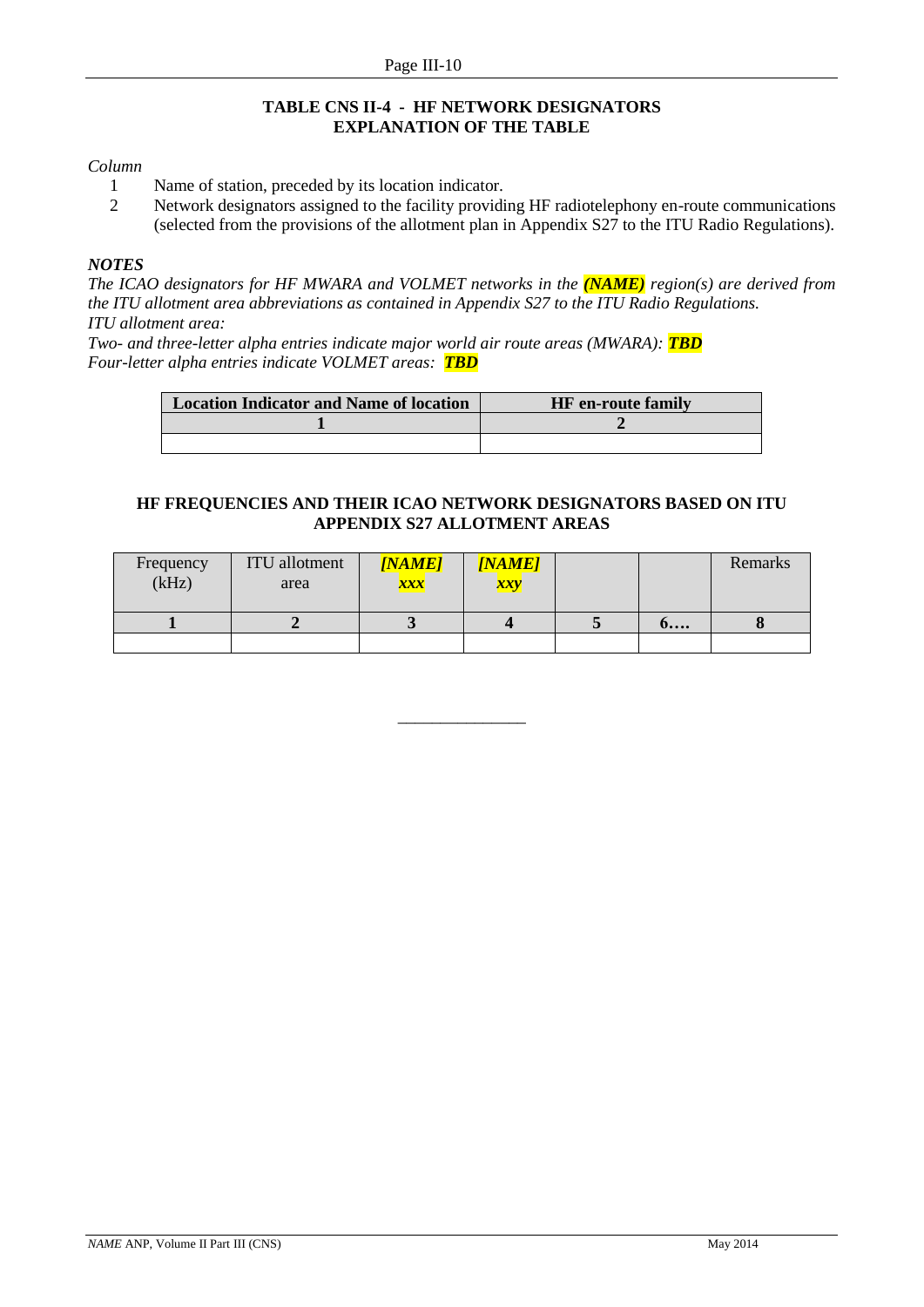# **(***NAME***) ANP, VOLUME II PART IV - AIR TRAFFIC MANAGEMENT (ATM)**

# **1. INTRODUCTION**

1.1 This part of the **(***NAME*) ANP, Volume II, complements the provisions in ICAO SARPs and PANS related to air traffic management (ATM). It contains dynamic plan elements related to the assignment of responsibilities to States for the provision of ATM facilities and services within a specified area in accordance with Article 28 of the *Convention on International Civil Aviation* (Doc 7300); and mandatory requirements related to ATM facilities and services to be implemented by States in accordance with regional air navigation agreements. Such agreement indicates a commitment on the part of the State(s) concerned to implement the requirement(s) specified.

# **2. GENERAL REGIONAL REQUIREMENTS**

# *Optimization of traffic flows*

2.1 The Planning and Implementation Regional Groups (PIRG), through regional air navigation agreement, are responsible for the optimization of the traffic flows through the continuous improvement of the regional ATS route network and organized track systems and implementation of random routing areas and free route airspace in the Region(s) through the set-up of appropriate mechanisms for regional and interregional planning and coordination.

2.2 Whenever practicable, States should, in close coordination with operators, establish the most efficient routings.

2.3 The requirements for regional ATS route network, in particular, for ATS routes over the high seas and airspace of undetermined sovereignty, should be agreed upon through regional air navigation agreement.

*Note: States' AIPs and other States publications should be consulted for information on the implemented ATS routes.* 

### *Aircraft Identification-SSR Code Management*

2.4 Within the context of air traffic management (ATM) and the provision of air traffic services (ATS), SSR code management is a key element of ATM to ensure continuous, unambiguous aircraft identification. The number of secondary surveillance radar (SSR) codes is limited and poor management of the assignment of SSR codes results in capacity constraints and aircraft delays. States and air navigation service providers (ANSP) should apply the SSR Code Allocation Plan approved by the *(NAME)* PIRG. The SSR Codes Allocation Plan of the *(NAME)* Region(s) is addressed in the Specific Regional Requirements of Volume II.

### **3. SPECIFIC REGIONAL REQUIREMENTS**

### *EXAMPLE*

### *Optimization of traffic flows*

*3.1 The ATS routes agreed through regional air navigation agreement, or the ATS routes agreed through regional air navigation agreement but not implemented for specific reasons (Exact text to be specified by the Regions, as appropriate), are listed in Table ATM II-XX/electronic database and reflected in the Chart ATM II-XX.*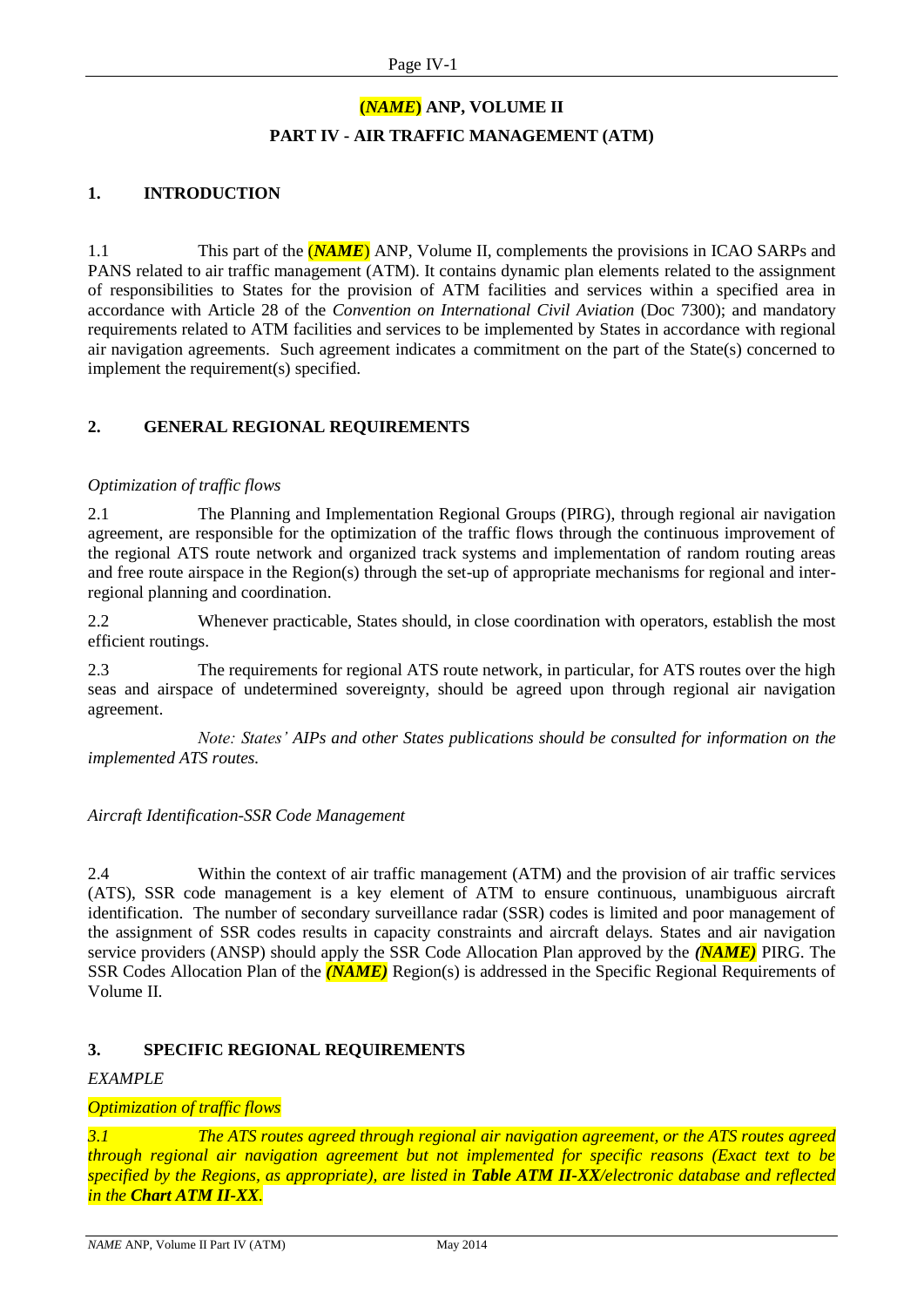*Aircraft Identification-SSR Code Management*

*3.2 The SSR Codes Allocation Plan of the (NAME) Region is in Table ATM II-XX (Exact text to be specified by the Regions, as appropriate).*

\_\_\_\_\_\_\_\_\_\_\_\_\_\_\_\_\_\_\_\_

*NAME* ANP, Volume II Part IV (ATM) May 2014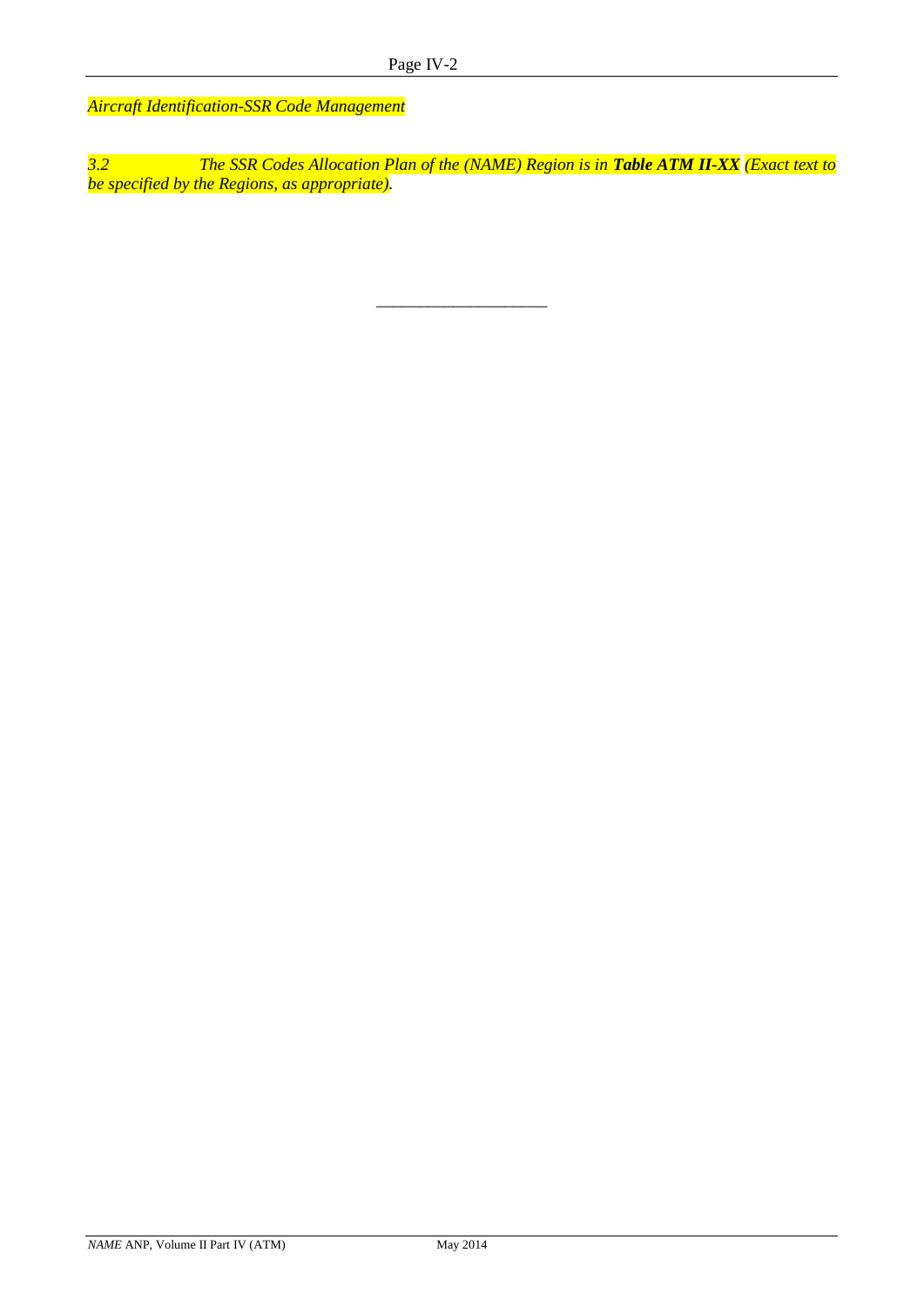# EXAMPLES FOR SPECIFIC REGIONAL REQUIREMENTS

# **Table ATM II-AFI-XX - SSR Code Allocation Plan**

| State/FIR   | Domestic Codes | Domestic Codes | <b>Transit Codes</b> | <b>Transit Codes</b> |
|-------------|----------------|----------------|----------------------|----------------------|
| AAAA        | 2200-2277      | 2501-2577      | 6701-6777            | 0401-0477            |
| <b>BBBB</b> | 2100-2177      |                | 3300-3377            |                      |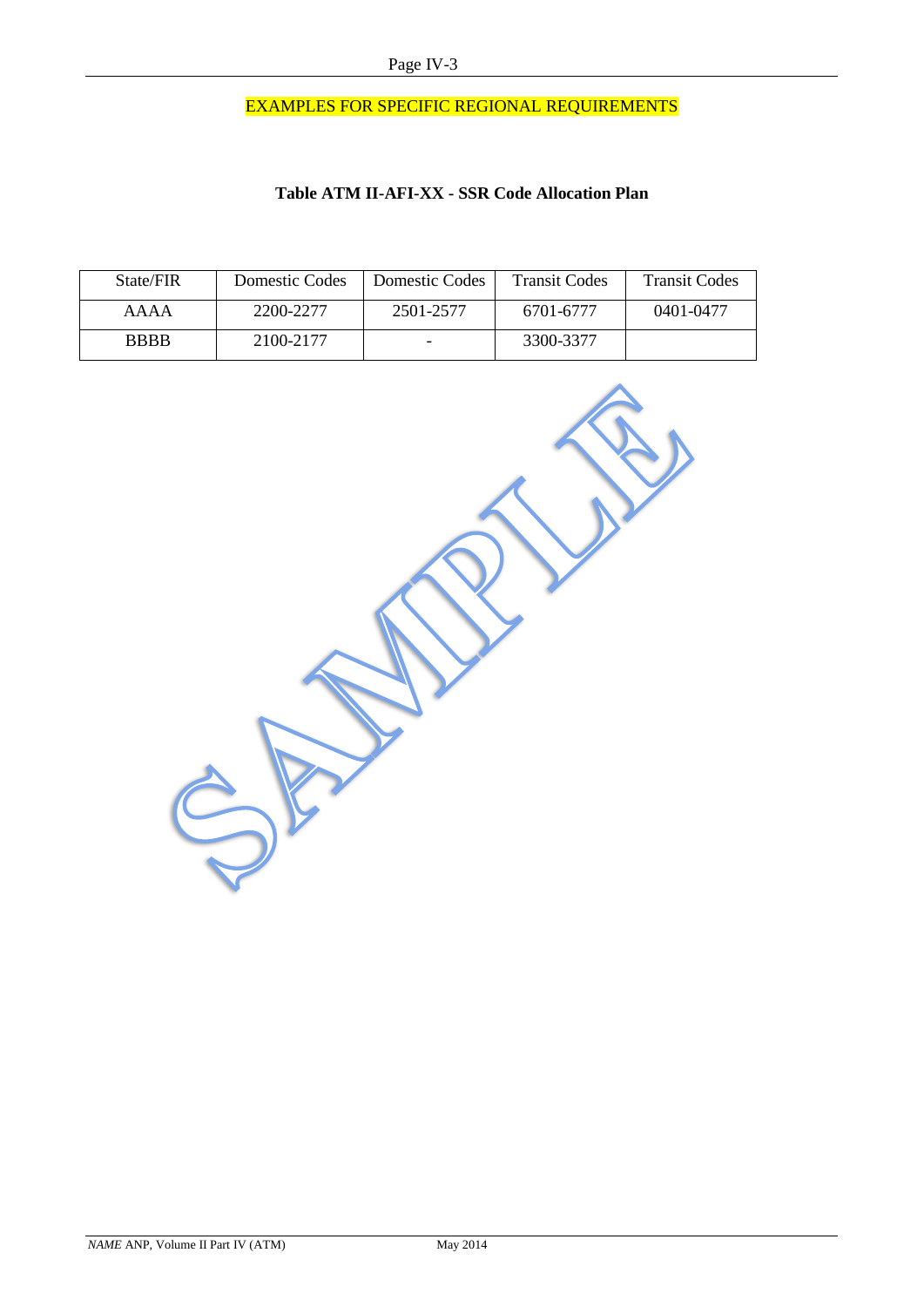# EXAMPLE FOR SPECIFIC REGIONAL REQUIREMENTS

# **Table ATM II-AFI-XX (NAME) Region ATS Routes**

# **EXPLANATION OF THE TABLE**

### *Column*

- *1 Designator of ATS route and Type (Conventional, RNAV5 or RNAV1 etc.)*
- 2 *Significant points defining the ATS routes. Only prominent locations have been listed. Additional points where facilities are provided to complete navigational guidance along a route, but not otherwise marking significant characteristics of the route (change of heading route) of centre line, intersection with other routes, etc.* **have not very limitation included.** *Locations shown in parentheses indicate significant poin.* strate the Region.
- *Note 1. Not representing the operator's requirement of Operator's requirement is not early ed route and/or navaids are shown in square brackets ([ ]).*
- *Note 2. Subject to further study. Including the action aid coverage.*
- *Note 3 Subject to military agreement.*
- *Note 4. Not acceptable at present.*
- *Note 5. At present, implementation ble only during specific periods (e.g. weekends, nights, etc.,*  $\frac{1}{2}$  *aring specific periods (e.g. weekends, nights, etc.,*  $\frac{1}{2}$ *as published).*
- *Note 6. At present, implementation of the NAV route only possible above FL 300, or as published.*
- *Note 7. Unidirectional use.*
- *Note 8. For ATS or part thereof is RNAV 1*

*Whenever reference to name S made in Table ATM II-XX in connection with the above notes, the following abbreviations, based on nose indicated in Location Indicators (Doc 7910), are used:* 

- HE Egypt
- HL Libyan Araba Amahiriya
- HS Sudan
- OB Bahrain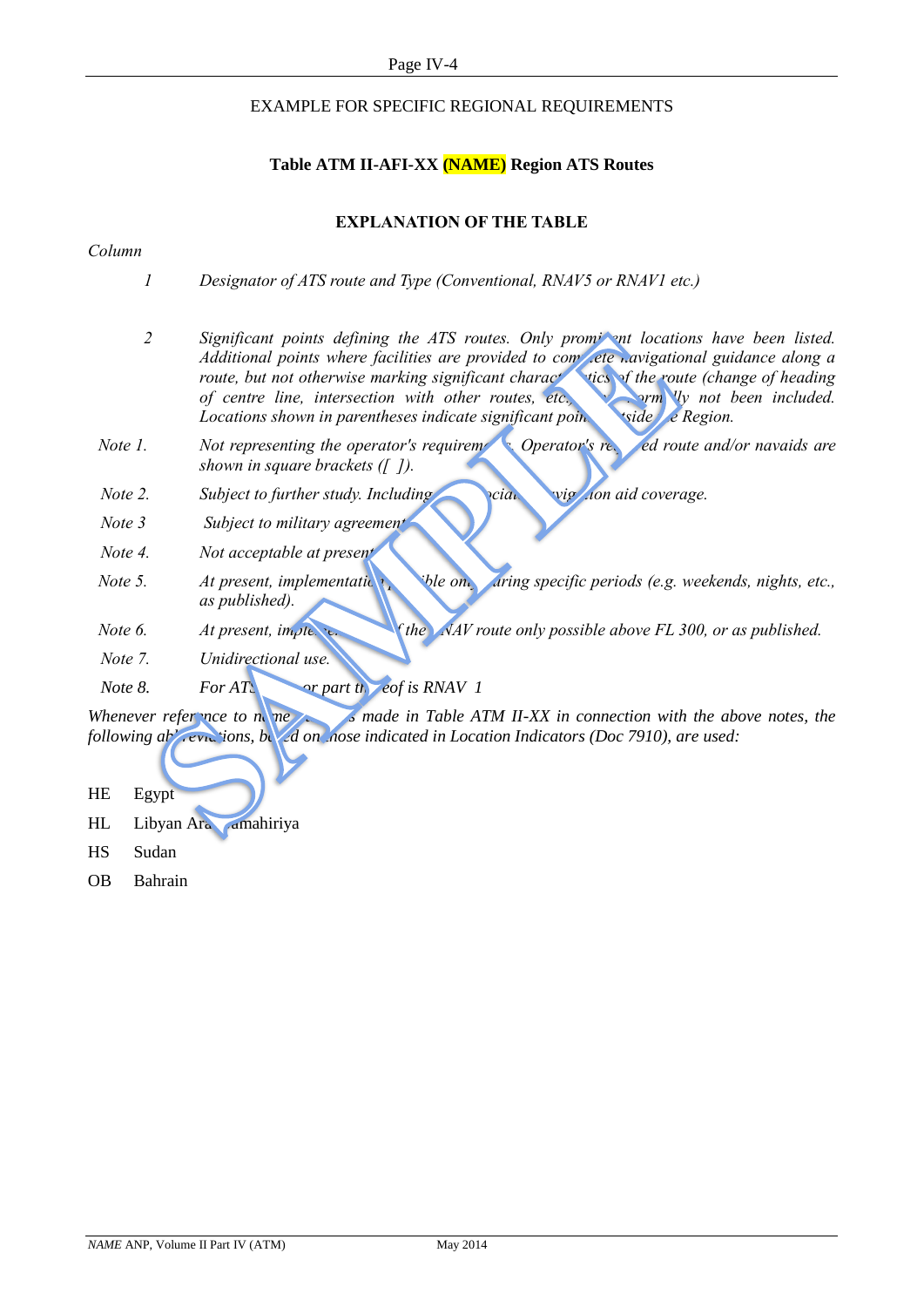**LOWER AIRSPACE UPPER AIRSPACE**

| Designator<br>Type | <b>Significant Points</b>                         | Designator<br>Type | <b>Significant Points</b>                  |
|--------------------|---------------------------------------------------|--------------------|--------------------------------------------|
| 1                  | $\overline{2}$                                    | 1                  | $\overline{2}$                             |
| A <sub>1</sub>     | <b>METRU 340000N 0250900E</b>                     | UA1                | METT 340000N 0250900E                      |
|                    | SOKAL 323601N 0273706E                            |                    | S KAI 323601N 0273706E                     |
|                    | KATEX 320701N 0282436E                            |                    | 32970 V 0282436E<br>$K_{\alpha}$           |
|                    | BOPED 312939N 0292655E                            |                    | <b>PC 9N 0292655E</b><br><b>BOPL</b>       |
|                    | 311113N<br><b>ALEXANDRIA</b><br>(NOZ)<br>0295701E |                    | ALI XA DRIA<br>(NOZ)<br>311113N<br>0295 HE |
|                    | MENKU 310531N 0301806E                            |                    | ENKU 310531N 0301806E                      |
|                    | CAIRO (CVO) 300532N 0312218E                      |                    | CAIRO (CVO) 300532N 0312318E               |
|                    |                                                   |                    |                                            |
| A16                | RASDA 330600N 0305700E                            | A16                | RASDA 330600N 0305700E                     |
|                    | MELDO 320201N<br>Œ,                               |                    | MELDO 320201N 03104406E                    |
|                    | BALTIM (BLT) 31314 'N 05.<br><b>35E</b>           |                    | BALTIM (BLT) 313144N 0311035E              |
|                    | DEGDI 31<br><sup>O</sup> N 0311035.               |                    | DEGDI 311429N 0311035E                     |
|                    | CAIRO (CVV)<br>312318E                            |                    | CAIRO (CVO) 300532N 0312318E               |
| A408               | $AE$ , GWZ                                        | <b>UA408</b>       | (ADDIS ABABA) GWZ                          |
|                    | <b>SALEH 14 000N 0420000E</b>                     |                    | SALEH 140000N 0420000E                     |
|                    | ORN. 1416.2N04236.9E                              |                    | ORNIS 1416.2N04236.9E                      |
|                    | HODEIDAH 1446.4N 04259.2E                         |                    | HODEIDAH 1446.4N 04259.2E                  |
|                    |                                                   |                    |                                            |
| A411               | BNINA (BNA) 3207.28N 0201513E                     | <b>UA411</b>       | BNINA (BNA) 3207.28N 0201513E              |
|                    | NASER 3151.2N 2355.3E                             |                    | NASER 3151.2N 2355.3E                      |
|                    | LOSUL 314100N 250800E                             |                    | LOSUL 314100N 250800E                      |
|                    | SIDI BARANI (BRN)<br>313532N<br>260020E           |                    | SIDI BARANI (BRN)<br>313532N<br>260020E    |

\_\_\_\_\_\_\_\_\_\_\_\_\_\_\_\_\_\_\_\_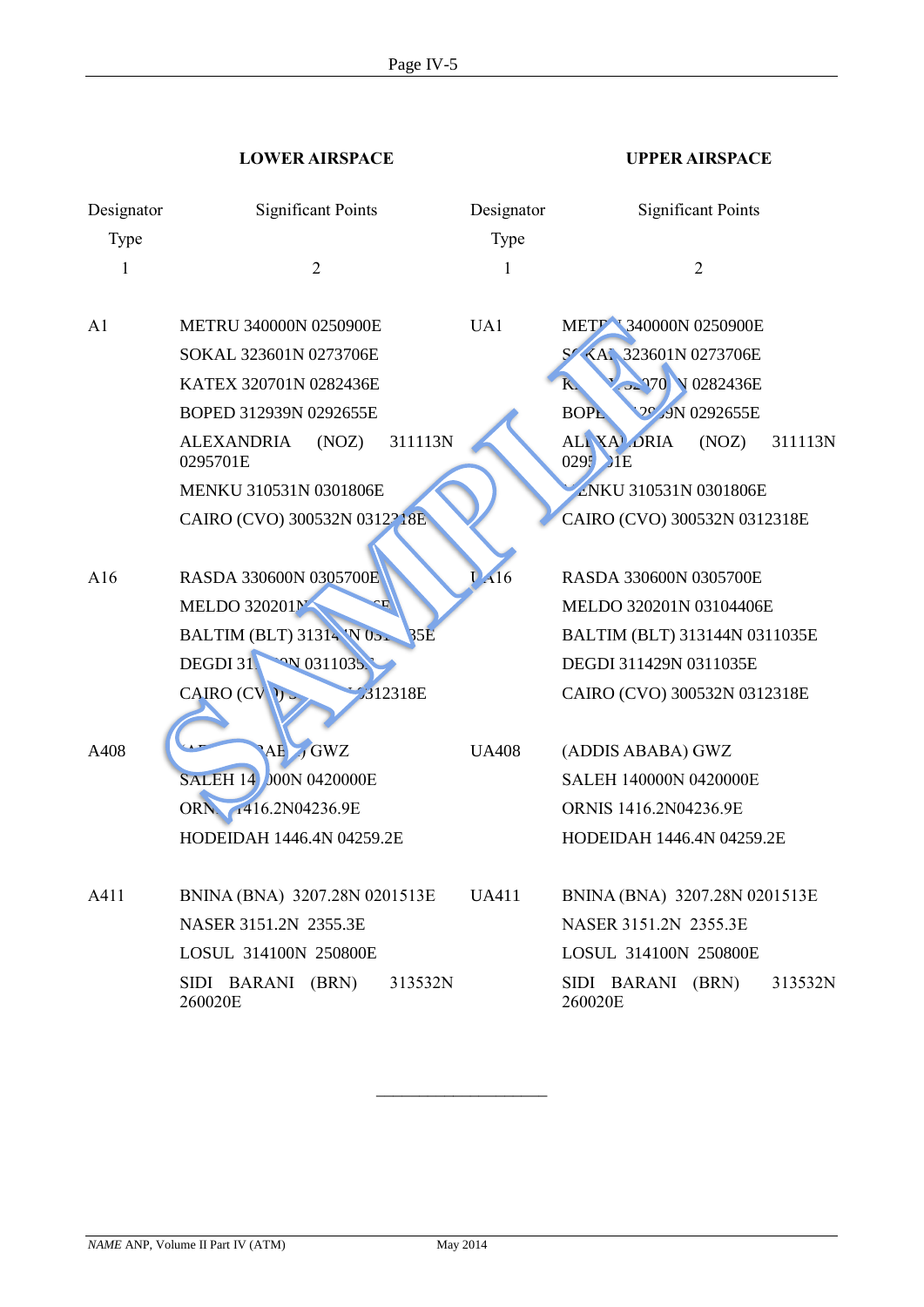# **(***NAME***) ANP, VOLUME II**

# **PART V – METEOROLOGY (MET)**

# **1. INTRODUCTION**

1.1 This part of the (*NAME*) ANP, Volume II, complements the provisions in the ICAO SARPs and PANS related to aeronautical meteorology (MET). It contains dynamic plan elements related to the assignment of responsibilities to States for the provision of MET facilities and services within a specified area in accordance with Article 28 of the *Convention on International Civil Aviation* (Doc 7300); and mandatory requirements related to the MET facilities and services to be implemented by States in accordance with regional air navigation agreements. Such agreement indicates a commitment on the part of the States concerned to implement the requirements specified.

# **2. GENERAL REGIONAL REQUIREMENTS**

### *Meteorological offices*

2.1 In the *(NAME)* Region(s), meteorological watch offices (MWO) have been designated to maintain continuous watch on meteorological conditions affecting flight operations within their area(s) of responsibility, as indicated at **Table MET II-1**.

### *Meteorological observations and reports*

2.2 In the *(NAME)* Region(s), routine observations, issued as a METAR, should be made throughout the 24 hours of each day at intervals of one hour or, for RS and AS designated aerodromes<sup>1</sup>, at intervals of one half-hour at aerodromes as indicated in **Table MET II-2**. For aerodromes included on the VHF VOLMET broadcast as indicated in **Table MET II-3**, routine observations, issued as METAR, should be made throughout the 24 hours of each day. *(at intervals of one half-hour) [if applicable]*.

2.3 At aerodromes that are not operational throughout 24 hours, METAR should be issued at least 3 hours prior to the aerodrome resuming operations in the *(NAME)* Region(s).

### *Forecasts*

2.4 In the *(NAME)* Region(s), an aerodrome forecast, issued as a TAF, should be for the aerodromes indicated in **Table MET II-2**.

2.5 In the *(NAME)* Region(s), the period of validity of a routine TAF should be of 9-, 24-, or 30 hours to meet the requirements indicated in **Table MET II-2**.

2.6 In the *(NAME)* Region(s), the forecast maximum and minimum temperatures expected to occur during the period of validity, together with their corresponding day and time of occurrence, should be included in TAF at aerodromes indicated in **Table MET II-2**.

2.7 In the *(NAME)* Region(s), landing forecasts (prepared in the form of a trend forecast) should be provided at aerodromes indicated in **Table MET II-2**.

-

<sup>&</sup>lt;sup>1</sup> Refer to Table AOP II-1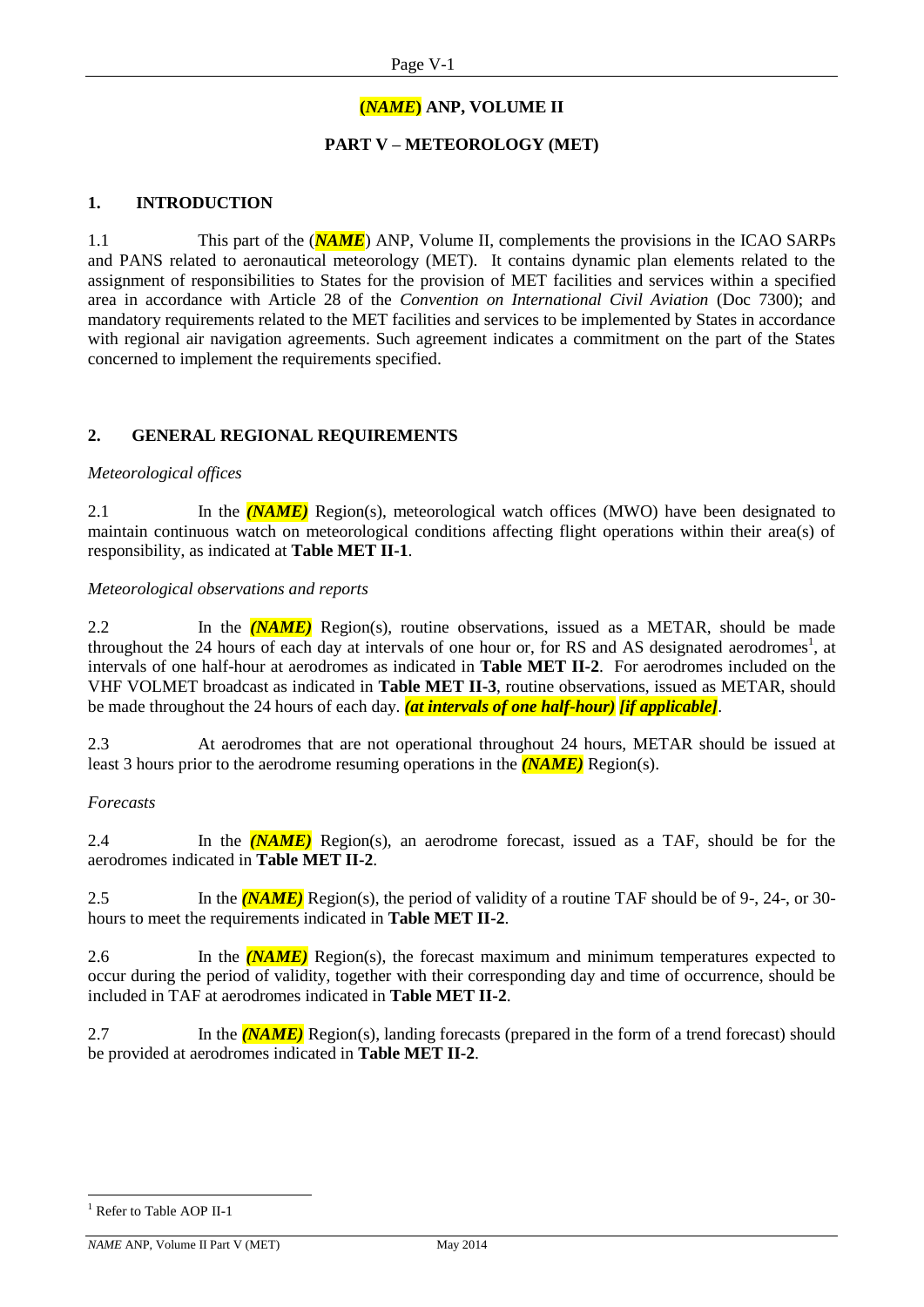*Requirements for and use of communications*

2.8 Operational meteorological information prepared as METAR, SPECI and TAF for aerodromes indicated in **Table MET II-2**, and SIGMET *and AIRMET [if applicable]* messages prepared for flight information regions or control areas indicated in **Table MET II-1**, should be disseminated to the international OPMET databanks designated for the *(NAME)* Region(s) (namely *NAME* of OPMET databank) and to the centre designated for the operation of the aeronautical fixed service satellite distribution system (SADIS) and the Internet-based service (Secure SADIS FTP) and/or WIFS in the *(NAME)* Region(s).

2.9 SIGMET messages should be disseminated to other meteorological offices in the *(NAME)* Region(s). *(in accordance with the regional OPMET bulletin exchange scheme) [if applicable]*

2.10 Special air-reports that do not warrant the issuance of a SIGMET should be disseminated to other meteorological offices in the *(NAME)* Region(s). *(in accordance with the regional OPMET bulletin exchange scheme) [if applicable]*

2.11 In the *(NAME)* Region(s), meteorological information for use by aircraft in flight should be supplied through VOLMET broadcasts.

2.12 In the *(NAME)* Region(s), the aerodromes for which METAR and SPECI are to be included in VOLMET broadcasts, the sequence in which they are to be transmitted and the broadcast time, is indicated in **Table MET II-3**.

# **3. SPECIFIC REGIONAL REQUIREMENTS**

*EXAMPLES*

### *Meteorological observations and reports*

*3.1 For the EUR Region, routine observations, issued as METAR, should be made throughout the 24 hours of each day at intervals of one half-hour.*

*3.2 In the (NAME) Region, aeronautical meteorological stations have been established on offshore structures or at other points of significance in support of helicopter operations to offshore structures, as indicated at Table MET II-X (Former MET 1C Offshore structures). [if applicable]*

*3.4 In the (NAME) Region, information on the sea-surface temperature and the state of the sea or the significant wave height from aeronautical meteorological stations established on offshore structures in support of helicopter operations should be included as supplementary information in METAR and SPECI as indicated in Table MET II-X (MET 1C Offshore structures). [if applicable]*

*3.5 In the (NAME) Region, information on the state of the runway should be included as supplementary information in METAR and SPECI as indicated in Table MET II-2 (Former MET 1A Aerodrome meteorological offices). [if applicable]*

*3.6 In the (NAME) Region, GAMET area forecasts and/or area forecasts for low-level flights in chart form prepared in support of the issuance of AIRMET information, and AIRMET information for lowlevel flights relevant to the whole route, should be supplied to operators and flight crew members and kept up to date. Section II of the GAMET area forecast should include information, in addition to the provisions in Annex 3, as contained at Appendix MET LLF to Part V (MET). [if applicable]*

*AIRMET information*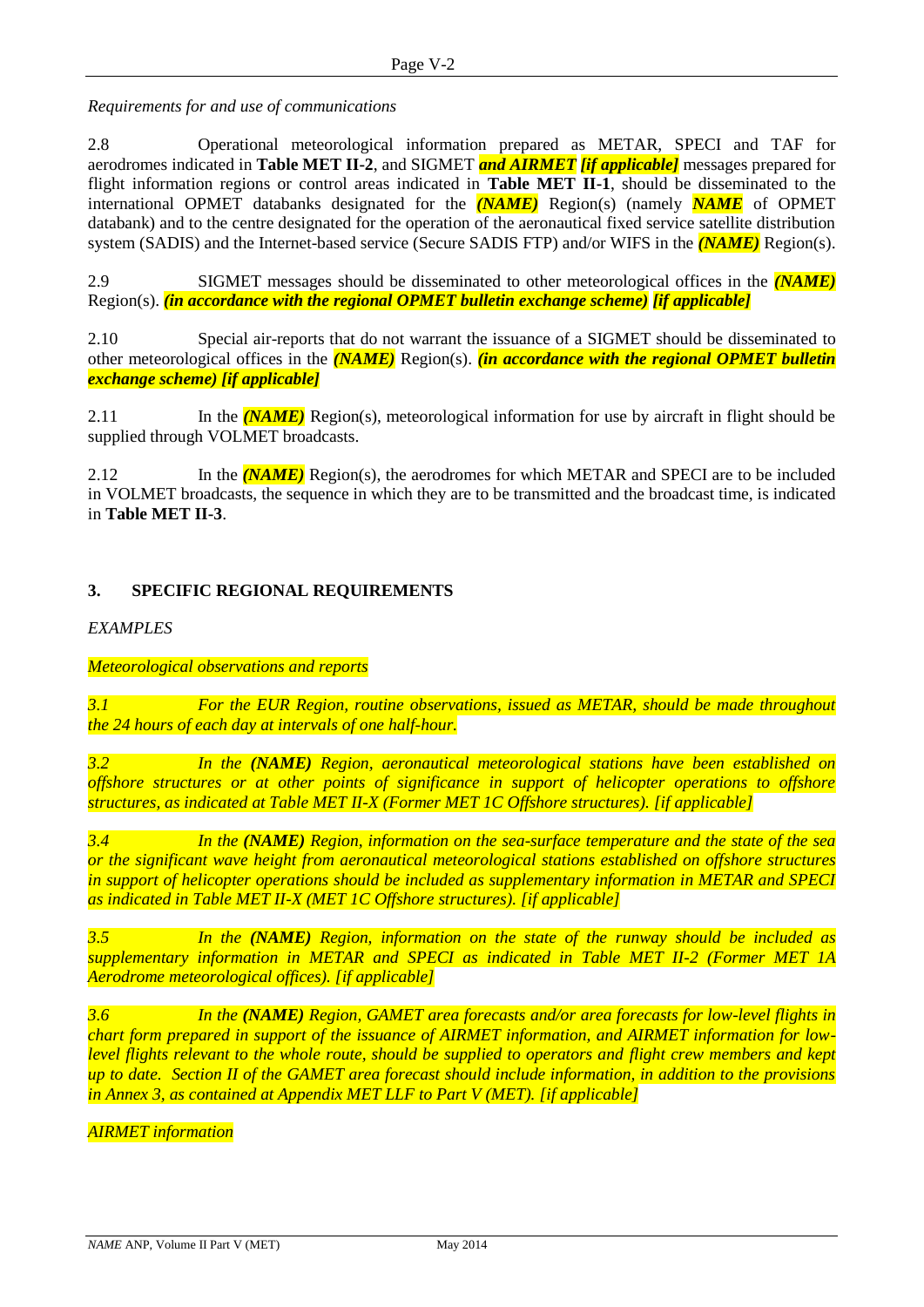*3.7 In the (NAME) Region, AIRMET information should be issued by a MWO for its areas of responsibility as indicated in Table MET II-1 (Former MET 1B Meteorological watch offices). [if applicable]*

# *OPMET information*

*3.8 In the EUR Region, The details of the exchange scheme to be used the OPMET information is given in the EUR Region – EUR OPMET Data Management Handbook (EUR Doc 018). [if applicable]*

*Service for operators and flight crew members*

*3.9 In the (NAME) Region, meteorological information for pre-flight planning by operators of helicopters flying to offshore structures as indicated in Table MET II-X (Former MET 1C Offshore structures) should include data covering the layers from sea level to FL 100. Particular mention should be made of [the expected surface visibility, the amount, type (where available), base and tops of cloud below FL 100, the sea state and sea-surface temperature, the mean sea-level pressure and the occurrence or expected occurrence of turbulence and icing]. [if applicable]*

*3.10 In the APAC Region, scheduled VOLMET broadcasts should contain TAF and SIGMET.*

*3.11 In the APAC Region, METAR, SPECI and TAF should be available for uplink to aircraft in flight via D-VOLMET.*

\_\_\_\_\_\_\_\_\_\_\_\_\_\_\_\_\_\_\_\_\_\_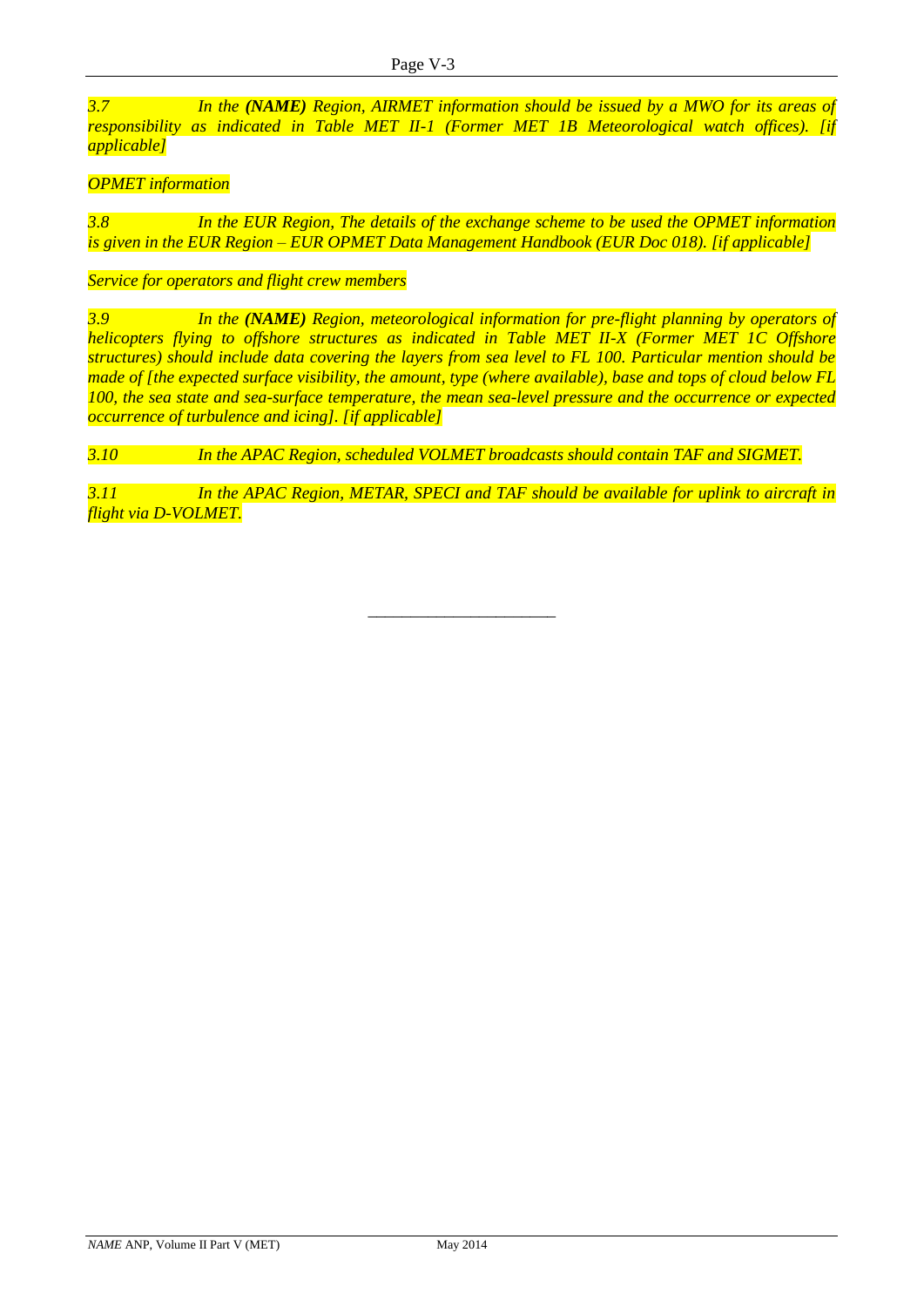### **TABLE MET II-1 - METEOROLOGICAL WATCH OFFICES EXPLANATION OF THE TABLE**

### **Column**

- 1 Name of the State where meteorological service is required
- 2 Name of the flight information region (FIR) or control area (CTA) where meteorological service is required

*Note: The name is extracted from the ICAO Location Indicators (Doc 7910) updated quarterly. If a State wishes to change the name appearing in Doc 7910 and this table, ICAO should be notified officially.*

- 3 ICAO location indicator of the FIR or CTA
- 4 Name of the meteorological watch office (MWO) responsible for the provision of meteorological service for the FIR or CTA

*Note: The name is extracted from the ICAO Location Indicators (Doc 7910) updated quarterly. If a State wishes to change the name appearing in Doc 7910 and this table, ICAO should be notified officially.*

- 5 ICAO location indicator of the responsible MWO
- 6 Requirement for SIGMET information (excluding for volcanic ash and for tropical cyclones) to be provided by the MWO for the FIR or CTA concerned, where:
	- Y Yes, required
	- $N No$ , not required
- 7 Requirement for SIGMET information for volcanic ash to be provided by the MWO for the FIR or CTA concerned, where:
	- Y Yes, required
	- N No, not required
- 8 Requirement for SIGMET information for tropical cyclone to be provided by the MWO for the FIR or CTA concerned, where:
	- Y Yes, required
	- N No, not required
- 9 Requirement for AIRMET information to be provided by the MWO for the FIR or CTA concerned, where
	- Y Yes, required
	- $N No$ , not required

| <b>State</b>   | FIR or CTA where meteorological<br>service is required | <b>Responsible meteorological</b><br>watch office | Meteorological service to be<br>provided |                      |                                    |                                     |                       |          |
|----------------|--------------------------------------------------------|---------------------------------------------------|------------------------------------------|----------------------|------------------------------------|-------------------------------------|-----------------------|----------|
|                | <b>Name</b>                                            | Indicator<br>ocati                                | <b>Name</b>                              | Indicator<br>ocation | <b>SIGMET</b><br>(S <sub>M</sub> ) | <b>SIGMET</b><br>$\mathbf{\hat{M}}$ | <b>SIGNET</b><br>(MC) | Ę        |
|                |                                                        |                                                   |                                          |                      | 6                                  | 7                                   | 8                     | 9        |
| <b>Albania</b> | <b>TIRANA FIR/ACC</b>                                  | LAAA                                              | <b>TIRANA</b>                            | <b>LATI</b>          | Y                                  | Y                                   |                       | N        |
| $\ddotsc$      | $\cdots$                                               | $\cdots$                                          | $\ddotsc$                                | $\cdots$             | $\cdots$                           | $\cdots$                            |                       | $\cdots$ |
|                |                                                        |                                                   |                                          |                      |                                    |                                     |                       |          |

\_\_\_\_\_\_\_\_\_\_\_\_\_\_\_\_\_\_\_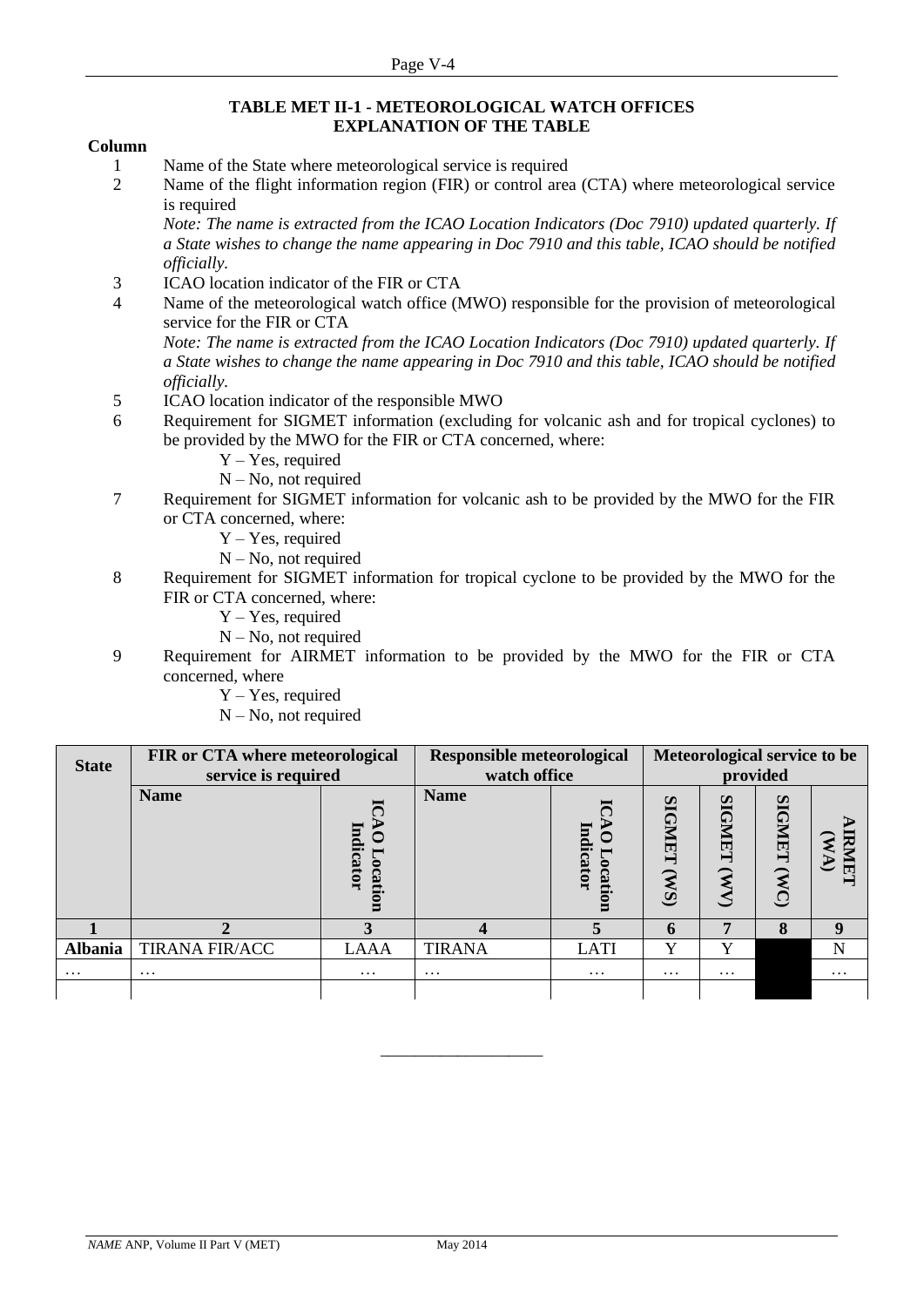### **TABLE MET II-2 - AERODROME METEOROLOGICAL OFFICES EXPLANATION OF THE TABLE**

### **Column**

1 Name of the State where meteorological service is required

2 Name of the AOP aerodrome where meteorological service is required *Note: The name is extracted from the ICAO Location Indicators (Doc 7910) updated quarterly. If a State wishes to change the name appearing in Doc 7910 and this table, ICAO should be notified officially.*

- 3 ICAO location indicator of the AOP aerodrome
- 4 Designation of AOP aerodrome:

RG - international general aviation, regular use

RS - international scheduled air transport, regular use

RNS - international non-scheduled air transport, regular use

- AS international scheduled air transport, alternate use
- ANS international non-scheduled air transport, alternate use
- 5 Name of the aerodrome meteorological office responsible for the provision of meteorological service

*Note: The name is extracted from the ICAO Location Indicators (Doc 7910) updated quarterly. If a State wishes to change the name appearing in Doc 7910 and this table, ICAO should be notified officially.*

- 6 ICAO location indicator of the responsible aerodrome meteorological office
- 7 Requirement for METAR/SPECI from the aerodrome concerned, where:
	- Y Yes, required
	- $N No$ , not required
- 8 Requirement for information on the state of the runway provided by the appropriate airport authority to be included as supplementary information in METAR/SPECI from the aerodrome concerned, where:
	- Y Yes, required
	- N No, not required
- 9 Requirement for trend forecast to be appended to METAR/SPECI from the aerodrome concerned, where
	- Y Yes, required
	- N No, not required
- 10 Requirement for TAF from the aerodrome concerned, where
	- C Requirement for 9-hour validity aerodrome forecasts in TAF code (9H)
	- T Requirement for 18/24-hour validity aerodrome forecasts in TAF code (18/24H)
	- X Requirement for 30-hour validity aerodrome forecasts in TAF code (30H)
	- N No, not required
- 11 Requirement for maximum and minimum temperature (expected to occur during the period of validity of the TAF) to be included in TAF from the aerodrome concerned, where:
	- Y Yes, required
	- N No, not required
- 12 Availability of METAR/SPECI and TAF from the aerodrome concerned, where:

F – Full availability : OPMET information as listed issued for the aerodrome all through the 24-hour period

P – Partial availability: OPMET information as listed not issued for the aerodrome for the entire 24-hour period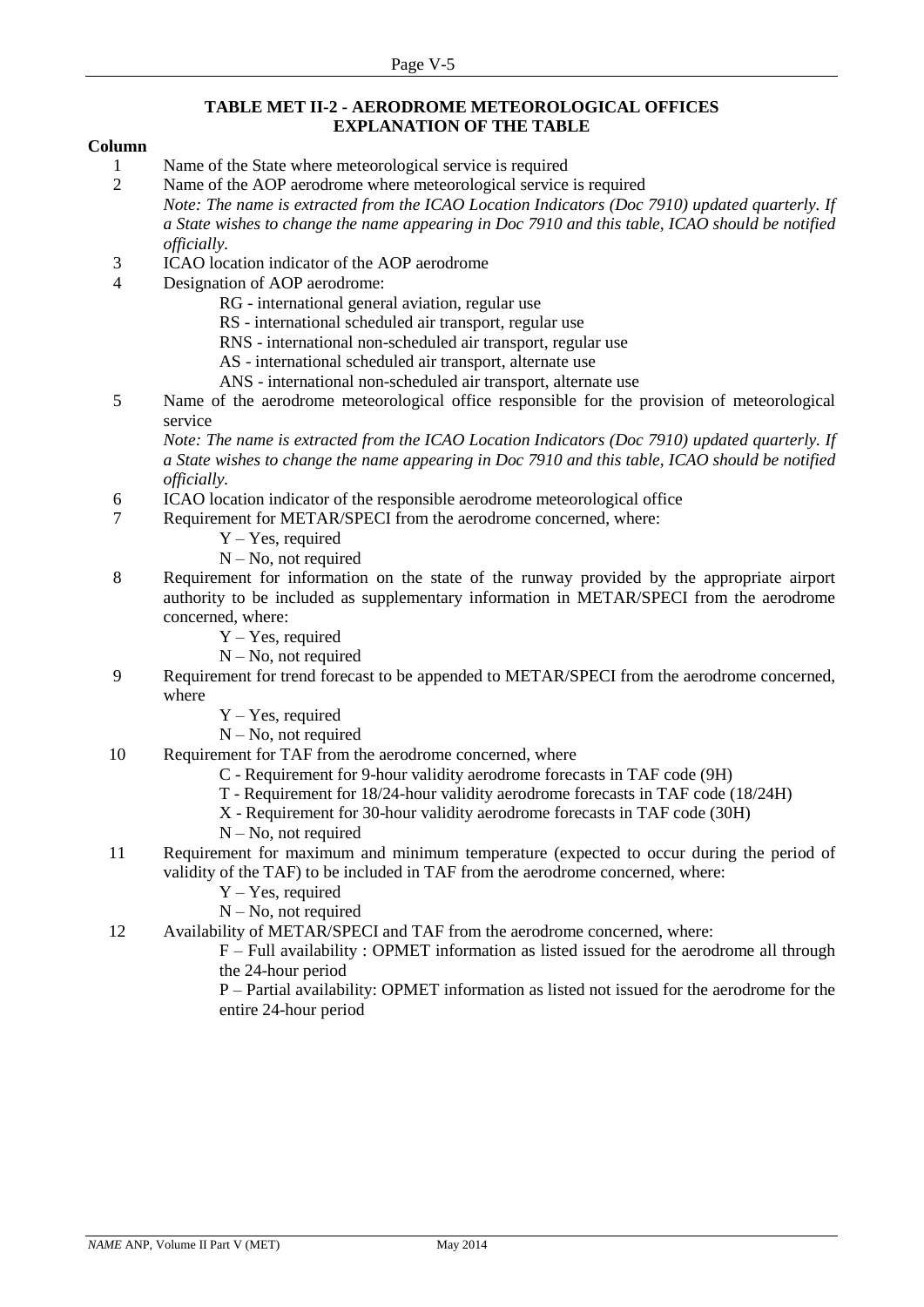|                | TABLE MET 11-2 - AERODROME METEOROLOGICAL OFFICES                         |                       |           |                                                       |                                   |                    |                                                     |                |          |                                 |          |
|----------------|---------------------------------------------------------------------------|-----------------------|-----------|-------------------------------------------------------|-----------------------------------|--------------------|-----------------------------------------------------|----------------|----------|---------------------------------|----------|
|                | <b>AOP</b> aerodrome where<br>meteorological service is to be<br>provided |                       |           | <b>Responsible aerodrome</b><br>meteorological office |                                   |                    | <b>Observations and</b><br>forecasts to be provided |                |          |                                 |          |
| <b>State</b>   | <b>Name</b>                                                               | Indicator<br>Location | Use       | <b>Name</b>                                           | $\delta$<br>Indicator<br>Location | <b>METAR/SPECI</b> | <b>State</b><br>runway<br>of the                    | Trend forecast | TAF      | <b><i><u>Femperatur</u></i></b> | pue<br>₹ |
|                | $\overline{2}$                                                            | 3                     | 4         | 5                                                     | 6                                 | 7                  | 8                                                   | 9              | 10       | 11                              | 12       |
| <b>Algeria</b> | ADRAR/TOUAT-                                                              | <b>DAUA</b>           | <b>RS</b> | ADRAR/TOUAT-                                          | <b>DAUA</b>                       | Y                  | N                                                   | N              | N        | N                               | F        |
|                | <b>CHEIKH</b><br><b>SIDI</b>                                              |                       |           | <b>CHEIKH</b><br><b>SIDI</b>                          |                                   |                    |                                                     |                |          |                                 |          |
|                | <b>MOHAMED</b>                                                            |                       |           | <b>MOHAMED</b>                                        |                                   |                    |                                                     |                |          |                                 |          |
|                | <b>BELKEBIR</b>                                                           |                       |           | <b>BELKEBIR</b>                                       |                                   |                    |                                                     |                |          |                                 |          |
| $\cdots$       | $\cdots$                                                                  | $\cdots$              | .         | $\cdots$                                              | $\cdots$                          | $\cdots$           | $\cdots$                                            | .              | $\cdots$ | .                               | .        |
|                |                                                                           |                       |           |                                                       |                                   |                    |                                                     |                |          |                                 |          |

\_\_\_\_\_\_\_\_\_\_\_\_\_\_\_\_\_\_\_

# **TABLE MET II-2 - AERODROME METEOROLOGICAL OFFICES**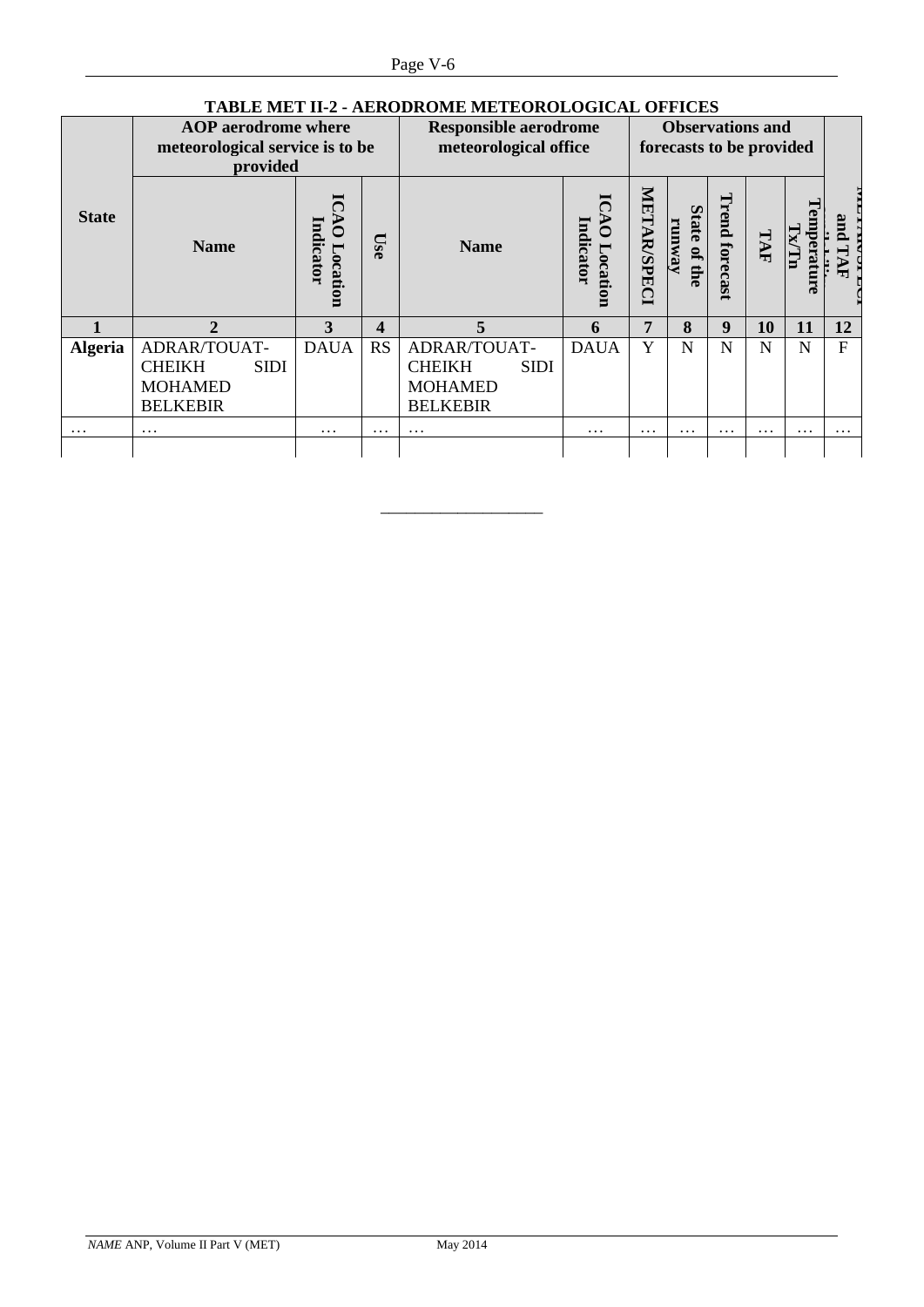# **TABLE MET II-3 – VOLMET BROADCASTS [FORMER ATS 2]**

# EXPLANATION OF THE TABLE

The transmitting station appears at the top of each block.

Names in lower case letters indicate aerodromes for which reports (routine or selected special) are required. Names in upper-case letters indicate aerodromes for which forecasts are required.

### *Example:*

| Tokyo                                                                                                                 | Hong Kong                                                                |                              | Auckland                                                                                            |  |
|-----------------------------------------------------------------------------------------------------------------------|--------------------------------------------------------------------------|------------------------------|-----------------------------------------------------------------------------------------------------|--|
| $10 - 15$<br>$40 - 45$                                                                                                | $15 - 20$<br>$45 - 50$                                                   | $20 - 25$                    | $50 - 55$                                                                                           |  |
| Tokyo (Narita)<br>Tokyo (Haneda)<br>Sapporo<br>Nagoya (Chubu Centrair)<br>Osaka (Kansai)<br>Fukuoka<br><b>Incheon</b> | Hong Kong<br>Naha<br>Taibei<br>Gaoxiong<br>Manila<br>Mactan<br>Guangzhou |                              | Auckland<br>Christchurch<br>Wellington<br>Nadi<br>Faleolo*<br><b>Nouméa</b><br>Pago Pago*<br>Tahiti |  |
| <b>SIGMET</b>                                                                                                         | <b>SIGMET</b>                                                            | <b>SIGMET</b>                | <b>SIGMET</b>                                                                                       |  |
| TOKYO (NARITA)<br><b>OSAKA (KANSAI)</b>                                                                               | <b>HONG KONG</b>                                                         | <b>NADI</b><br><b>NOUMÉA</b> | <b>AUCKLAND</b><br><b>CHRISTCHURCH</b>                                                              |  |

\_\_\_\_\_\_\_\_\_\_\_\_\_\_\_\_\_\_\_

\* No TREND available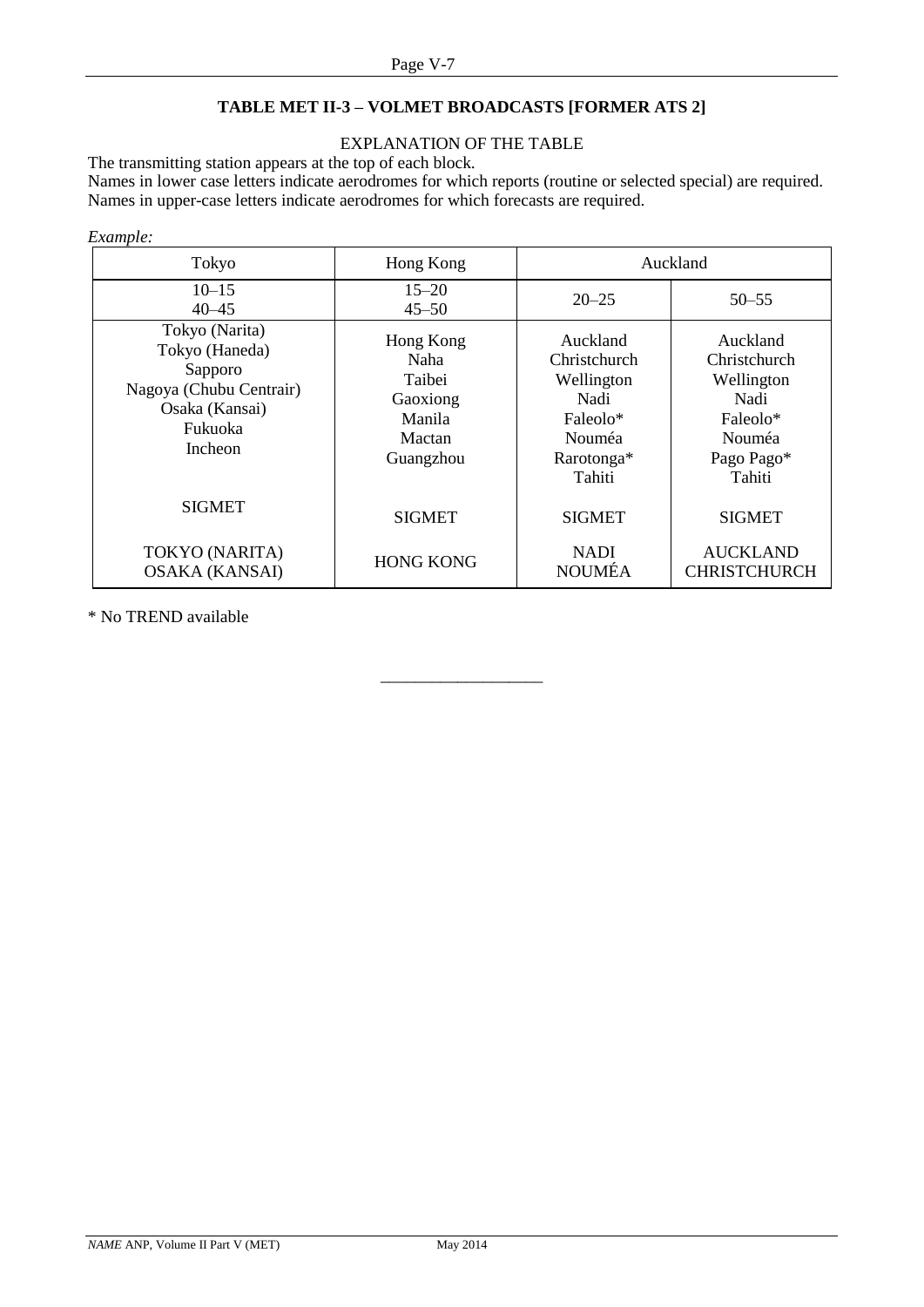### EXAMPLE FOR SPECIFIC REGIONAL REQUIREMENTS **TABLE MET II-EUR-1 -OFFSHORE STRUCTURES EXPLANATION OF THE TABLE**

## **Column**

- 1 Name of the State where meteorological service is required
- 2 Name of the offshore structure where meteorological service is required *Note: The name is extracted from the ICAO Location Indicators (Doc 7910) updated quarterly. If a State wishes to change the name appearing in Doc 7910 and this table, ICAO should be notified officially.*
- 3 ICAO location indicator of the offshore structure
- 4 Latitude of the offshore structure (in the form Nnnnn or Snnnn)
- 5 Longitude of the offshore structure (in the form Ennnnn or Wnnnnn)
- 6 Name of the meteorological office responsible for the provision of meteorological service *Note: The name is extracted from the ICAO Location Indicators (Doc 7910) updated quarterly. If a State wishes to change the name appearing in Doc 7910 and all also wible, ICAO should be notified officially.*
- $7 \overline{ICAO}$  location indicator of the responsible meteorological  $\overline{O}$
- 8 Availability of information on the sea surface temperature as supplementary information in METAR/SPECI from the offshore structure concerned, where:
	- Y Yes, available
	- N No, not available
- 9 Availability of information on the state sea or sea or significant wave height as supplementary information in METAR/SPECI from  $\mathbf{r}$  offshort structure concerned, where:
	- Y Yes, available
	- $N No$ , not available
- 10 Availability of forecasts from the other structure concerned, where:
	- Y Yes, available  $N - No$ , not av

# **EUR REGION ONLY**

| <b>State</b>  | Offsho structure were<br>wrice is be<br>meteorolo<br>ro <sub>v</sub> |             |         |                          | <b>Responsible</b><br>meteorological<br>office |                    |                            | <b>Availability of</b><br>supplementary information<br>in METAR/SPECI |                       |
|---------------|----------------------------------------------------------------------|-------------|---------|--------------------------|------------------------------------------------|--------------------|----------------------------|-----------------------------------------------------------------------|-----------------------|
|               |                                                                      | moine:      | atitude | Longitude                | <b>Name</b>                                    | dicator<br>ocation | Sea surface<br>temperature | <b>State of the</b><br>sea or<br>significant<br>wave height           | vailability<br>ecasts |
|               |                                                                      | 3           |         | $\overline{\phantom{a}}$ | 6                                              | 7                  | 8                          | 9                                                                     | 10                    |
| <b>Norway</b> | <b>EKOFISK</b>                                                       | <b>ENEK</b> | N5632   | E00312                   | $\cdots$                                       | $\cdots$           |                            | $\mathbf v$                                                           | $\mathbf{v}$          |
| $\cdots$      | $\cdots$                                                             | $\cdots$    |         | $\cdots$                 | $\cdots$                                       | $\cdots$           | $\cdots$                   | $\cdots$                                                              | $\cdots$              |
|               |                                                                      |             |         |                          |                                                |                    |                            |                                                                       |                       |

\_\_\_\_\_\_\_\_\_\_\_\_\_\_\_\_\_\_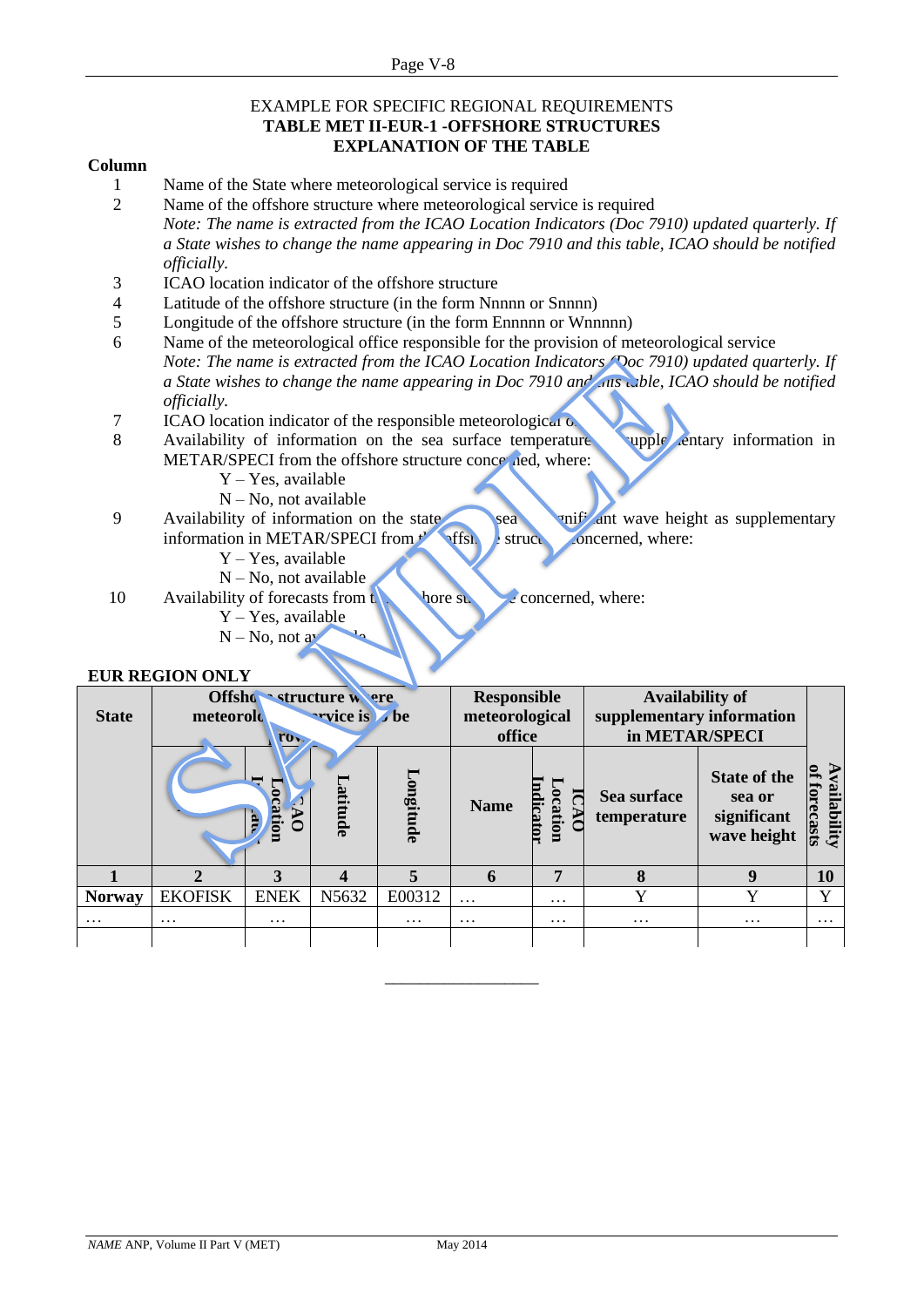### EXAMPLE FOR SPECIFIC REGIONAL REQUIREMENTS **Appendix MET LLF to Part V (MET) Volume II EUR REGION ONLY**

In the EUR Region, Section II of the GAMET area forecast should include the following information in addition to the provisions in Annex 3:

- a) Short description of general weather situation in addition to the description of pressure centres and fronts;
- b) Information about mean surface wind also for values less than 15 m/s (30kt);
- c) Upper wind and temperature in mountainous areas for altitude 15000ft, or higher if necessary; *Note – Upper wind and temperature information should have a horizontal resolution no more than 500km;*
- d) Information about widespread surface visibility of  $5000 \text{ m}$  or  $\epsilon$  or  $\epsilon$  with the weather phenomena (if any) causing a reduction of visibility and inserted  $\mathcal{L}$  and upper wind and cloud information;
- e) State of the sea and sea surface temperature; and *Note – States under whose jurisdiction off-shore structure of <i>other points of significance in support of off-shore helicopter operations are located showing consultation with the appropriate operators, establish or arrange for the information on* be stated of the sea surface *temperature to be included in all low-level area forecasts.*
- f) An outlook concerning expected hazardous weather phenomena during the following validity period.

*Note 1. – When the area forecast for n* all flight is issued as a GAMET, the following regional *procedures should be followed:*

- *i.* the term "widespread" should be a **indicate a spatial coverage of more than** 75 per cent of the *area concerned; and*
- *ii.* the visibility and in the base in commution in section II may be complemented in the form of *visibility/cloud bal*

*Note 2. – <i>where combined cloud/visibility information is provided, this information should be in the form of vibility/cloud base categories and should be supplied for well-defined sub-areas and/or route* **<b>***form of segments.* The *boundary of sub-areas and/or route segments for which forecasts for low-level flights are provided in con ensed form should be published in the AIP. For each sub-area and/or route segment, the reference height to which the cloud-base information refers, should be specified.* 

*Note 3. – Where visibility/cloud-base categories are used in low-level forecasts these should be as follows:*

- *O visibility equal to or more than 8 km and cloud-base equal to or higher than 600 m (2000 ft);*
- *D visibility equal to or more than 5 km but less than 8 km with cloud-base 300 m (1000 ft) or higher, or cloud-base equal to 300 m (1000 ft) or higher but less than 600 m (2000 ft) with visibility equal to or more than 8 km;*
- *M visibility equal to or more than 1.5 km but less than 5 km with cloud-base equal to or higher than 150 m (500 ft), or cloud-base equal to or higher than 150 m (500 ft) but less than 300 m (1000 ft) with visibility equal to or more than 5 km;*
- *X visibility less than 1.5 km and/or cloud-base less than 150 m (500 ft). The visibility/cloud-base category indicated in the forecast for a sub-area should refer to the prevailing conditions in the sub-area concerned. Cloud information should refer to clouds with a coverage of BKN or OVC.*

\_\_\_\_\_\_\_\_\_\_\_\_\_\_\_\_\_\_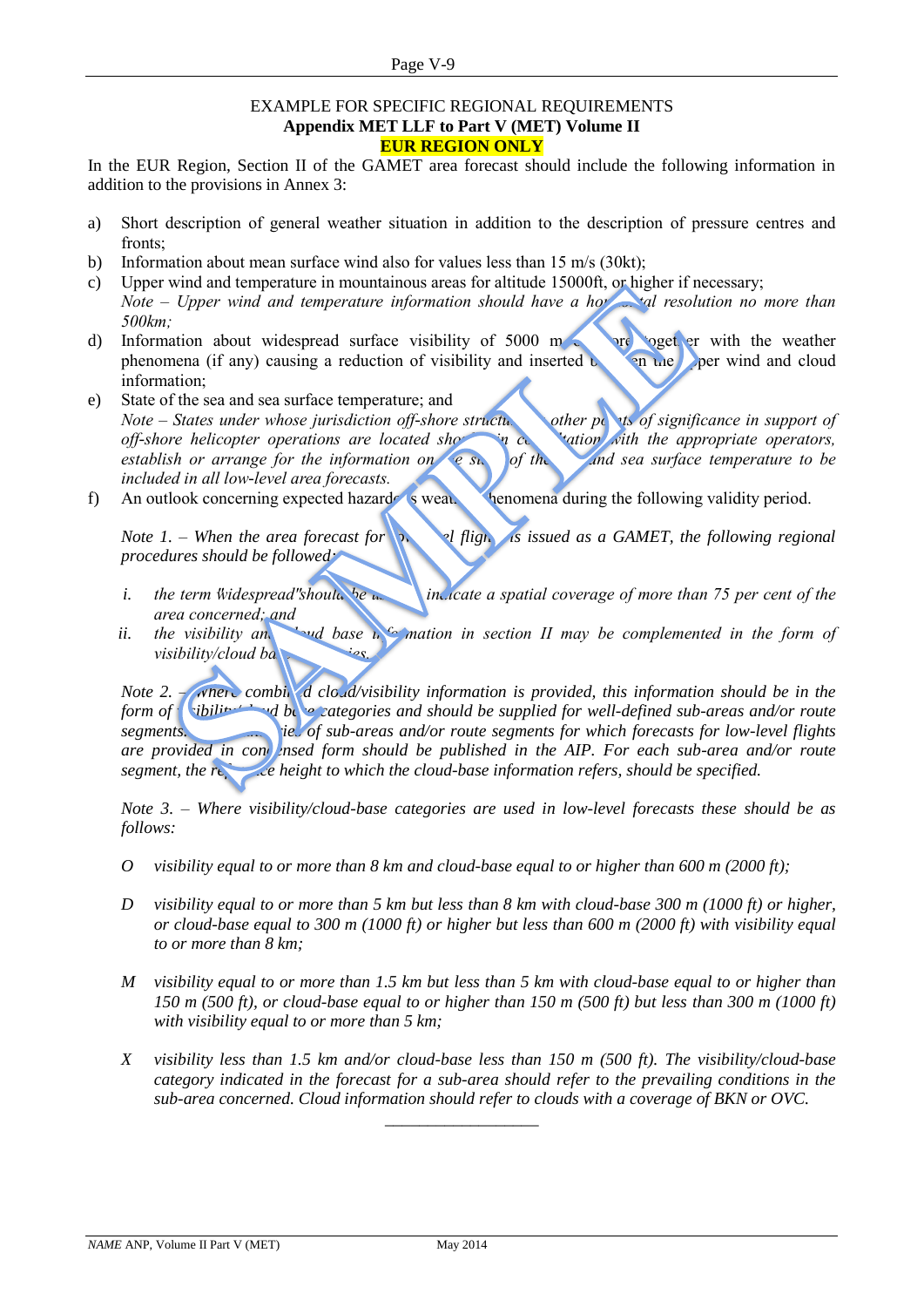# **(NAME) ANP, VOLUME II**

# **PART VI - SEARCH AND RESCUE (SAR)**

# **1. INTRODUCTION**

1.1 This part of the *(NAME)* ANP, Volume II, complements the provisions in ICAO SARPs and PANS related to search and rescue (SAR). It contains dynamic plan elements related to the assignment of responsibilities to States for the provision of SAR facilities and services within a specified area in accordance with Article 28 of the *Convention on International Civil Aviation* (Doc 7300); and mandatory requirements related to the SAR facilities and services to be implemented by States in accordance with regional air navigation agreements. Such agreement indicates a commitment on the part of the State(s) concerned to implement the requirement(s) specified.

### **2. GENERAL REGIONAL REQUIREMENTS**

2.1 The Rescue Coordination Centres (RCCs) and Rescue Sub-Centres (RSCs) for the (*NAME*) Region(s) are listed in **Table SAR II-1** and depicted in **Chart SAR II-1**.

2.2 In cases where the minimum SAR facilities are temporarily unavailable, alternative suitable means should be made available.

2.3 In cases where a SAR alert is proximate to a search and rescue region (SRR) boundary (e.g. 50 NM or less), or it is unclear if the alert corresponds to a position entirely contained within an SRR, the adjacent RCC or RSC should be notified of the alert immediately.

# **3. SPECIFIC REGIONAL REQUIREMENTS**

3.1. *The details of the facilities and/or services to be provided to fulfil the basic requirements of the plan could be found in this part. Such agreement indicates a commitment on the part of the State(s) concerned to implement the requirement(s) specified. <i>if required]* 

\_\_\_\_\_\_\_\_\_\_\_\_\_\_\_\_\_\_\_\_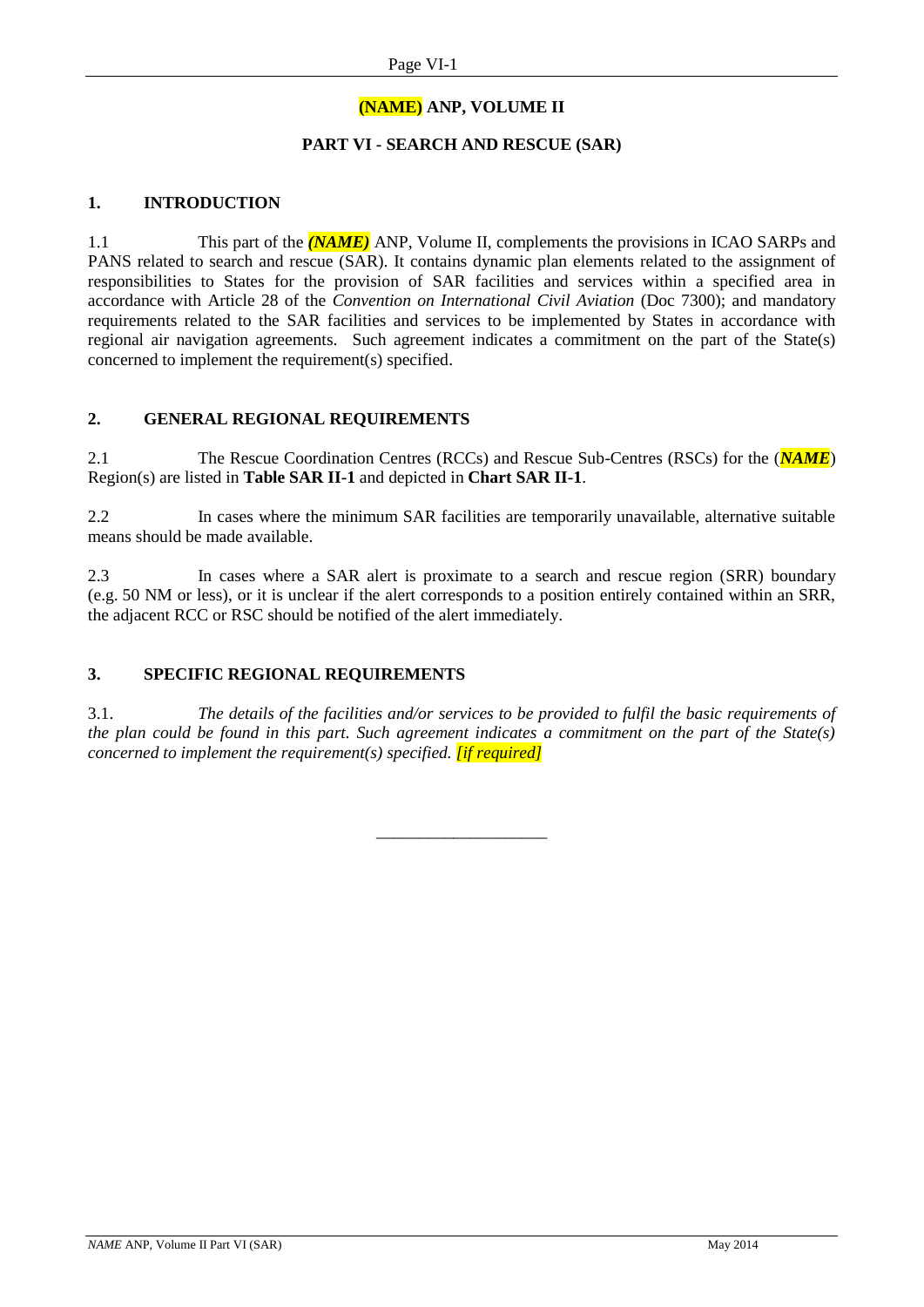# **TABLE SAR II-1 - SEARCH AND RESCUE FACILITIES IN THE** *(NAME)* **REGION(S)**

# **EXPLANATION OF THE TABLE**

### *Column*

- 1 State
- 2 Name of the Rescue Coordination Centre (RCC) and Rescue Sub-centre (RSC).
- 3 SAR points of contact (SPOC). Name of the SPOC.
- 4 Remarks. Supplementary information such as the type of RCC (e.g. maritime or aviation or joint).

| <b>State</b>   | Name of and RCC/RSC     | <b>SPOC</b> | <b>Remarks</b> |
|----------------|-------------------------|-------------|----------------|
|                |                         |             |                |
| <b>AMSWELL</b> | NIBORD RCC<br>XXXXX RSC | Nibord RCC  |                |
|                |                         |             |                |

\_\_\_\_\_\_\_\_\_\_\_\_\_\_\_\_\_\_\_\_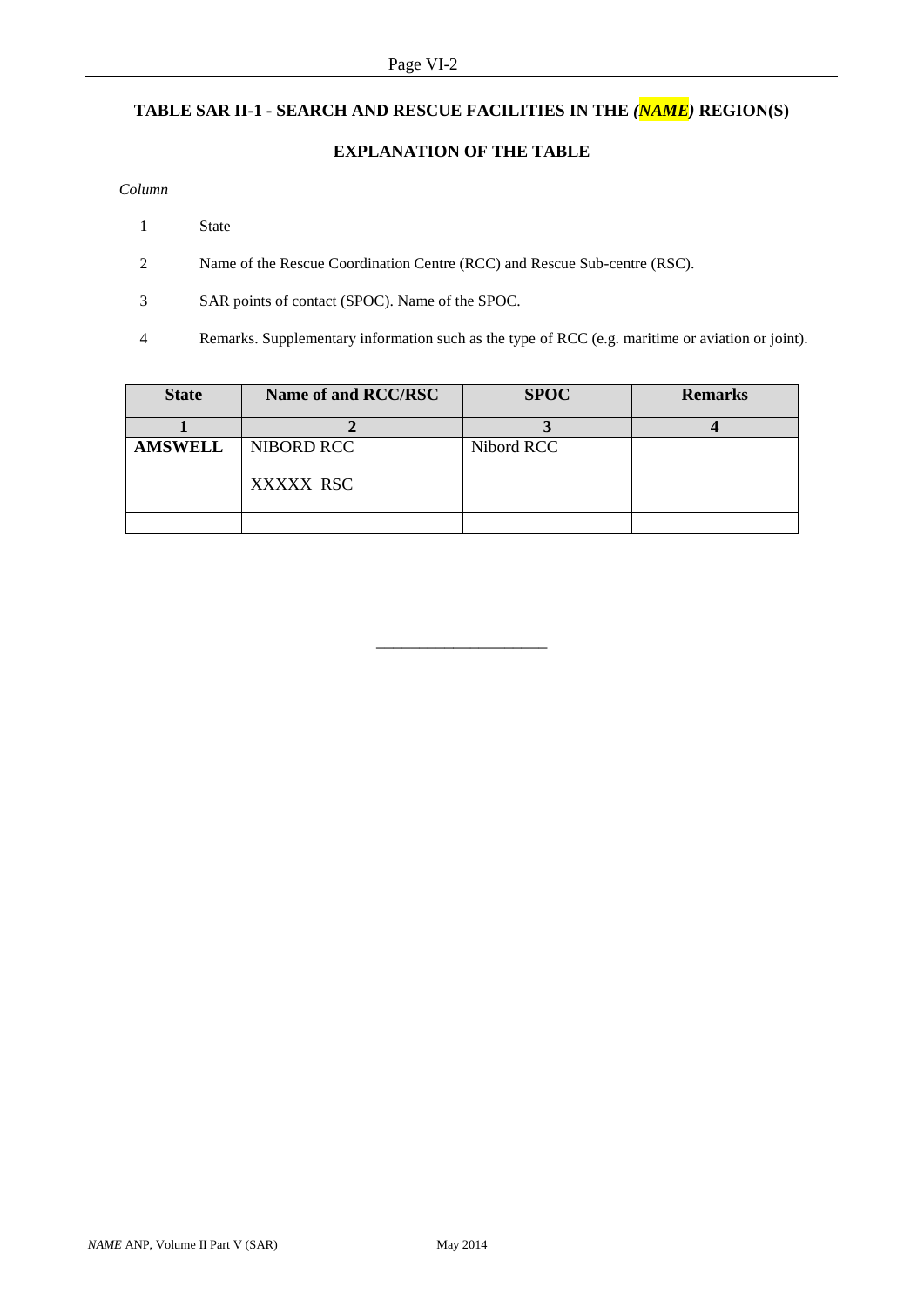# **(NAME) ANP, VOLUME II**

# **PART VII - AERONAUTICAL INFORMATION MANAGEMENT (AIM)**

# **1. INTRODUCTION**

1.1 This part of the *(NAME)* ANP, Volume II, complements the provisions in ICAO SARPs and PANS related to AIS/AIM and aeronautical charts (MAP). It contains dynamic plan elements related to the assignment of responsibilities to States for the provision of AIS/AIM facilities and services within a specified area in accordance with Article 28 of the *Convention on International Civil Aviation* (Doc 7300); and mandatory requirements related to the AIS/AIM facilities and services to be implemented by States in accordance with regional air navigation agreements. Such agreement indicates a commitment on the part of the State(s) concerned to implement the requirement(s) specified.

# **2. GENERAL REGIONAL REQUIREMENTS**

2.1 The responsibility for the provision of AIS/AIM facilities and services in the *(NAME)* Region(s), is reflected in the *(NAME)* **Table AIM II-1,** which shows the list of designated international NOTAM Office (NOF), designated State for AIP production, designated State for aeronautical charts (MAP) production, designated State for the provision of the authoritative Integrated Aeronautical Information Database (IAID) and designated State for the provision of the pre-flight information services.

2.2 States should designate and implement an authoritative Integrated Aeronautical Information Database (IAID) where data sets are integrated and used to produce current and future AIS/AIM products and services, which is a fundamental step in the transition to AIM. The designation of authoritative databases should be clearly stated in the Aeronautical Information Package AIP.

2.3 The national plans for the transition from AIS to AIM identifying clearly the timelines for the implementation of the different elements of the ICAO Roadmap for the transition from AIS to AIM should be submitted by States to the ICAO *(NAME)* Regional Office(s). States should also inform the ICAO *(NAME)* Regional Office(s) of any update.

2.4 States should take necessary measures to ensure that aeronautical information and data they provide meet the regulatory Aeronautical Data quality requirements.

2.5 The Quality Management System (QMS) in AIS/AIM should define procedures to meet the safety and security objectives associated with the management of aeronautical data and information.

2.6 Recognizing the need to maintain or enhance existing safety levels of operations, States should ensure that any change to the existing systems or the introduction of new systems used for processing aeronautical data and/or information are preceded by a safety assessment.

2.7 Technical services responsible for origination of the raw aeronautical information should be acquainted with the requirements for promulgation and advance notification of changes that are operationally significant as established in Annexes 11 and 14 and other relevant ICAO documentation. They should take due account of the time needed by AIS/AIM for the preparation, production and issue of the relevant material, including the compliance with the AIRAC procedures.

2.8 AIS/AIM personnel should be involved in the air navigation planning processes. This should ensure the timely preparation of appropriate AIS documentation and that the effective dates for changes to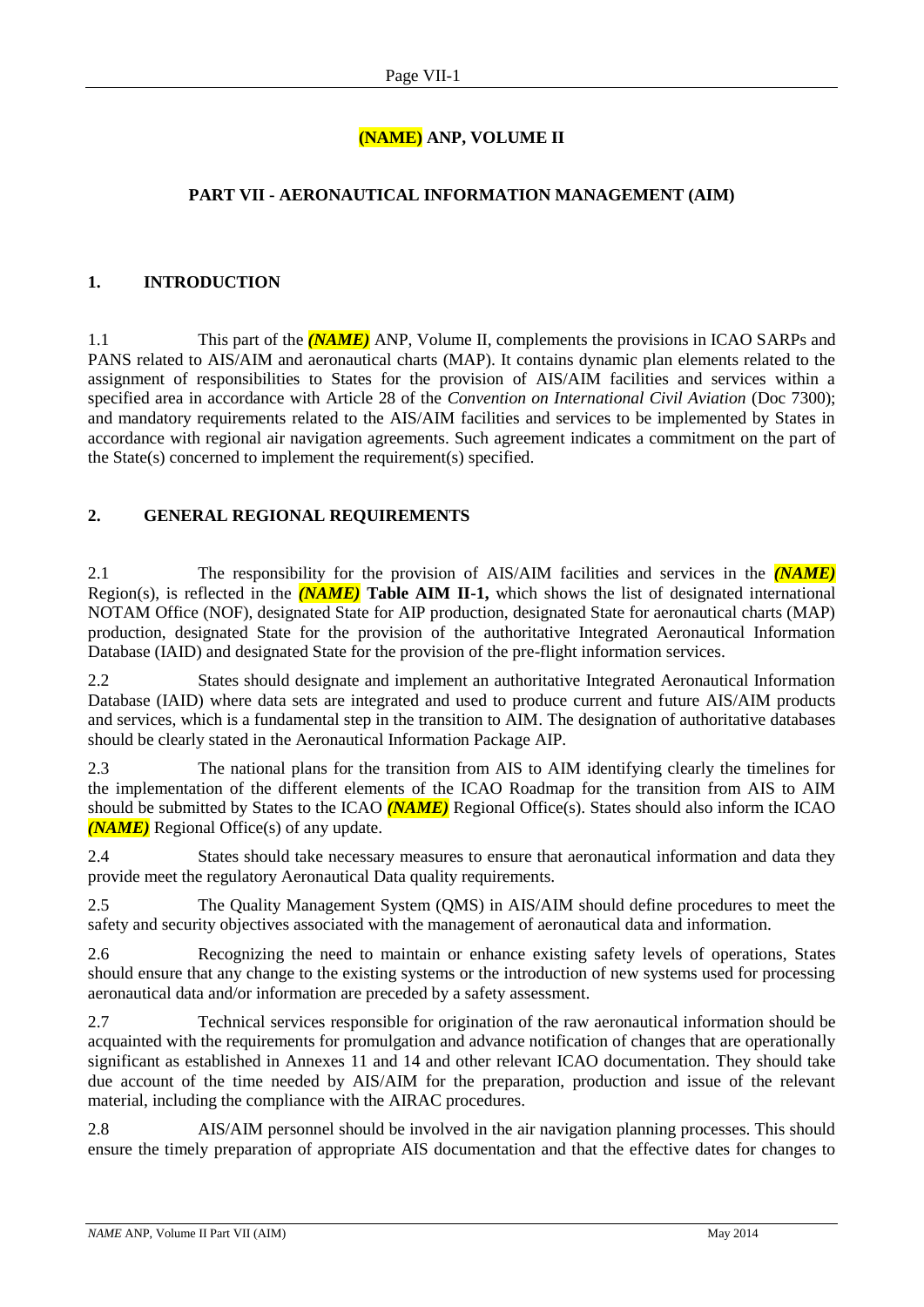the air navigation system and procedures are satisfied.

2.9 States should produce relevant aeronautical charts required for civil air operations employing visual air navigation independently or in support of other forms of air navigation. The production responsibility for sheets of the World Aeronautical Chart (WAC) — ICAO 1: 1 000 000 or Aeronautical Chart — ICAO 1: 500 000 (*as an alternative to the World Aeronautical Chart — ICAO 1:1 000 000)* is set out in **Table AIM II-2**.

\_\_\_\_\_\_\_\_\_\_\_\_\_\_

# **3. SPECIFIC REGIONAL REQUIREMENTS**

*3.1 TBD (e.g. EAD for Europe, AIS/AIM Certification for EUR and MID, etc.)*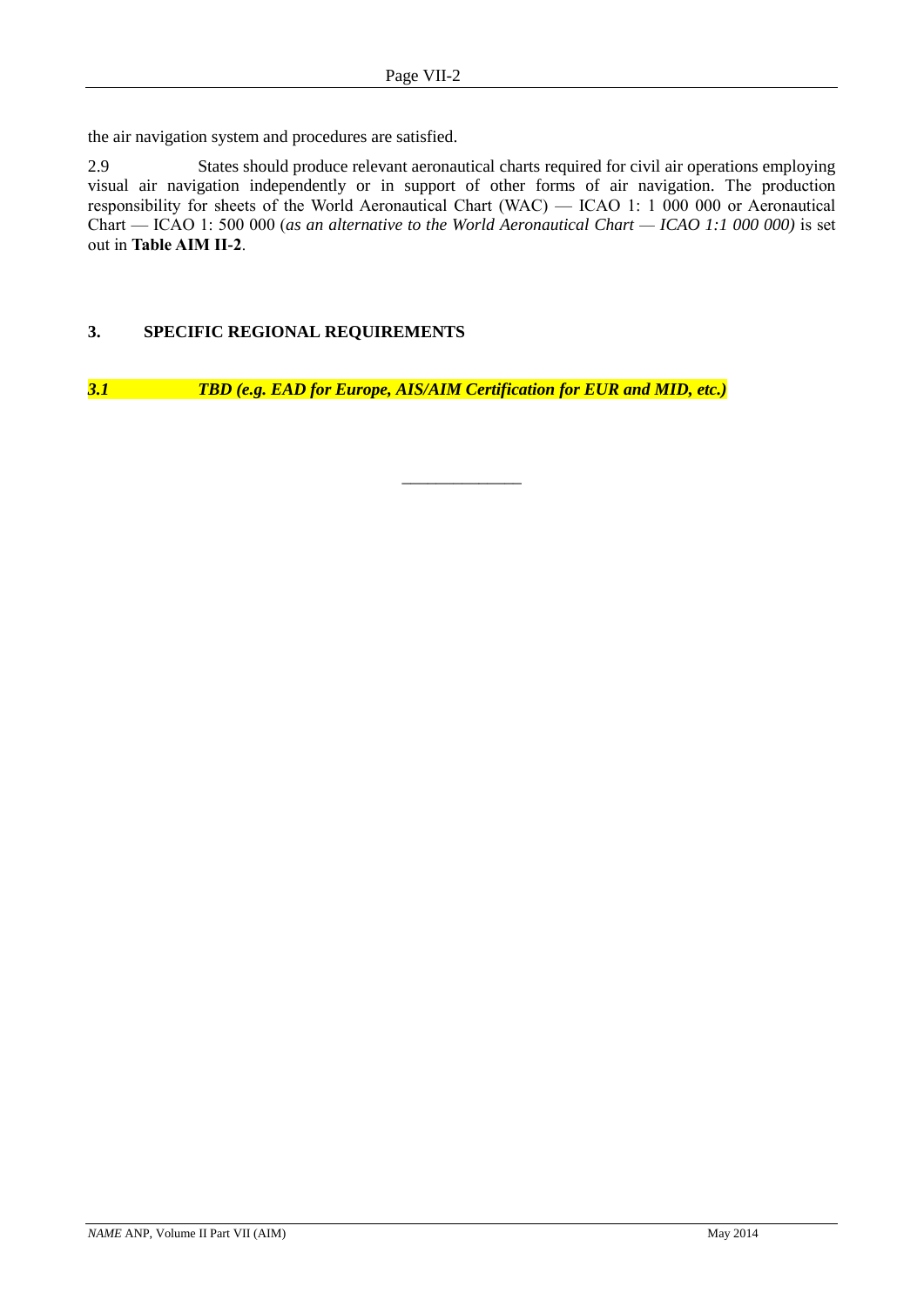# **TABLE AIM II-1 - RESPONSIBILITY FOR THE PROVISION OF AIS/AIM FACILITIES AND SERVICES**

# **EXPLANATION OF THE TABLE**

### *Column:*

- 1 Name of the State or territory
- 2 Designated international NOTAM Office (NOF)
- 3 Designated State for AIP production
- 4 Designated State for aeronautical charts (MAP) production
- 5 Designated State for the provision of the authoritative Integrated Aeronautical Information Database (IAID)
- 6 Designated State for the provision of pre-flight information services
- 7 Remarks *—* additional information, as appropriate.

| <b>State</b> | <b>NOF</b> | <b>AIP</b> | <b>MAP</b> | <b>IAID</b> | <b>Pre-flight</b><br>briefing | <b>Remarks</b> |
|--------------|------------|------------|------------|-------------|-------------------------------|----------------|
|              |            |            |            |             |                               |                |
|              |            |            |            |             |                               |                |
|              |            |            |            |             |                               |                |

\_\_\_\_\_\_\_\_\_\_\_\_\_\_\_\_\_\_\_\_\_